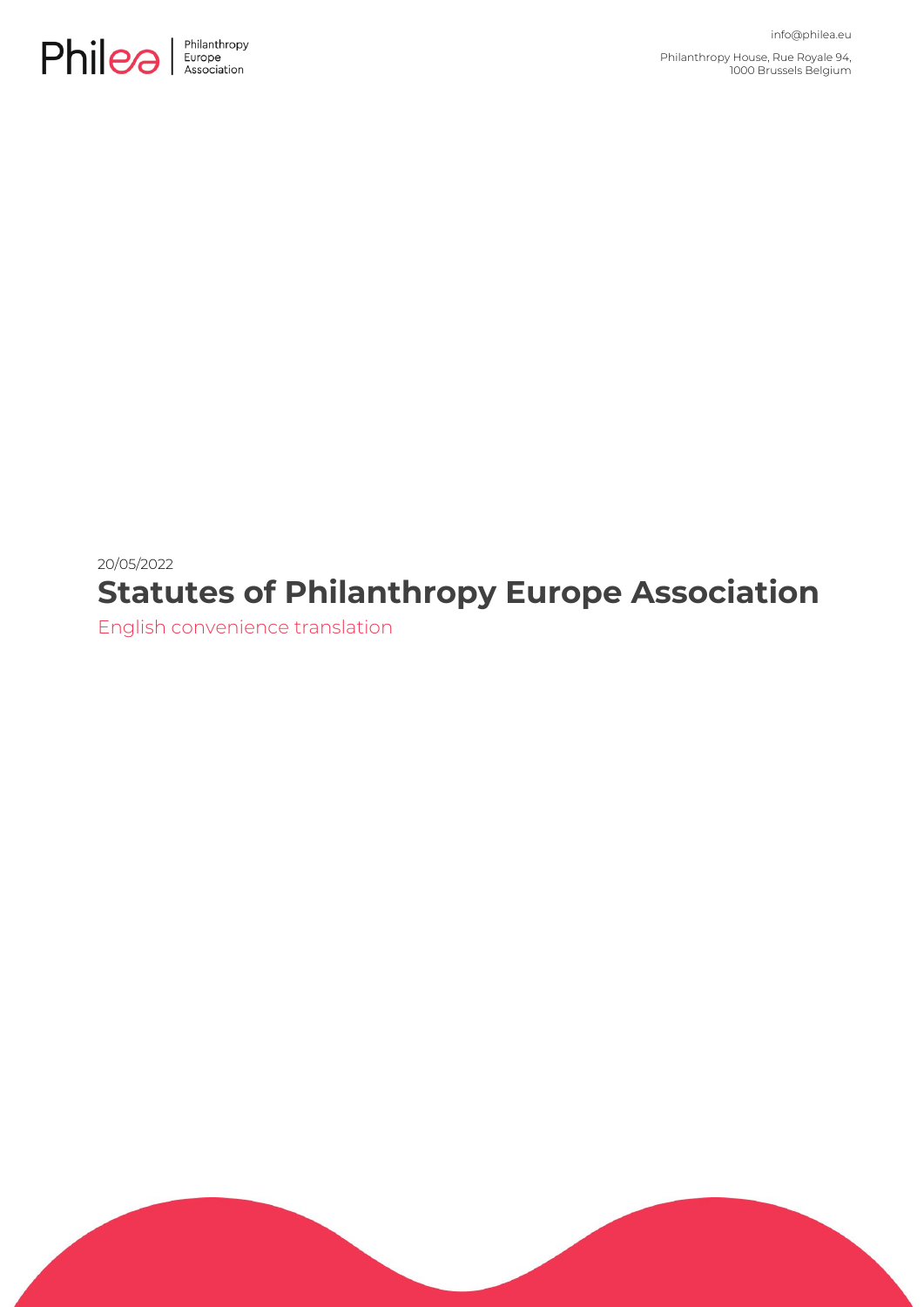

# **Statutes of Philanthropy Europe Association**

*[The official text is in French – English convenience translation for information purposes only]*

#### <span id="page-1-0"></span>TITLE I. **NAME. LEGAL FORM. TERM. REGISTERED OFFICE**

### <span id="page-1-1"></span>**Article 1. Name. Legal form. Term**

**1.1** The international non-profit association named "**Philanthropy Europe Association**", abbreviated "**Philea**" (hereafter: "**Association**"), is constituted for an indefinite period under the provisions of Book 10 and any other provisions applicable to international non-profit associations of the companies and associations Code of March 23, 2019.

**1.2** All acts, invoices, announcements, publications and other documents issued by the Association shall contain the name of the Association, immediately followed or preceded by the mentions "association internationale sans but lucratif" or by the abbreviation "AISBL", the address of the registered office of the Association, the enterprise number and the mention "registre des personnes morales" or abbreviated "RPM" followed by the court with jurisdiction in the district where the Association has its registered office.

#### **Article 2. Registered office**

**2.1** The registered office of the Association is located in the region of Brussels-Capital.

**2.2** The registered office of the Association may be transferred to any other location in Belgium by a decision of the Board of Directors, provided that said transfer will not imply a change of the language of these Statutes according to the legal provisions governing the use of official languages in Belgium.

**2.3** If the transfer of the registered office of the Association implies a change of the language of these Statutes according to the legal provisions governing the use of the official languages in Belgium, only the General Assembly will be competent to decide on the transfer of the registered office of the Association according to the presence quorum and voting majority stipulated in [Article 20](#page-12-0) of these Statutes.

**2.4** The Association may establish offices in any country or place.

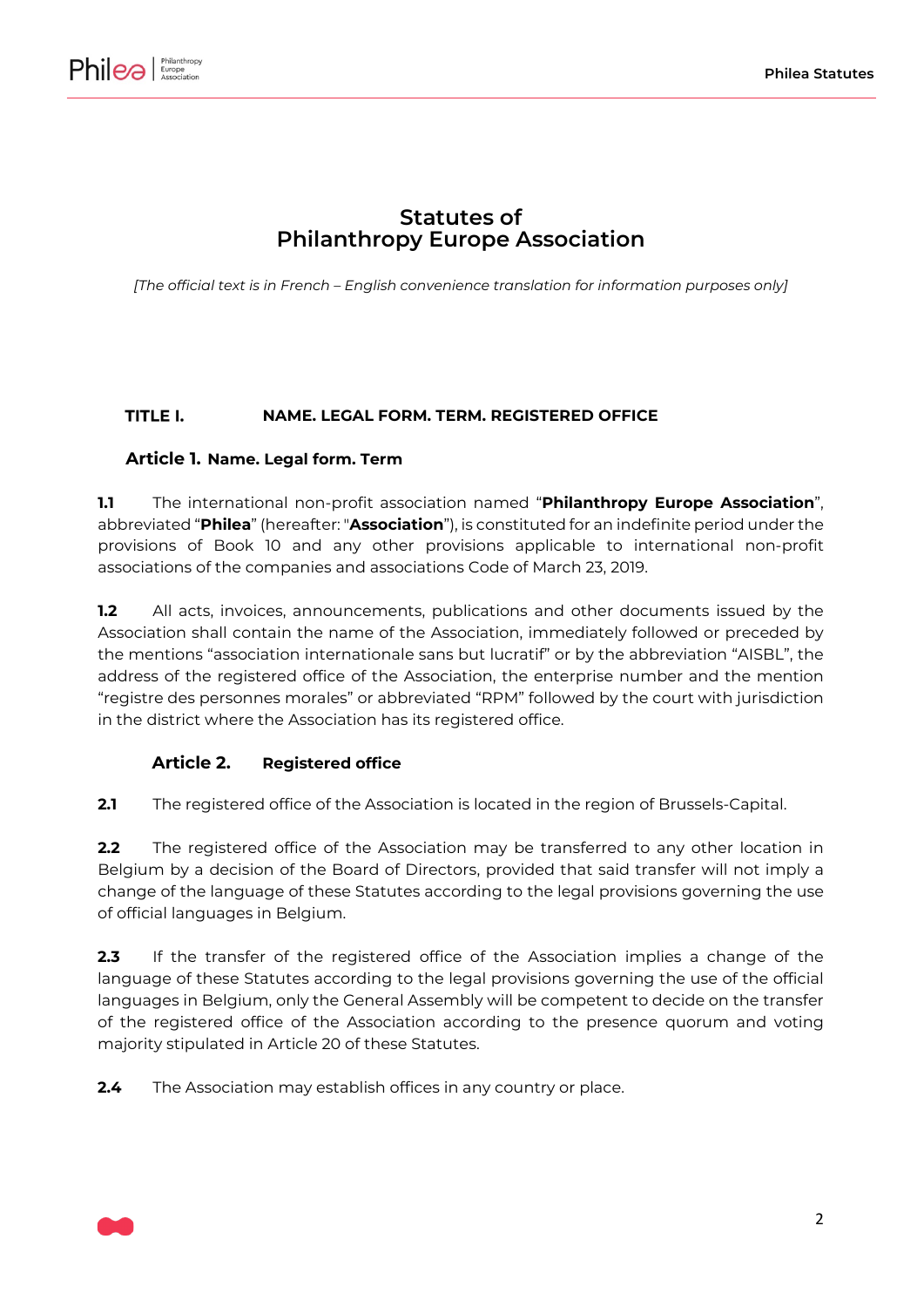

#### <span id="page-2-1"></span>TITLE II. **NON-PROFIT PURPOSE. OBJECT**

#### <span id="page-2-0"></span>**Article 3. Non-profit purpose**

**3.1** The non-profit purpose of international utility of the Association shall be, within the European Union and worldwide, to:

- (a) Unite Foundations that seek to improve life for people and communities in Europe and around the world;
- (b) Nurture a diverse and inclusive ecosystem of foundations, philanthropic organisations and philanthropy infrastructure organisations that work for the common good;
- (c) Support, lead and inspire philanthropy organisations in being bold, effective and innovative;
- (d) Represent European philanthropy and enhance its role as a credible and trustworthy partner, today and tomorrow;
- (e) Act on behalf of its Members by advocating for foundations' and philanthropic organisations' legal and operating environments across Europe;
- (f) Strengthen the European philanthropy ecosystem;
- (g) Increase the visibility of philanthropy organisations in creating public value; and
- (h) Foster collaboration in order to increase synergies, sustain preservation and scale up innovation.

### <span id="page-2-2"></span>**Article 4.Object**

**4.1** To that effect, the Association may develop, alone or in collaboration with third parties, directly or indirectly, all activities related, directly or indirectly, to its purpose. The Association may, in particular develop the following non exhaustively listed activities for the general or specific account of its Members and/or third parties:

- (a) Provide exchange and learning opportunities related to the broader field of philanthropy through conferences, events, workshops, seminars, study visits, learning programmes and other means, and this at local, regional, national and international level;
- (b) Monitor, collect, analyse, develop and disseminate data, information and knowledge related to philanthropy and its ecosystem;
- (c) Provide opportunities for Members and others stakeholders from the philanthropic ecosystem as well as key players from related sectors to connect and collaborate, through the organisation and hosting of collaboration spaces, and organisation of exchange and cooperation opportunities;
- (d) Facilitate the advocacy work of its Members at national, European and international level, by (i) defining common positions on regulatory and fiscal issues, (ii) arranging meetings with the European Union institutions, other multilateral organisations and relevant stakeholders, and (iii) acting as the representative of its Members in relevant advocacy meetings, provided that said activities constitute an unsubstantial amount of the overall work and activities of the Association. No substantial part of the activities of the Association shall be the carrying on of propaganda, or otherwise attempting to influence legislation, and the Association shall not participate in, or intervene in (including the publishing or distribution of statements) any political campaign on behalf of or in opposition to any candidate for public office;

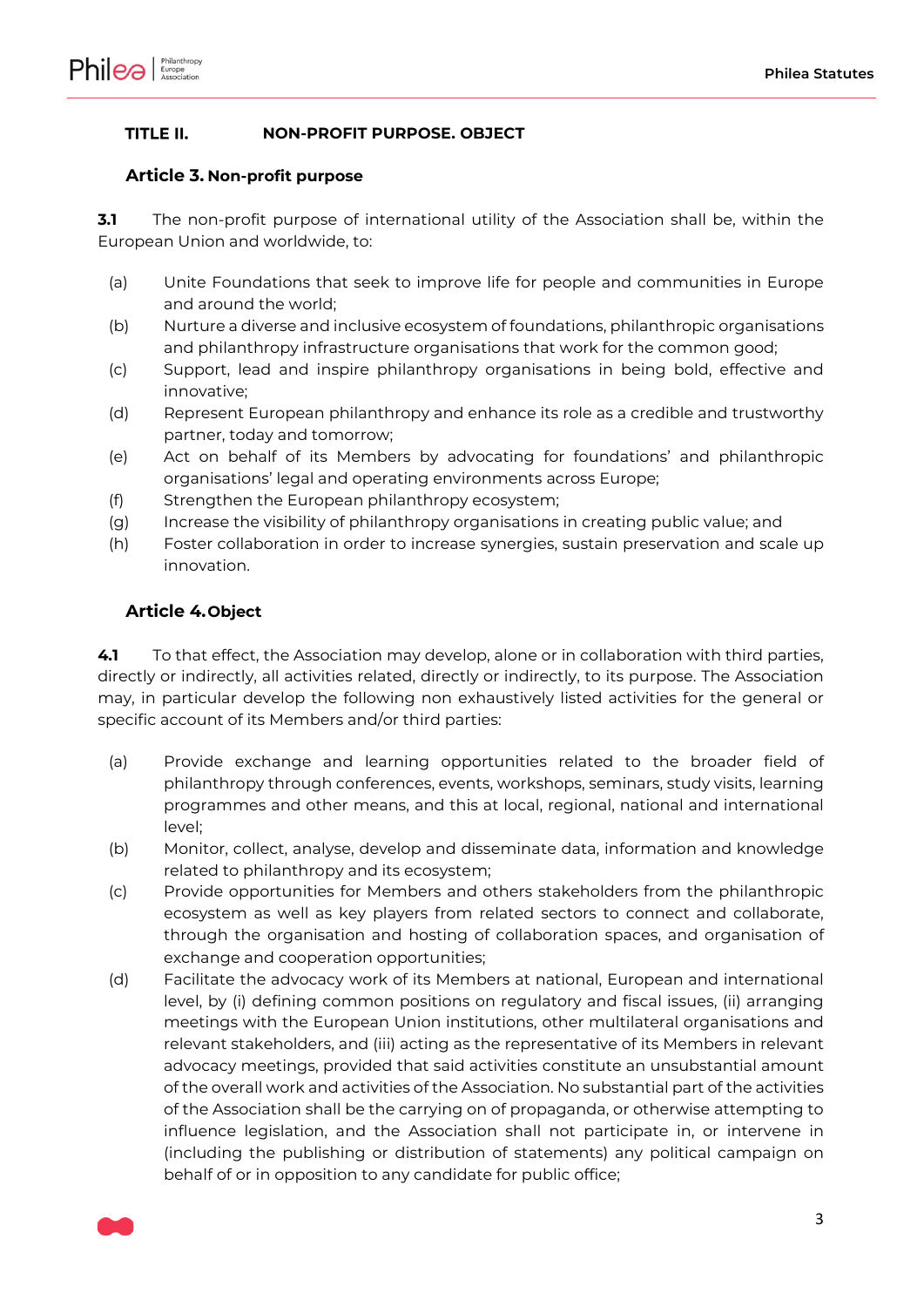

- (e) Initiate, coordinate and support communications activities to promote publicly the role of the philanthropic sector through different means, including the running of communication platforms, dissemination of information through diverse means of communication and publications, the organisation of exhibitions and other public facing events;
- (f) Raise funds for the operations of the Association;
- (g) Manage and rent out parts of Philanthropy House, in collaboration with its co-owners; and
- (h) Cooperate with and assist other initiatives and/or organisations having a purpose similar to the purpose of the Association, as well as other regional and/or international initiatives and/or organisations, which may include regranting.

**4.2** The activities of the Association can be of a commercial and profitable nature, provided always that (i) the profits generated through these activities shall at all times and entirely be affected to the realisation of the non-profit purpose of the Association and (ii) said activities constitute an unsubstantial amount of the overall work and activities of the Association.

**4.3** In addition, the Association may develop, support, incorporate, constitute, set up, participate to, and have interests in (including owning shares, stocks, bonds, warrants, options, participations and/or investments, etc.) any Belgian or foreign legal entity, commercial (provided that the interest(s) in such entity is/are not substantial in comparison with the overall work and activities of the Association) or not, not-for-profit or for-profit (provided that the interest(s) in such entity is/are not substantial in comparison with the overall work and activities of the Association), private or public or semi-public, having a legal personality or not, having similar purposes and activities than the ones of the Association.

#### <span id="page-3-1"></span>TITLE III. **MEMBERS**

### <span id="page-3-2"></span>**Article 5. Membership**

**5.1** The Association shall have two (2) membership categories: Full Members and Associate Members. The Association shall always consist of at least two (2) Full Members.

**5.2** All references in these Statutes to "Member" or "Members" without any other specification are references to Full Members and Associate Members collectively.

**5.3** The rights and obligations of the Members shall be as defined in and pursuant to these Statutes.

**5.4** Membership is *intuitu personae* and can neither be transferred nor assigned.

#### <span id="page-3-0"></span>**Article 6. Full Members**

- **6.1** The category of Full Membership is open and accessible to any:
- (a) Foundation and philanthropic organisation cumulatively meeting the following criteria:
	- i. Having a legal personality;

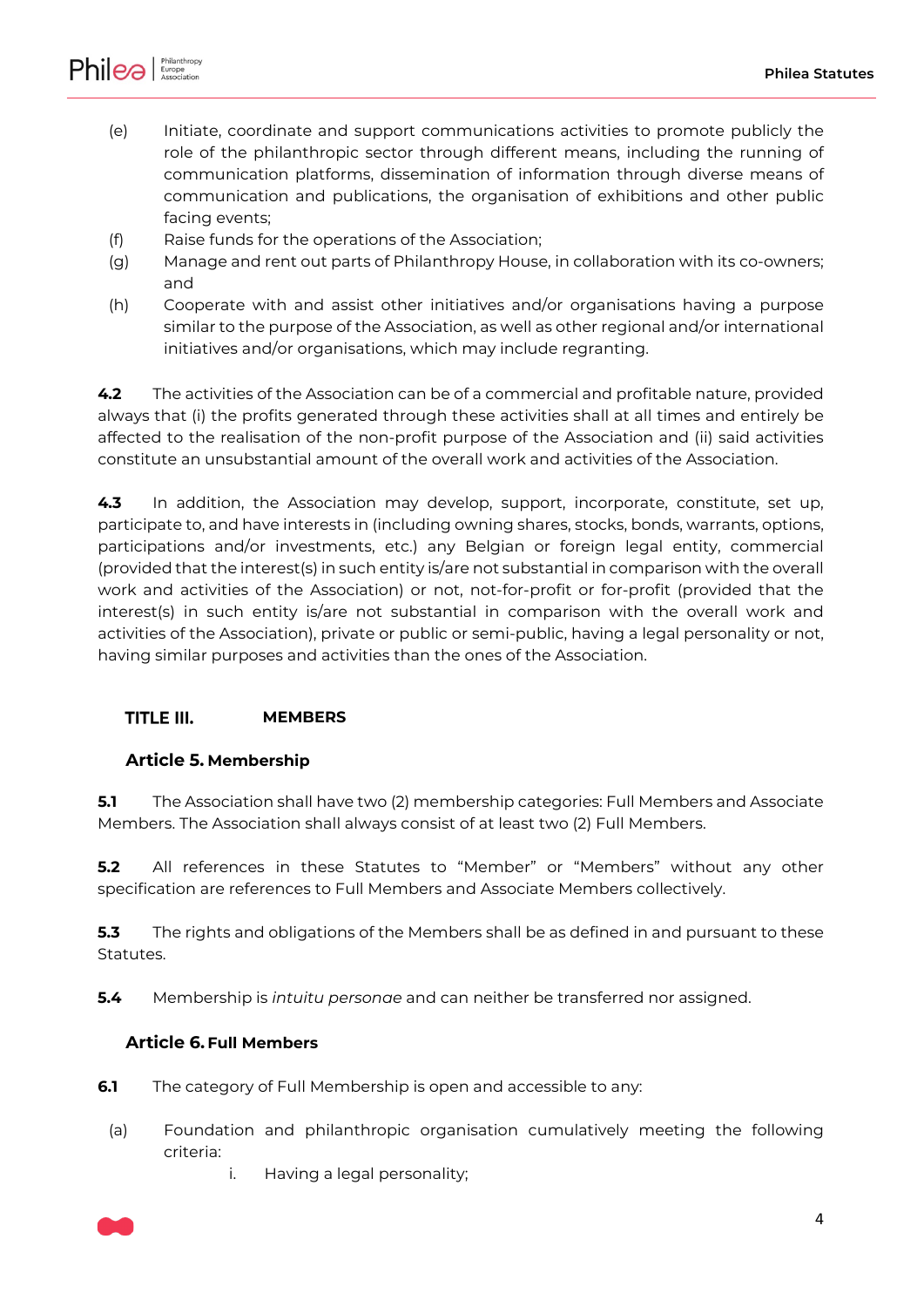

- ii. Being duly constituted in accordance with the laws and practices of its country of origin;
- iii. Being primarily funded from an assured source of income which it deploys strategically;
- iv. From a governance and decision-making point of view, being independently governed vis-à-vis (aa) the national, federal, regional or local public authorities or (bb) the private corporation to which it is linked/by which it is controlled;
- v. Using private resources for public good as its main activity;
- vi. Operating in at least one of the member States of the Council of Europe, (aa) through a registered headquarter office, or a branch office, or a representation office, or (bb) through grant-making, knowledge exchange, operating programmes or establishing and/or operating partnerships; and
- vii. Being purposefully structured and organised over the long term and bound by structures of accountability, public benefit and public reporting and legal requirements.

#### (hereafter: "**Foundation and Philanthropic Organisation Full Members**")

- (b) Philanthropy infrastructure organisation cumulatively meeting the following criteria:
	- i. Having a legal personality;
	- ii. Being duly constituted in accordance with the laws and practices of its country of origin; and
	- iii. Being an organisation which is representative in one philanthropy sector operating in (aa) one of the member States of the Council of Europe or (bb) one of the respective regions of one member State of the Council of Europe.

#### (hereafter: "**Philanthropy Infrastructure Organisation Full Members**")

**6.2** Legal entities of a same group of legal entities may each become a Full Member with their own membership rights, provided that they each pay Full membership fees.

**6.3** Full Members shall enjoy all membership rights, including voting rights.

### <span id="page-4-0"></span>**Article 7. Associate Members**

**7.1** The category of Associate Membership is open and accessible to any legal entity cumulatively meeting the following criteria:

- (a) Having a legal personality;
- (b) Being duly constituted in accordance with the laws and practices of its country of origin;
- (c) Not meeting the criteria to be eligible as a Full Member; and
- (d) (i) Operating in the philanthropy sector in at least one of the member States of the Council of Europe, (aa) through a registered headquarter office, or a branch office, or a representation office, or (bb) through grant-making, knowledge exchange, operating programmes or establishing and/or operating thematic

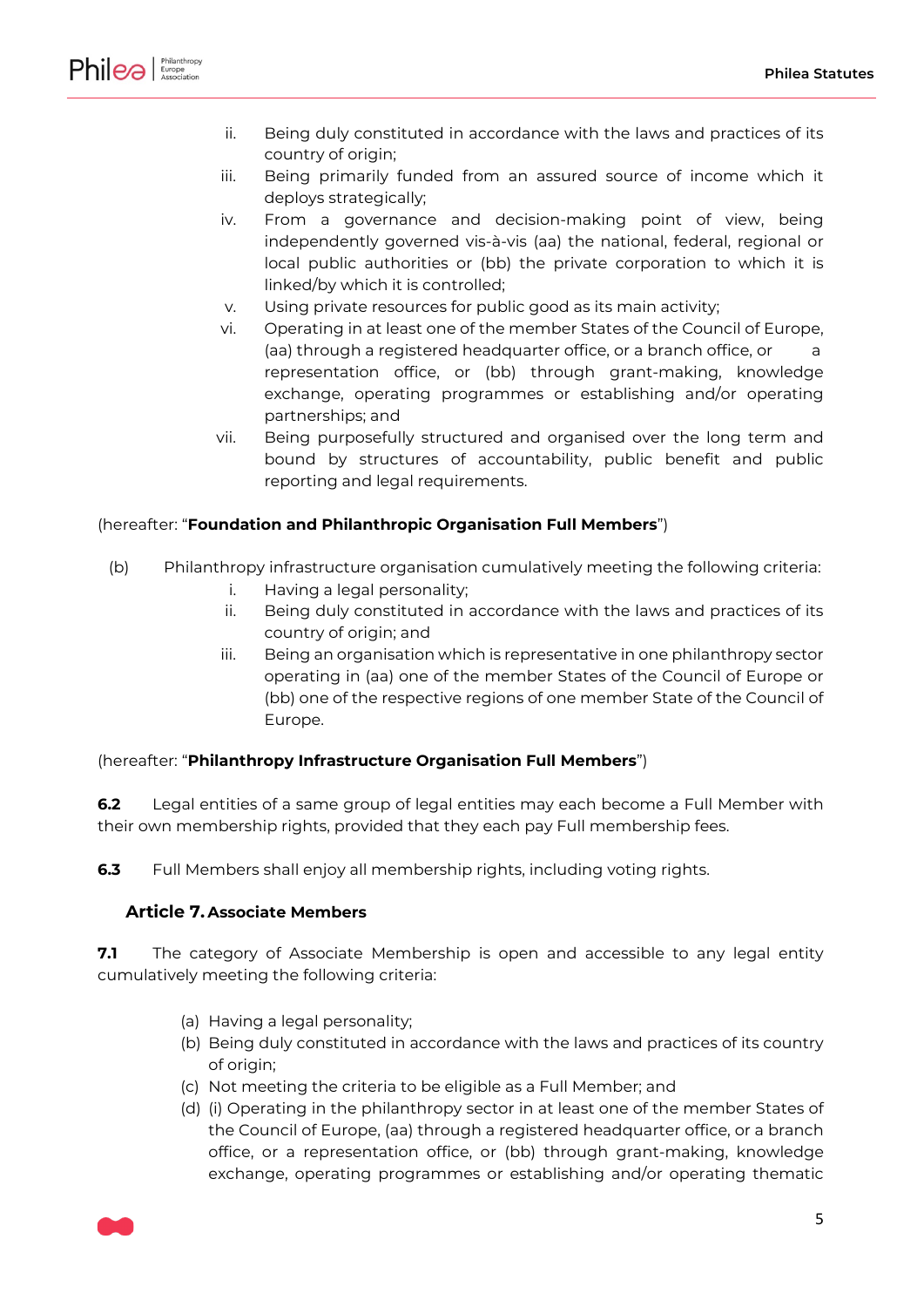

philanthropy networks or (ii) representing the philanthropy sector in at least one of the member States of the Council of Europe.

**7.2** Legal entities of a same group of legal entities may each become an Associate Member with their own membership rights, provided that they each pay Associate membership fees.

**7.3** Associate Members shall have the rights specifically granted to them in or pursuant to these Statutes. These rights shall not include voting rights at the General Assembly.

**7.4** If the rights specifically granted to and/or the obligations of the Associate Members pursuant to these Statutes are amended in accordance with [Article 55](#page-40-0) of these Statutes, the Associate Members shall not have voting rights.

#### <span id="page-5-0"></span>**Article 8.Admission to membership**

**8.1** Any applicant to membership shall submit an application for admission to membership via regular means of communication to the CEO.

**8.2** The CEO shall submit this application for admission to the Nominations and Governance Committee. After having verified that all conditions for membership are complied with, the Nominations and Governance Committee shall submit the application for admission to the Board of Directors together with a recommendation to accept or reject the application for admission. In addition, if the Association has already one (1) or more Philanthropy Infrastructure Organisation Full Members representing the foundations, and/or other philanthropic organisations and/or donors operating in the same country as the applicant to Philanthropy Infrastructure Organisation Full membership, the Nominations and Governance Committee shall request to the Philanthropy Infrastructure Organisation Full Member(s) representing the foundations, and/or other philanthropic organisations and/or donors operating in the same country as the applicant to Philanthropy Infrastructure Organisation Full membership for its/their approval for the admission of said new Philanthropy Infrastructure Organisation Full Member. The decisions of the Philanthropy Infrastructure Organisation Full Member(s) representing the foundations, and/or other philanthropic organisations and/or donors operating in the same country as the applicant to Philanthropy Infrastructure Organisation Full membership regarding the Philanthropy Infrastructure Organisation Full membership admissions are final, sovereign and the Philanthropy Infrastructure Organisation Full Member(s) shall give reasons for its decisions.

**8.3** As the case may be, provided that the Philanthropy Infrastructure Organisation Full Members representing the foundations, and/or other philanthropic organisations and/or donors operating in the same country as the applicant to Philanthropy Infrastructure Organisation Full membership have approved the admission of said new Philanthropy Infrastructure Organisation Full Member, the Board of Directors shall decide on the admission to membership. The decisions of the Board of Directors regarding membership admissions are final, sovereign and the Board of Directors shall give reasons for its decisions to both the applicant and the Nominations and Governance Committee.

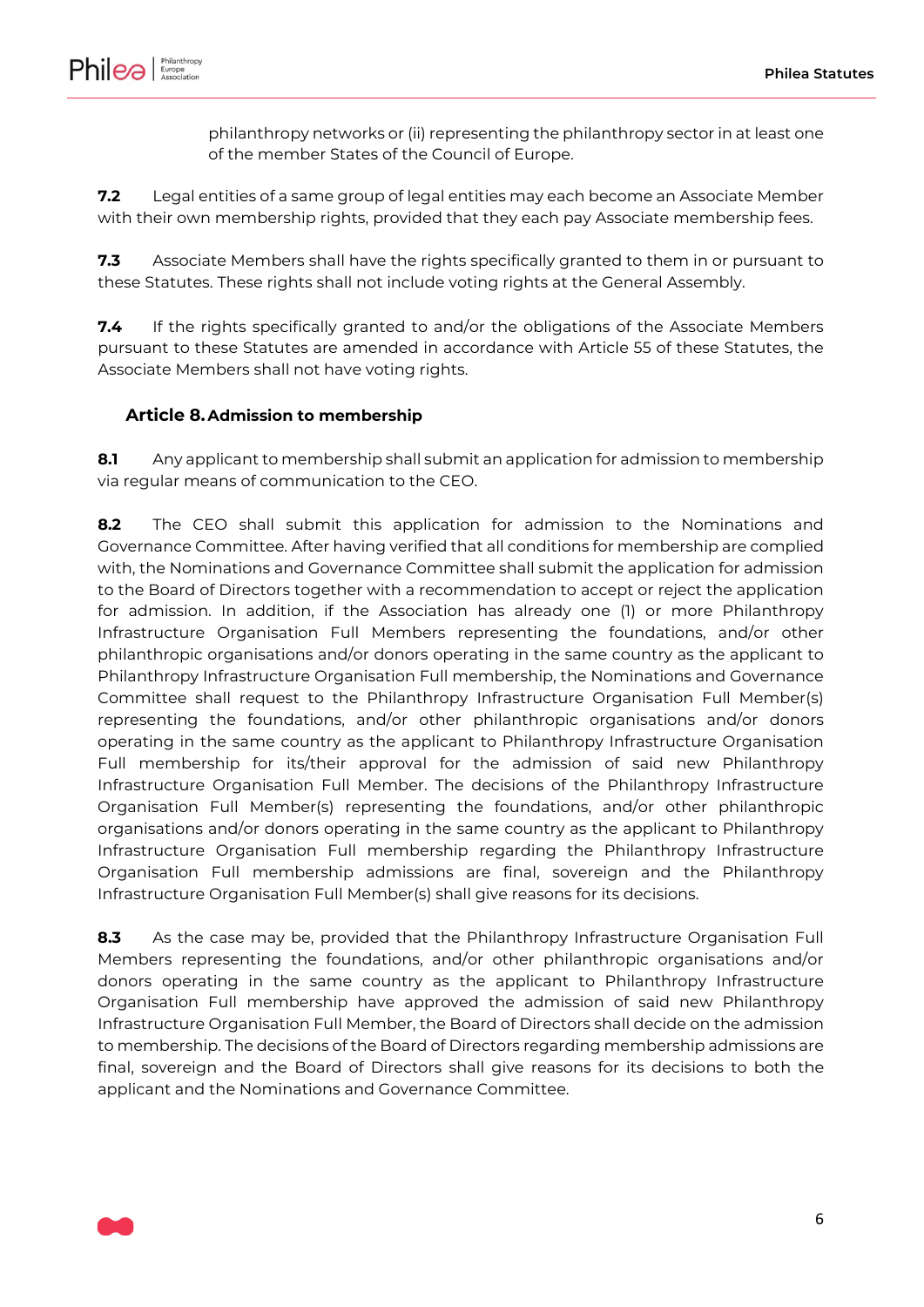

# <span id="page-6-3"></span>**Article 9. Representation of Members**

**9.1** Each Member, shall appoint one (1) or two (2) natural person(s), called the "Representative(s)", to represent it within the Association. If a Member appoints more than one (1) Representative, it must appoint one (1) voter – when applicable – who shall cast the vote of his/her Member (hereafter: "**Voter**"). Each Voter must have full capacity powers to represent his/her Member. If a Member only appoints one (1) Representative, he/she shall be the Voter of his/her Member.

**9.2** If a Representative ceases to be employed by or is no longer otherwise linked to the Member he/she is representing, (i) he/she shall as of right lose his/her capacity as Representative (including any capacity to cast the vote of his/her Member, if any) and (ii) said Member shall immediately replace this Representative unless the Member has another Representative and, if applicable, another Representative who has been appointed as Voter.

**9.3** Each Member shall inform, via regular means of communication, the CEO of the identity, contact details, and, as the case may be, appointment and the revocation as Voter, of its/their Representative(s).

### <span id="page-6-2"></span>**Article 10. Resignation. Exclusion**

<span id="page-6-4"></span>**10.1** Members are free to resign from the Association by giving written notice via special means of communication, at the latest by 1st September of each year, to the CEO. The CEO shall submit the resignation to the Board of Directors, which shall in turn acknowledge it. The resignation shall be effective on the 31 December of the year during which the written notice has been sent to the CEO.

<span id="page-6-0"></span>**10.2** A Member is deemed resigning if the Member is in one of the following situations:

- (a) Voluntary/as of right/legal dissolution/liquidation;
- (b) Bankruptcy or is subject to insolvency proceedings of a similar nature under the laws of any jurisdiction;
- (c) Judicial administration/reorganisation;
- (d) Merger (only if the concerned Member is the acquired legal entity);
- (e) Transfer of an universality; and
- (f) Ceases to satisfy the definition of the membership category it belongs to as set out in [Article 6](#page-3-0) or [Article 7](#page-4-0) of these Statutes following a (partial) demerger or transfer of a branch of activity.

<span id="page-6-1"></span>**10.3** This resignation shall be effective upon a decision of the Board of Directors. A Member which is in at least one of the situations described under paragraph [10.2](#page-6-0) of the present Article has the right to defend its position at (or in writing prior to) the meeting of the Board of Directors at which a decision is proposed in respect of its resignation. The decisions of the Board of Directors regarding the resignation of Members as referred to in the paragraphs [10.2](#page-6-0) and [10.3](#page-6-1) of the present Article are final, sovereign and the Board of Directors shall give reasons for its decisions.

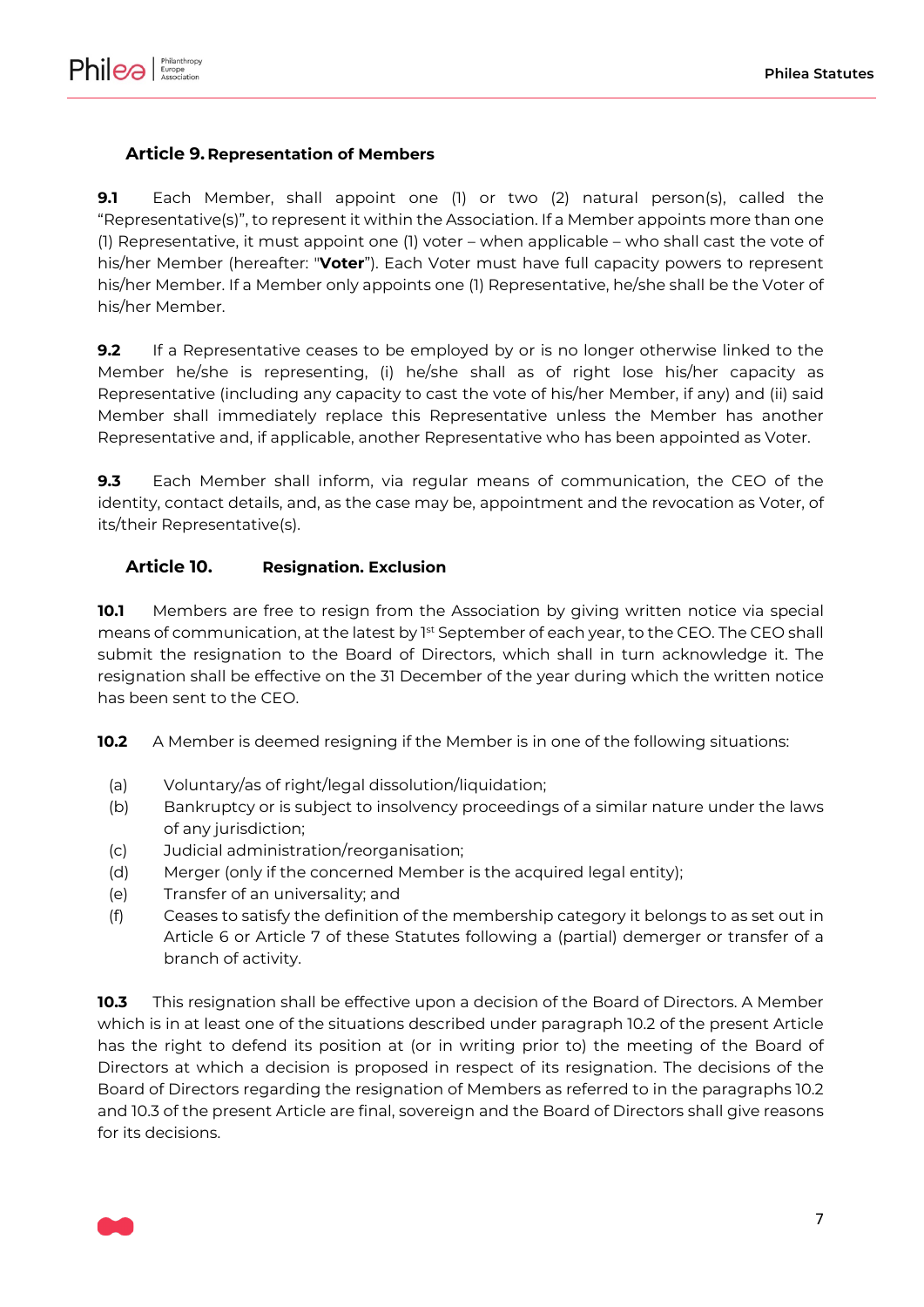

**10.4** A Member which (i) ceases to satisfy the definition of the membership category it belongs to as set out in [Article 6](#page-3-0) or [Article 7](#page-4-0) of these Statutes, or (ii) is not duly or timely or fully complying with these Statutes, the internal rules, if any, and/or any decision validly taken by the bodies of the Association, or (iii) does not pay all its membership fees within the stated period, or (iv) infringes the interests of the Association, or (v) has substantially modified its activities, or (vi) for any other reasonable cause, may be excluded from membership, upon decision of the Board of Directors.

**10.5** Before recommending the exclusion of a Member to the General Assembly, the Board of Directors shall provide the concerned Member with the relevant details in writing via special means of communication at least thirty (30) calendar days in advance of the proposed exclusion date. The concerned Member has then time to definitively remedy the consequences of the breach or breaches having led to the proposal of its exclusion. The Board of Directors may decide to propose the exclusion of a Member to the General Assembly, provided that the concerned Member is convened at the meeting of the Board of Directors and has received the possibility to defend its position during the meeting of the Board of Directors and prior to the voting on the proposal of exclusion. The decisions of the Board of Directors regarding the proposal of exclusion of a Member to the General Assembly are final, sovereign and the Board of Directors must give reasons for its decisions.

**10.6** Upon recommendation from the Board of Directors, the General Assembly may decide to exclude a Member, provided that the concerned Member is convened at the meeting of the General Assembly and has received the possibility to defend its position during the meeting of the General Assembly and prior to the voting on the exclusion. The General Assembly can validly decide on the exclusion of a Member only if (i) at least two-thirds (2/3) of the Full Members are present or represented and (ii) the decision to exclude obtains at least a majority of two-thirds (2/3) of the votes cast by the Full Members present or represented. The decisions of the General Assembly regarding the exclusion of a Member are final, sovereign and the General Assembly must give reasons for its decisions.

**10.7** All membership rights of the Member concerned by the abovementioned exclusion procedure shall be suspended during the entire procedure until (i) the decision of the Board of Directors not to recommend the exclusion of the concerned Member to the General Assembly, or (ii) if the Board of Directors decides to recommend the exclusion of the concerned Member to the General Assembly, the decision of the General Assembly .

**10.8** A Member which, in whatever way and for whatever reason, ceases to be a Member shall (i) remain liable for its obligations towards the Association, including for the payment of the membership fees (aa) for the financial year during which notice is given and, (bb) in case the notice is served after 1<sup>st</sup> September, for the financial year during which the notice is given and the following financial year. A Member, that in whatever way and for whatever reason, ceases to be a Member shall (i) have no claims for compensation on the Association or for its assets, (ii) forthwith cease to hold itself out as a Member in any manner, and (iii) upon decision of the CEO, promptly deliver to the Association all material, equipment, software, and documents, in written, electronic or magnetic form, in its possession that have been provided by the Association.

**10.9** A Member which has resigned or has been excluded from the Association and wishes to re-join the Association as a Member may be considered as an applicant to membership.

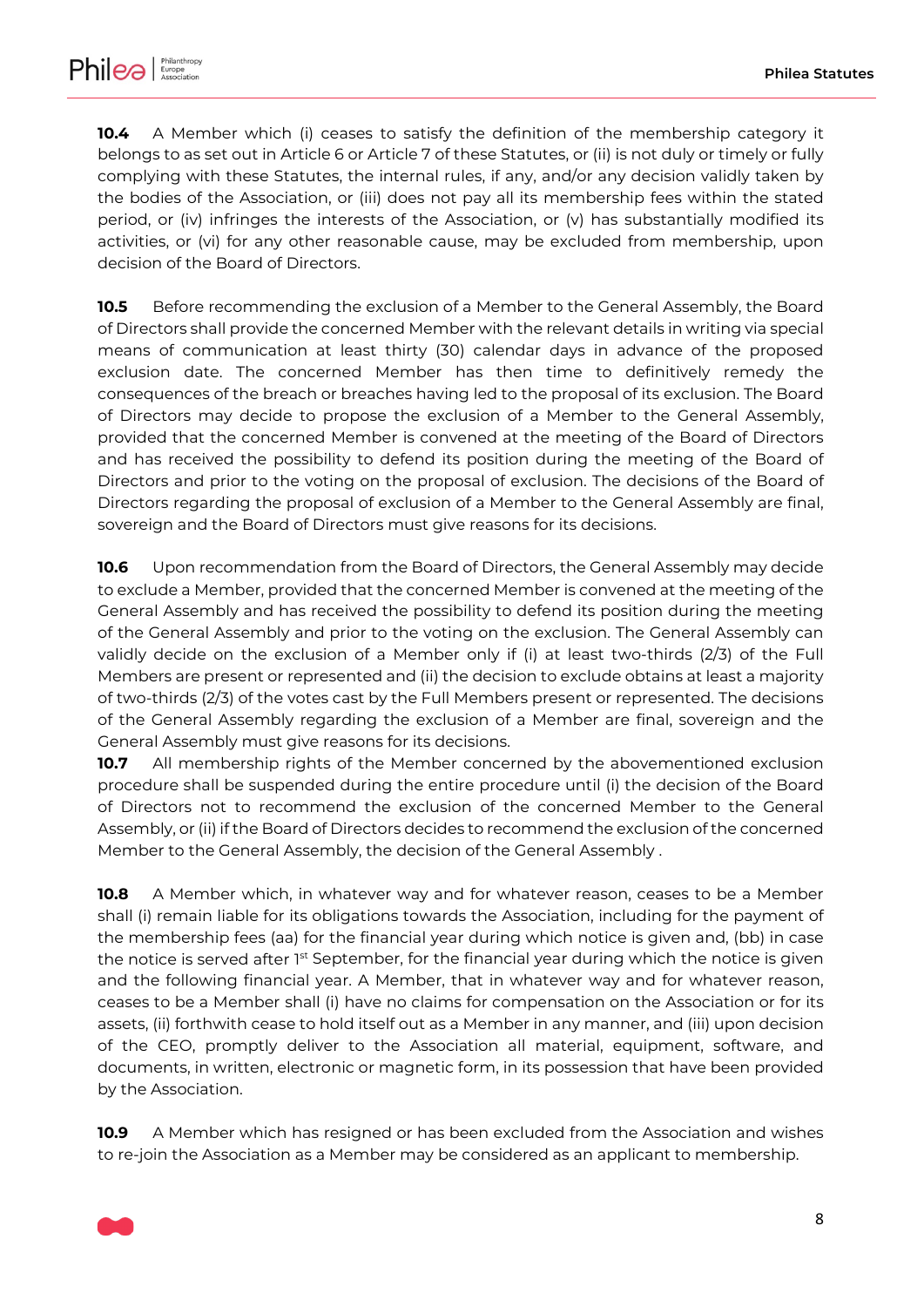

# <span id="page-8-0"></span>**Article 11.Membership fees**

**11.1** Each Full Member shall pay membership fees per year, as proposed by the Board of Directors and decided by the General Assembly. The amount of the membership fees and the calculation method of the membership fees for each Full Member shall be proposed by the Board of Directors and decided by the General Assembly. The membership fees of each Foundation and Philanthropic Organisation Full Member shall be determined based on its total annual expenditures for the last financial year. The membership fees of each Philanthropy Infrastructure Organisation Full Member shall be determined based on the total number of full members the Philanthropy Infrastructure Organisation Full Member had the last financial year.

**11.2** Each Associate Member shall pay membership fees per year, as proposed by the Board of Directors and decided by the General Assembly. The amount of the membership fees and the calculation method of the membership fees for each Associate Member shall be proposed by the Board of Directors and decided by the General Assembly.

**11.3** Without prejudice to [Article 10](#page-6-2) of these Statutes, if a Member fails to pay its membership fees within thirty (30) calendar days after a reminder has been sent to it by the CEO, its rights (including voting rights, if any) shall be automatically and immediately suspended until the payment of the membership fees due.

**11.4** Members joining the Association part way through a financial year shall pay the amount of membership fees as calculated for their membership category on a pro rata basis.

**11.5** The CEO shall also decide each year on the invoicing procedure and the time for payment of the membership fees.

# <span id="page-8-1"></span>**Article 12. Compliance with the Statutes, the internal rules and the Code of Conduct**

**12.1** Any Member shall expressly adhere to these Statutes, the code of conduct of the Association (hereafter: "**Code of Conduct**") and the internal rules, if any, as amended from time to time, and commit to (i) actively cooperate towards the achievement of the purpose of the Association and (ii) pay the annual membership fees, including those for the year in which the member has been admitted as Member, pursuant to [Article 8](#page-5-0) of these Statutes.

### <span id="page-8-2"></span>**Article 13. Register of Members**

**13.1.** The CEO shall keep a register of Members, in electronic format, at the registered office of the Association. This register shall contain the legal name, the legal form, the address of the registered office, the enterprise/VAT number or equivalent number, and the details of the Representative(s) of each Member. In addition, all the decisions regarding the admission, the resignation or the exclusion of the Members shall be included in the register of Members by the CEO, immediately after the Board of Directors or the General Assembly has taken a decision.

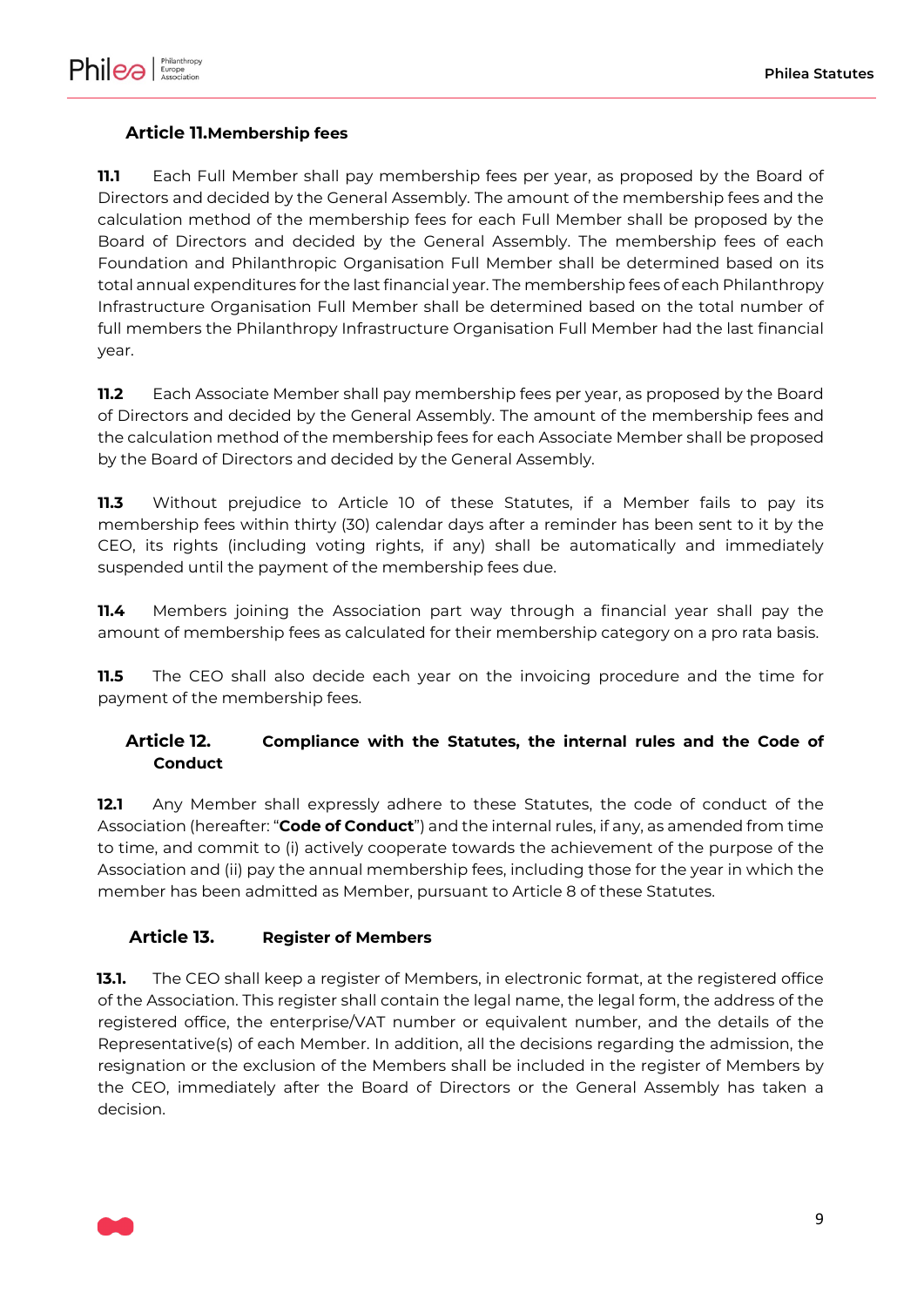

#### <span id="page-9-1"></span>TITLE IV. **ORGANISATIONAL STRUCTURE**

#### <span id="page-9-2"></span>**Article 14. Bodies**

- **14.1.** The bodies of the Association are:
	- (a) The General Assembly;
	- (b) The Board of Directors;
	- (c) The President;
	- (d) The Vice-President;
	- (e) The Treasurer;
	- (f) The Nominations and Governance Committee;
	- (g) The Chair of the Nominations and Governance Committee;
	- (h) The Vice-Chair of the Nominations and Governance Committee;
	- (i) The Advisory Committee;
	- (j) The Working Group(s) and Committee(s); and
	- (k) The CEO.

#### <span id="page-9-3"></span>TITLE V. **GENERAL ASSEMBLY**

#### <span id="page-9-4"></span>**Article 15. Composition. Voting rights**

**15.1.** The General Assembly shall be composed of all Members. Each Member shall be represented at the General Assembly by its Representative(s) pursuant to [Article 9](#page-6-3) of these Statutes.

**15.2.** Each Full Member shall have one (1) vote.

**15.3.** Associate Members shall have the right to attend the meetings of the General Assembly without voting rights and with the right to be heard upon decision of the chairperson of the General Assembly referred to in paragraph [15.5](#page-9-0) of the present Article.

**15.4.** Each director shall have the right to attend the meetings of the General Assembly without voting rights and with the right to be heard. Each director who has been appointed as Voter shall be authorised to vote in this specific capacity for the Full Member he/she represents.

<span id="page-9-0"></span>**15.5.** The General Assembly shall be chaired by the President. If the President is unable or unwilling to chair the General Assembly, the General Assembly shall be chaired by the Vice-President. If the President and the Vice-President are both unable or unwilling to chair the General Assembly, the General Assembly shall be chaired in accordance with the list of directors established by the Board of Directors.

**15.6.** The General Assembly may decide to invite one or more third parties to attend without voting rights one or more meeting(s) or part(s) of meeting(s) of the General Assembly. Upon

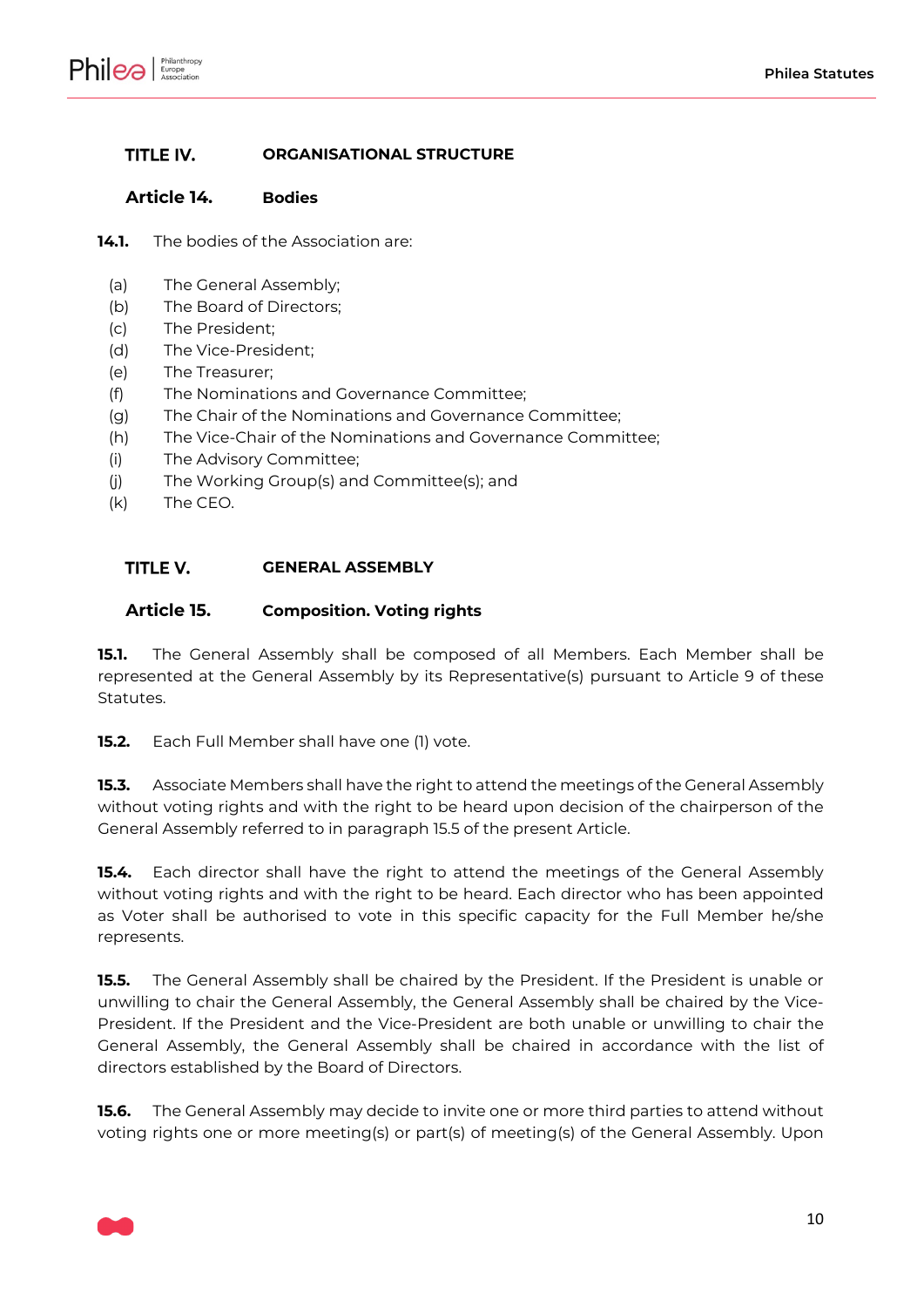

decision of the chairperson of the General Assembly these third parties will receive the right to speak.

#### <span id="page-10-0"></span>**Article 16. Powers**

**16.1.** The General Assembly shall have the powers specifically granted to it by law or these Statutes. In particular, the General Assembly shall have the following powers:

- (a) The transfer of the registered office of the Association when it implies a change of language of these Statutes according to the legal provisions governing the use of official languages in Belgium;
- (b) Upon proposal of the Nominations and Governance Committee, the election and dismissal of the directors and the determination of the conditions (including the financial conditions, if any) upon which the mandate of each director will be granted and exercised as well as the conditions under which said mandate can be terminated;
- (c) The election and dismissal of the members of the Nominations and Governance Committee;
- (d) Upon proposal of the Board of Directors, the election and dismissal of the President and the Vice-President;
- (e) The election and dismissal of the members of the Advisory Committee;
- (f) If applicable, the appointment and dismissal of a statutory auditor and the determination of his/her/its remuneration;
- (g) The discharge to be given to the directors and, if any, to the statutory auditor, or to the external accountant;
- (h) The approval of the amount of the membership fees and the calculation method of the membership fees, upon proposal of the Board of Directors;
- (i) The approval of the annual accounts and the budget of the Association;
- (j) The exclusion of Members;
- (k) The amendment of these Statutes;
- (l) The dissolution of the Association, the allocation of the Association's liquidation balance in case of dissolution, and the appointment of one or more liquidator(s); and
- (m) The restructuration or transformation of the Association pursuant to any of the procedures provided for under the Books 13 and 14 of the companies and associations Code, unless otherwise provided for by the companies and associations Code.

#### <span id="page-10-1"></span>**Article 17. Meetings**

**17.1.** The General Assembly shall meet at least once (1) a year upon convening by the Board of Directors, and at such time and place as determined in the convening notice. A meeting of the General Assembly entrusted with the approval of the annual accounts and the budget shall be held within six (6) months following the end of the financial year (hereafter: "**Ordinary General Assembly**"). Each year, the Board of Directors shall determine the exact date of the Ordinary General Assembly.

**17.2.** A meeting of the General Assembly shall be convened at any time by the Board of Directors whenever required by the interests of the Association. A meeting of the General Assembly shall also be convened by the Board of Directors at the written request of at least (i) one-third (1/3) of the Foundation and Philanthropic Organisation Full Members or (ii) one-third

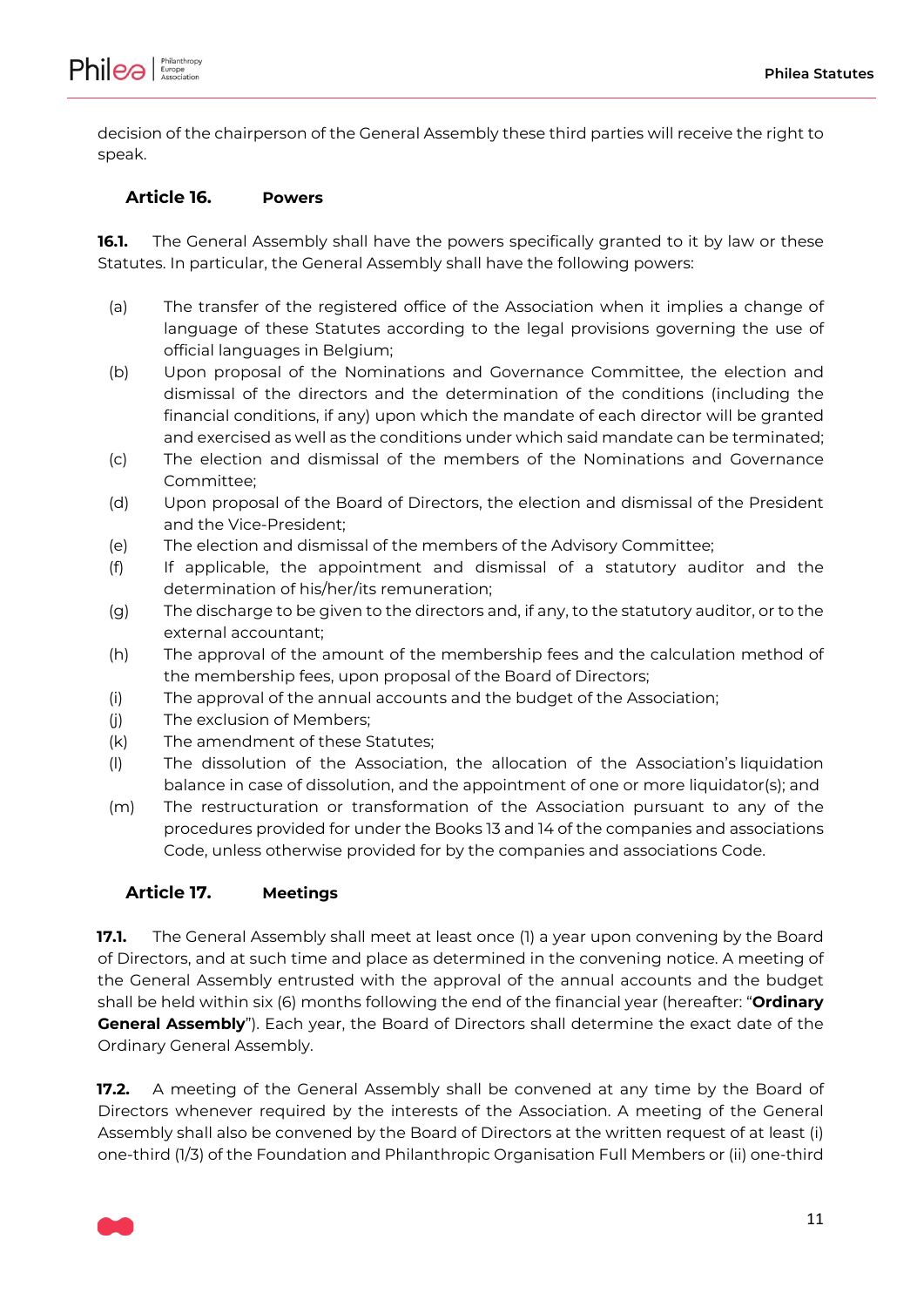(1/3) of the Philanthropy Infrastructure Organisation Full Members, or (iii) one-third (1/3) of the Full Members. In this case, the Board of Directors shall convene the General Assembly within twenty-one (21) calendar days after the request of convening of the Full Members. The General Assembly shall take place at the latest on the fortieth (40<sup>th</sup>) calendar day following this request.

# <span id="page-11-3"></span>**Article 18. Proxies**

**18.1.** Each Member shall have the right, via regular means of communication, always with copy to the CEO via similar means, to give a proxy to another Member of its membership category to be represented at a meeting of the General Assembly. No Member may hold more than two (2) proxies.

**18.2.** Each Member shall have the right via regular means of communication, always with copy to the CEO via similar means, to give a proxy to another Member of its membership category or a third party in case of a General Assembly having to adopt in the presence of a notary public amendments to these Statutes which must be recorded in a notarial deed, provided that these amendments have been previously approved by the General Assembly according to the presence quorum and voting majority stipulated in [Article 55](#page-40-0) of these Statutes. In that case, each Member or third party may hold an unlimited number of proxies.

# <span id="page-11-0"></span>**Article 19. Convening notices. Agenda**

**19.1.** Convening notices for the General Assembly shall be notified to the Members and the directors by the CEO via regular means of communication at least fourteen (14) calendar days before the meeting. The convening notices shall mention the date, time and place of the meeting of the General Assembly. In addition, the convening notices shall mention if the Members can participate to the meeting via electronic means of communication and can vote electronically. The agenda and the material documents necessary for the discussion shall be attached to the convening notices. The agenda of the meetings of the General Assembly shall be prepared by the CEO and adopted by the President or the Vice-President.

<span id="page-11-1"></span>**19.2.** Any proposal of additional item(s) on the agenda of the General Assembly signed by at least one quarter (1/4) of the Full Members and notified to the President at least seven (7) calendar days before the meeting must be included in the agenda. In such a case, the President shall inform the Members and the directors of the additional item(s) on the agenda of the General Assembly via regular means of communication at least five (5) calendar days before the meeting of the General Assembly.

<span id="page-11-2"></span>**19.3.** No vote shall be cast regarding an item that is not listed on the agenda, except if at least two thirds (2/3) of the Full Members are present or represented at a meeting of the General Assembly and vote to proceed with such vote.

**19.4.** Each Member and each director shall have the right, before, during or after a meeting of the General Assembly, to waive the convening formalities and periods required by the present Article. Unless he/she/it disagrees, any Member present or represented and any director present at a meeting of the General Assembly shall be considered to have been regularly convened to this meeting.

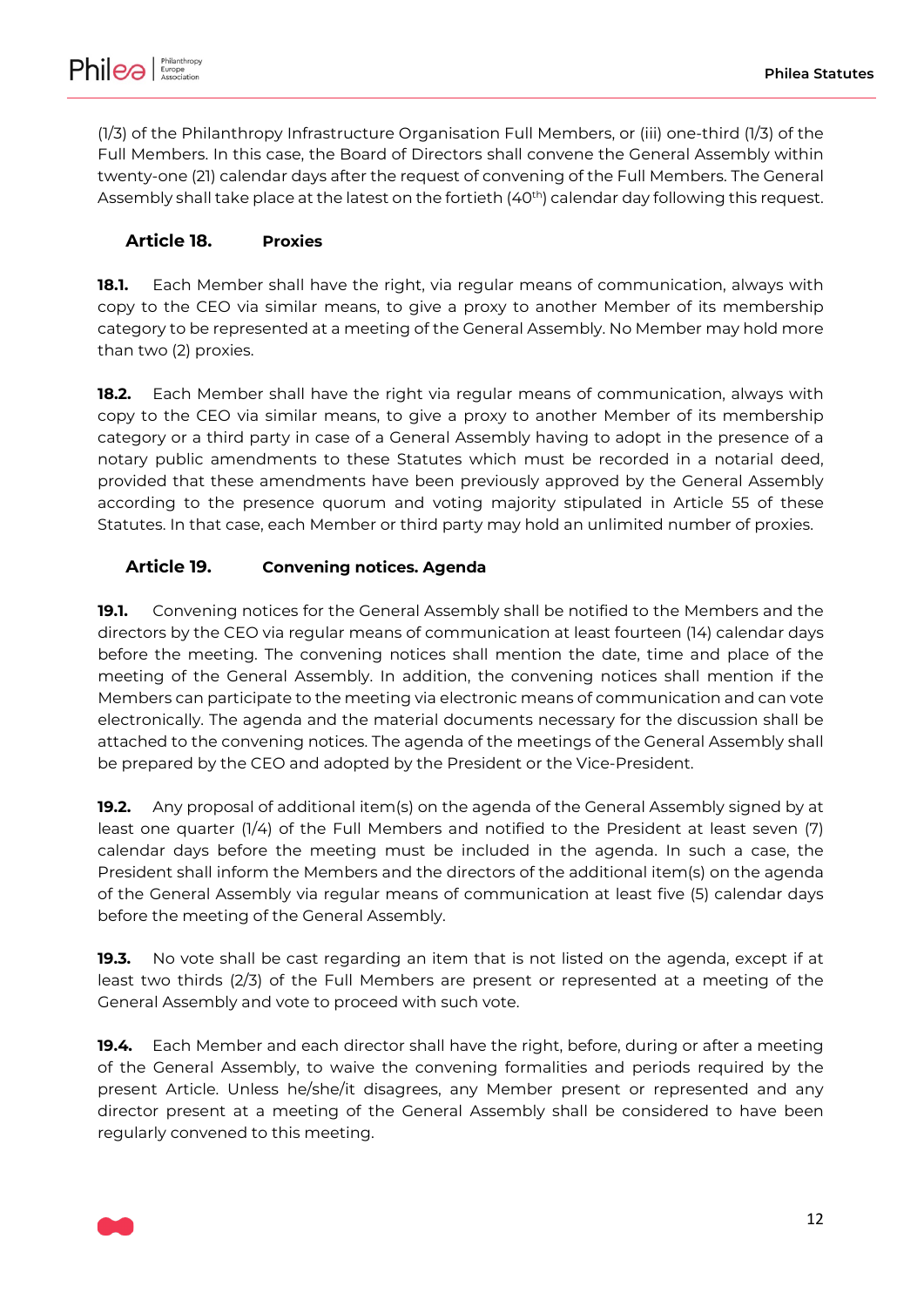# <span id="page-12-0"></span>**Article 20. Presence quorum. Voting majority. Votes**

**20.1.** Unless otherwise stipulated in these Statutes, the General Assembly shall be validly constituted when at least (i) half of the Foundation and Philanthropic Organisation Full Members and (ii) half of the Philanthropy Infrastructure Organisation Full Members are present or represented.

**20.2.** If at least (i) half of the Foundation and Philanthropic Organisation Full Members and (ii) half of the Philanthropy Infrastructure Organisation Full Members are not present or represented at the first meeting, a second meeting of the General Assembly may be convened pursuant to [Article 19](#page-11-0) of these Statutes, at least fourteen (14) calendar days after the first meeting of the General Assembly. The second meeting of the General Assembly shall validly deliberate, irrespective of the number of Full Members present or represented, in accordance with the voting majority stipulated in paragraph [20.3](#page-12-1) of the present Article. In any case, the General Assembly shall always be constituted of at least two (2) natural persons physically/virtually present.

<span id="page-12-1"></span>**20.3.** Unless otherwise stipulated in these Statutes, decisions of the General Assembly shall be validly adopted if they obtain at least a majority of fifty percent (50%) plus one (1) vote of the votes cast by the Full Members present or represented.

**20.4.** Blank votes, invalid votes and abstentions shall not be counted. In the event of a tie, the Full Member whose Representative is the President shall have the decisive vote and in its absence (whether represented or not), the Full Member whose Representative is the Vice-President. If the Full Member whose Representative is the President and the Full Member whose Representative is the Vice-President are both absent (whether represented or not), the Full Member whose Representative is the director present designated in accordance with the list of directors established by the Board of Directors shall have the decisive vote.

**20.5.** The votes are issued by a call out, or by a show of hands, unless a secret ballot is requested by at least one third (1/3) of the Full Members present or represented.

**20.6.** Provided that the possibility to participate to the General Assembly via electronic means of communication has been granted by the Board of Directors and is detailed in the convening notice, a duly convened meeting of the General Assembly shall be validly held even if all or some of the Members are not physically present or represented, but participate to the General Assembly via any electronic means of communication made available by the Association, such as a telephone, video or web conference, that allows (i) the Association to verify the quality and identity of the Members, (ii) the Members to take direct, simultaneous and uninterrupted notice of the discussions during the meeting and, if applicable, to exercise their voting rights with respect to all matters on which the General Assembly is required to decide and (iii) the Members to participate to the deliberations and ask questions. The Board of Directors shall set up the procedures to organise this in practice. In such a case, the Members shall be deemed present at the place where the meeting of the General Assembly is held. The members of the bureau of the General Assembly (which is at least the chairperson of the General Assembly) cannot participate in the General Assembly via electronic means of communication and shall meet physically.

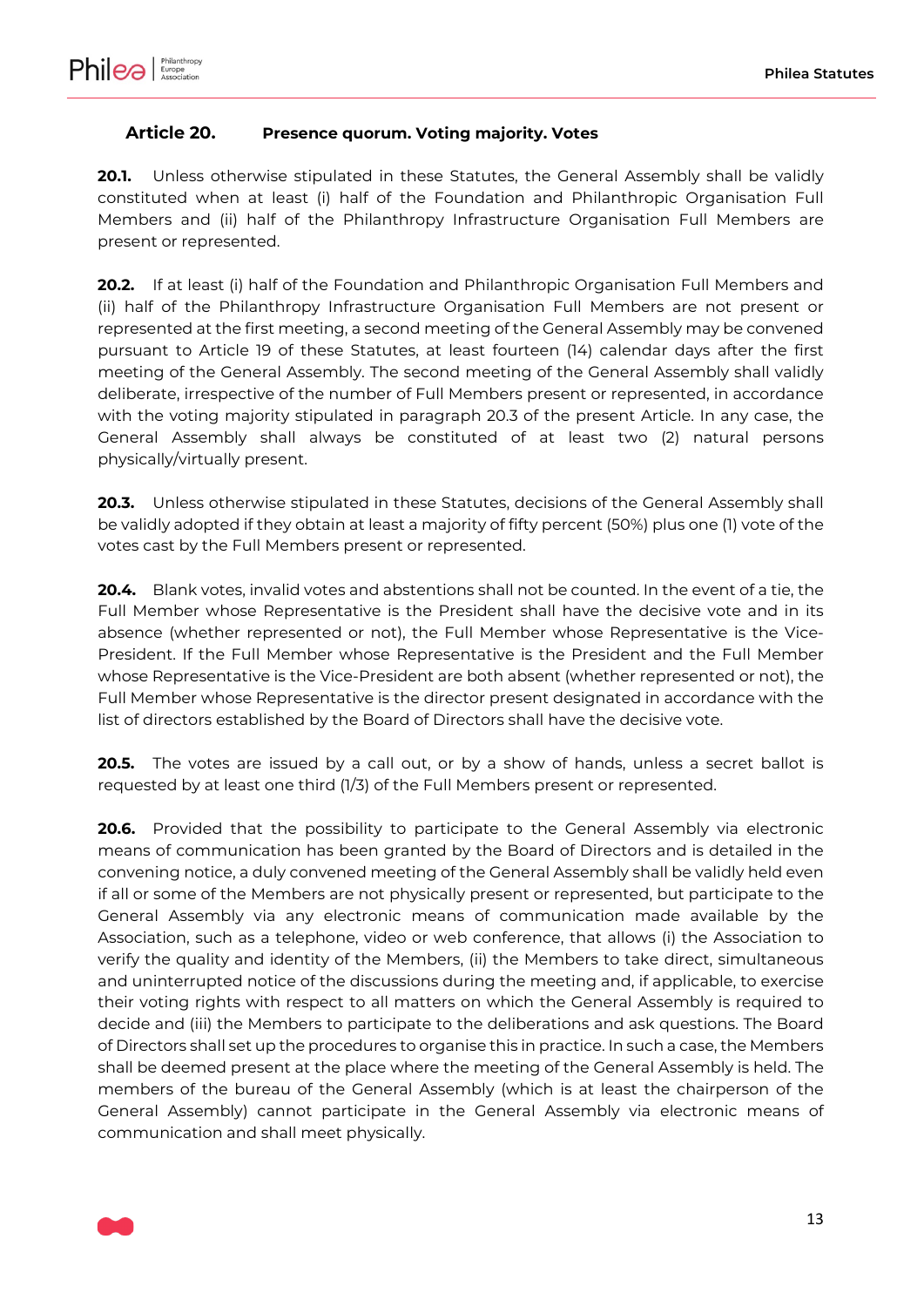

**20.7.** Provided that this possibility has been granted by the Board of Directors and is mentioned in the convening notice, the Full Members may vote via electronic means during a meeting of the General Assembly. The Board of Directors shall set up the procedures to organise the vote via electronic means, and shall ensure that the system for electronical voting used allows for (i) the verification of the quality and identity of the Full Members having expressed their vote and (ii) the control of compliance with the prescribed time limit.

**20.8.** The minutes of the General Assembly shall mention any technical problems and incidents that prevented or disrupted participation via electronic means of communication in the General Assembly or in the vote.

### <span id="page-13-0"></span>**Article 21. Upfront remote voting via electronic means**

**21.1.** Provided that this possibility has been granted by the Board of Directors and is mentioned in the convening notice, each Full Member may vote remotely before a meeting of the General Assembly, by means of an electronic upfront voting form attached or linked to the convening notice or made available by the Association. The Board of Directors shall ensure that the system for upfront remote voting via electronic means used allows for (i) the verification of the quality and identity of the Full Members having expressed their vote and (ii) the control of compliance with the time limit mentioned in the convening notice. The Board of Directors shall set up the practical procedures to organise the upfront remote voting via electronic means.

**21.2.** The Association must receive the completed and signed/certified electronic upfront voting form within the time limit mentioned in the convening notice. Any upfront remote vote via electronic means which has been validly cast before the adoption of a modified or completed agenda of the General Assembly shall remain valid for those agenda items which have not been modified or added. Any upfront remote vote via electronic means which has been validly cast before the adoption of a modified or completed agenda of the General Assembly, shall not count for those agenda items which have been validly modified or added on the agenda of the General Assembly pursuant to the Articles [19.2](#page-11-1) or [19.3](#page-11-2) of these Statutes. Notwithstanding the above sentence, a Full Member may cast its upfront remote vote via electronic means with respect to any modified or additional agenda item(s) on the agenda of the General Assembly pursuant to Article [19.2](#page-11-1) of these Statutes within the time limit mentioned in the convening notice.

**21.3.** A Full Member who has voted remotely via electronic means before the meeting of the General Assembly in accordance with the provisions of this Article may no longer choose any other way of casting its vote(s), either during the meeting of the General Assembly or by proxy.

**21.4.** All Full Members having validly voted remotely via electronic means in accordance with the provisions of this Article shall be taken into account for the calculation of the applicable presence quorum in accordance with these Statutes. All upfront remote votes via electronic means which have been validly sent or submitted to the Association in accordance with the provisions of this Article shall be taken into account for the calculation of the applicable voting majority in accordance with these Statutes.

**21.5.** Blank votes, invalid votes and abstentions shall not be counted.

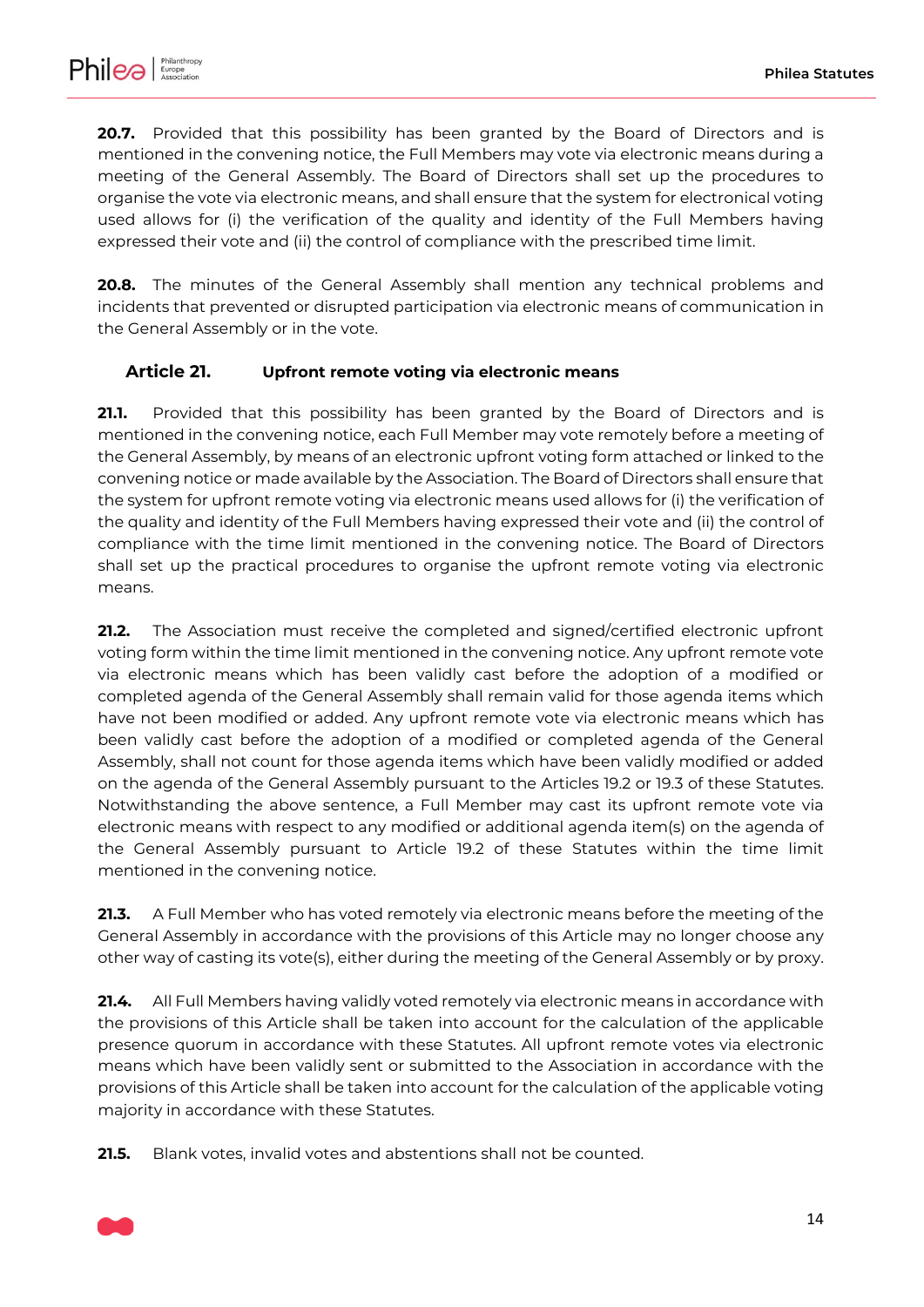# <span id="page-14-1"></span>**Article 22. Register of minutes**

**22.1.** Minutes shall be drawn up at each meeting of the General Assembly. They shall be approved and signed by the President and the Vice-President, acting jointly, and kept in a register of minutes. Copies of resolutions shall be sent via regular means of communication by the CEO to the Members. The register of minutes shall be kept at the registered office of the Association where all Members may consult it, without, however, displacing it.

# <span id="page-14-2"></span>**Article 23. Written procedure**

**23.1.** Except for the amendment of these Statutes, the General Assembly may take decisions via unanimous written procedure (which means regular/registered mail or any other means of written communication (including email, application or platform on a website)). In that case, the convening formalities referred to in [Article 19](#page-11-0) of these Statutes do not have to be complied with.

**23.2.** For this purpose, the President, upon request of the Board of Directors, and with the assistance of the CEO, shall send a notice, including (i) the agenda and (ii) the proposals for the decisions to be taken via regular means of communication to all Members and directors, with request to the Full Members to vote on the proposals and to send their vote(s) back via the mean of written communication designated by the Board of Directors and within the time limit mentioned in the notice.

**23.3.** If the votes in favor of all of the Full Members regarding the items on the agenda are not received/submitted within the time limit mentioned in the notice, the decisions are deemed not to be taken.

**23.4.** For the purpose of the present Article, Full Members are not allowed to grant proxies to other Full Members.

**23.5.** The decisions taken via written procedure are deemed to come into force on the date mentioned on the notice sent to the Members and directors.

**23.6.** The decisions taken via written procedure shall be sent via regular means of communication by the CEO to the Members.

**23.7.** The directors and the statutory auditor, if any, may take note of all decisions taken via the procedure of written procedure at their request.

#### <span id="page-14-3"></span>**TITLE VI. BOARD OF DIRECTORS**

### <span id="page-14-0"></span>**Article 24. Composition**

**24.1.** The Association shall be administered by a Board of Directors composed of nine (9) directors.

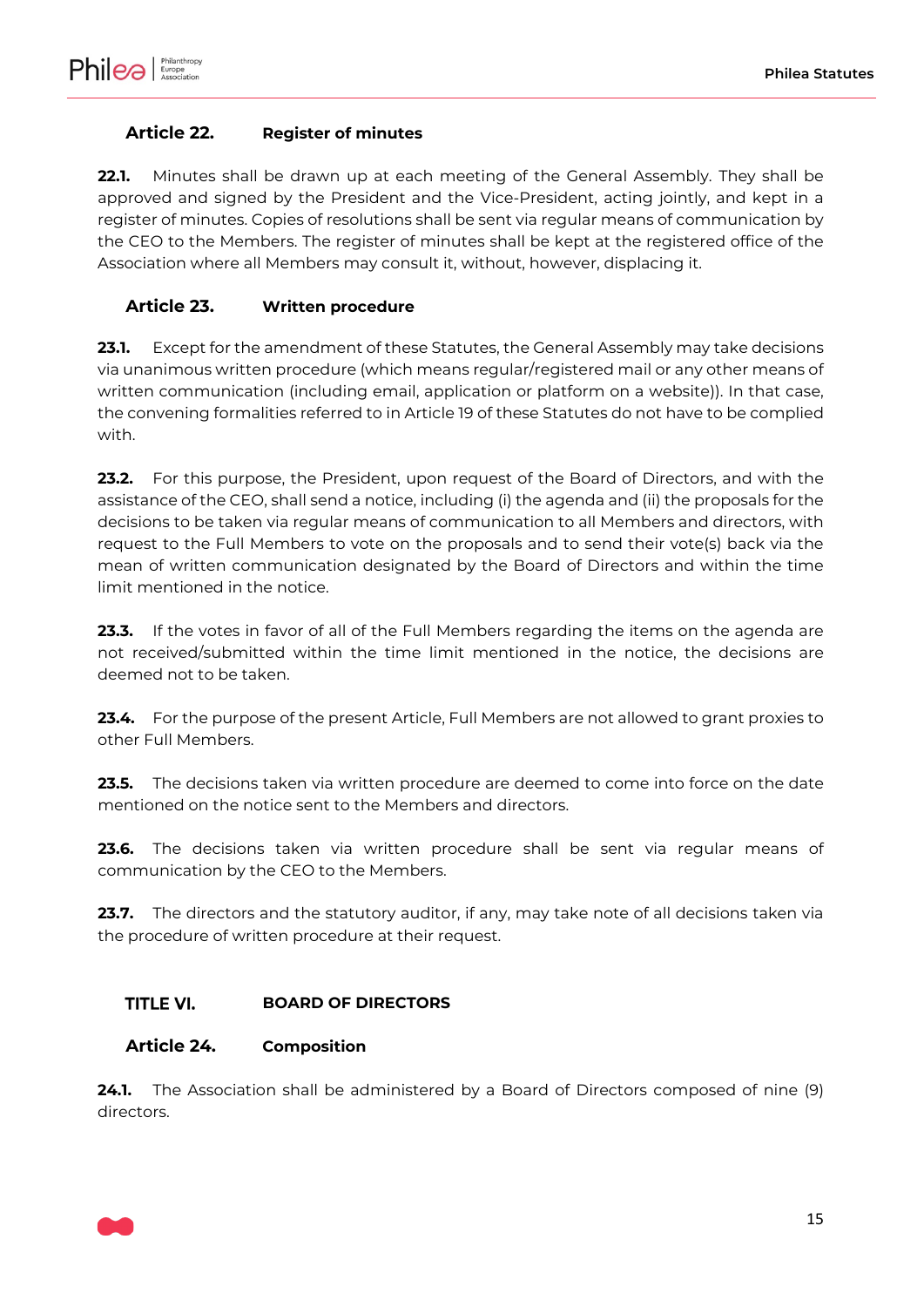

<span id="page-15-4"></span>**24.2.** Each director shall be a natural person:

- <span id="page-15-0"></span>(a) Employed by or otherwise linked to a Full Member which has not already an employee or a natural person otherwise linked to it who has been elected as a member of the Nominations and Governance Committee;
- (b) Holding a senior position within this Full Member; and
- (c) Not being a member of the Nominations and Governance Committee.
- <span id="page-15-1"></span>**24.3.** The Board of Directors shall be composed as follows:
	- (a) Six (6) directors shall be employed by or otherwise linked to the Foundation and Philanthropic Organisation Full Members ; and
	- (b) Three (3) directors shall be employed by or otherwise linked to the Philanthropy Infrastructure Organisation Full Members.

As far as possible, the composition of the Board of Directors shall be as balanced and as representative as possible of the diversity of the Full Members.

**24.4.** The General Assembly shall elect the directors. As far as possible, each year the General Assembly shall renew at least half of the directors. The mandate of the directors shall be nonremunerated. The term of office of the directors is a two (2) years term, once renewable in a row. By derogation to the preceding sentence, a director whose second mandate as director expires whilst he/she is President, Vice-President, or Treasurer may be reelected for a third mandate in a row as director. Therefore, the mandate performed by a director pursuant to the paragraphs [24.12,](#page-17-0) [24.13](#page-17-1) and [24.14](#page-17-2) of the present Article, shall not be taken into account for the computation of the number of terms of office. After a cool-off period of two (2) years, any natural person meeting the criteria set out in paragraphs [24.2](#page-15-0) and [24.3](#page-15-1) of the present Article, can be re-elected as director.

<span id="page-15-2"></span>**24.5.** The CEO on behalf of the Nominations and Governance Committee shall inform the Full Members as soon as a new election by the General Assembly is necessary. Each Full Member may propose one (1) candidate director to the Nominations and Governance Committee provided that the application to directorship is submitted to the Nominations and Governance Committee by the Full Member within the time limit mentioned in the notice sent by the CEO. The candidates for directorship shall not be candidates to membership of the Nominations and Governance Committee for the next elections. Upon receipt of the applications, the Nominations and Governance Committee shall verify whether or not the candidate for directorship fulfils the criteria set out in paragraphs [24.2](#page-15-0) an[d 24.3](#page-15-1) of the present Article and establish (i) one (1) list for the candidates for directorship employed by /otherwise linked to the Foundation and Philanthropic Organisation Full Members and (ii) one (1) list for the candidates for directorship employed by /otherwise linked to the Philanthropy Infrastructure Organisation Full Members.

<span id="page-15-3"></span>**24.6.** The Nominations and Governance Committee, with the assistance of the CEO, shall subsequently submit the lists as referred to in paragraph [24.5](#page-15-2) of the present Article respectively to the Foundation and Philanthropic Organisation Full Members and the Philanthropy Infrastructure Organisation Full Members for consultation. Each Foundation and Philanthropic Organisation Full Member and each Philanthropy Infrastructure Organisation

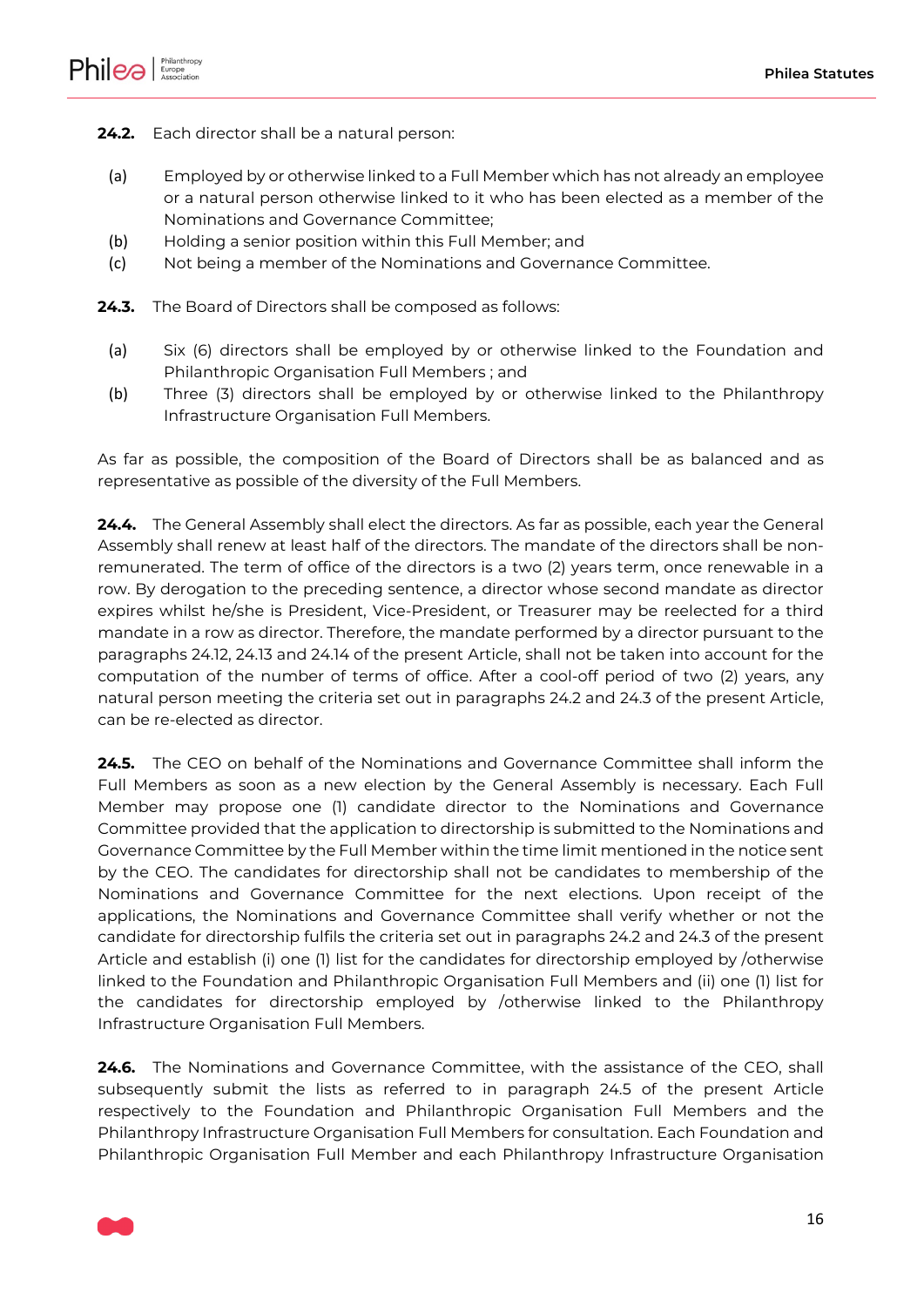

Full Member may indicate via an online voting system to the Nominations and Governance Committee on their respective lists as referred to in paragrap[h 24.5](#page-15-2) of the present Article which candidates it wishes to be submitted by the Nominations and Governance Committee to the General Assembly for election purposes.

**24.7.** Based on the results of the consultation procedure of the Full Members as described in paragraph [24.6](#page-15-3) of the present Article:

- (a) The members of the Nominations and Governance Committee employed by/otherwise linked to the Foundation and Philanthropic Organisation Full Members shall select six (6) final candidates for directorship; and
- (b) The members of the Nominations and Governance Committee employed by/otherwise linked the Philanthropy Infrastructure Organisation Full Members shall select three (3) final candidates for directorship.

Whilst selecting the final candidates for directorship the members of the Nominations and Governance Committee shall endeavour that the selected final candidates for directorship be as balanced and as representative as possible of the diversity of the Full Members. At the occasion of each selection of candidates for directorship respectively by the members of the Nominations and Governance Committee employed by/otherwise linked to the Foundation and Philanthropic Organisation Full Members and the members of the Nominations and Governance Committee employed by/otherwise linked the Philanthropy Infrastructure Organisation Full Members, the candidates for directorship who have not been selected shall constitute a reserve of candidates in case of application of paragraphs [24.13](#page-17-1) and [24.14](#page-17-2) of the present Article (hereafter: "**Reserve for the Board of Directors**"). The candidates constituting the Reserve for the Board of Directors shall be ranked according to the number of votes they have obtained during the consultation referred to in paragrap[h 24.6](#page-15-3) of the present Article.

**24.8.** The Nominations and Governance Committee shall subsequently decide as a whole to adopt a joint final and diverse list of nine (9) candidates for directorship, to be submitted to the General Assembly for election purposes. Said list of nine (9) candidates for directorship shall be attached to the agenda of the meeting of the General Assembly at which one or more director(s) will be elected. The list shall indicate for each proposed candidate for directorship the criteria set out in paragraphs [24.2](#page-15-0) and [24.3](#page-15-1) of the present Article. If there is no list or an incomplete list of candidates for directorship, the General Assembly may freely elect without any formality one or more director(s) out of the Representatives of the Full Members. The director(s) shall be elected by the General Assembly via one (1) single vote on the entire list of candidates for directorship. The detailed procedure for the election of directors shall be determined in the internal rules, if any.

**24.9.** The mandate of a director terminates by expiry of his/her directorship. The mandate of a director terminates as of right and with immediate effect, (i) by death or incapacity, or (ii) if a director ceases to be employed by or is no longer otherwise linked to the Full Member he/she is employed by/linked to, or (iii) if the Full Member the director is employed by/otherwise linked to, for whatever reason, ceases to be a Full Member, or (iv) if the Full Member the director is employed by/otherwise linked to, is in a situation of judicial administration, or bankruptcy,

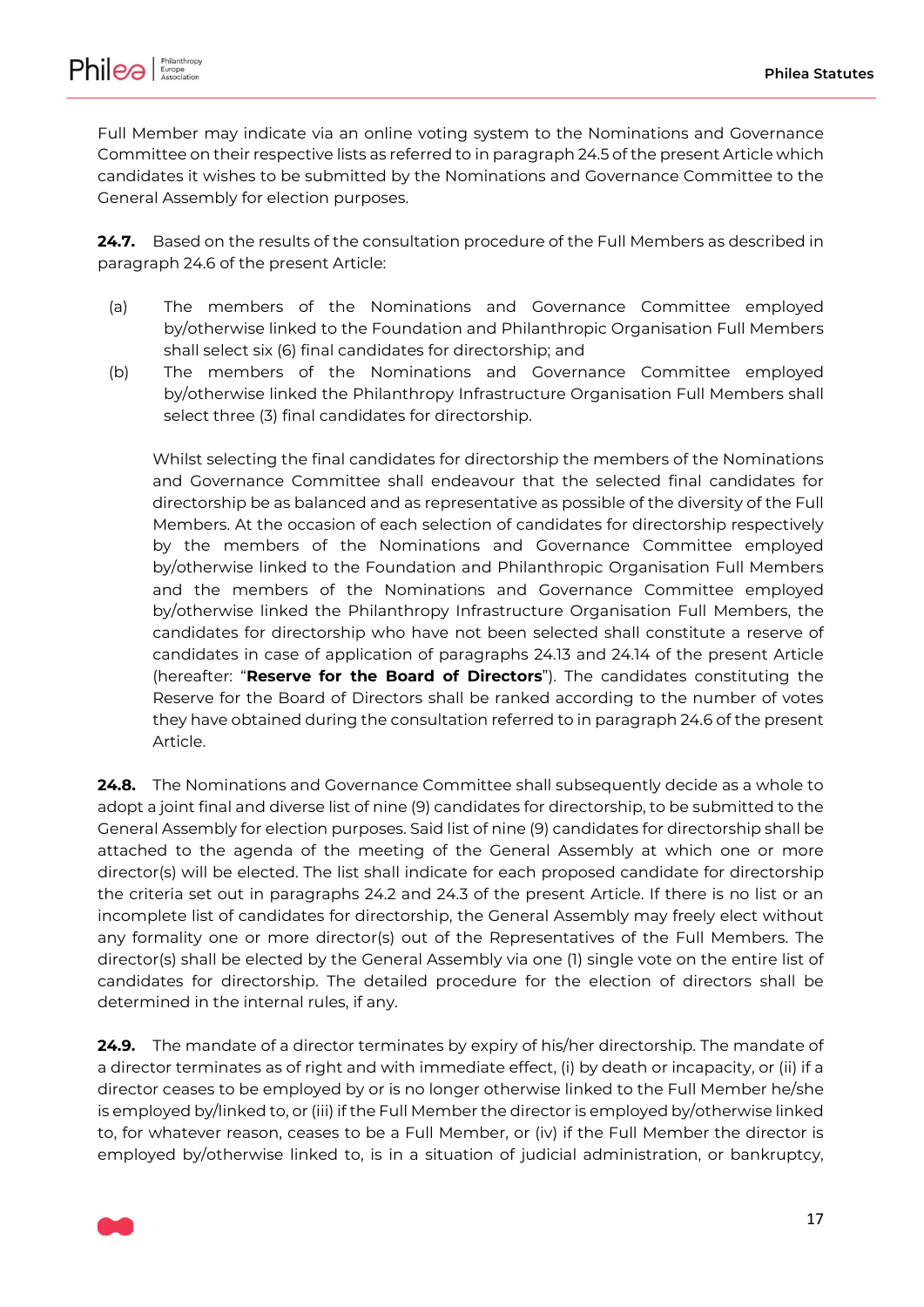

judicial reorganisation, dissolution or liquidation, or is subject to insolvency proceedings of a similar nature under the laws of any jurisdiction, or  $(v)$  if the Full Member the director is employed by/otherwise linked to, has substantially modified its activities, or (vi) if a director does no longer meet the criteria set out in paragraphs [24.2](#page-15-0) an[d 24.3](#page-15-1) of the present Article.

**24.10.** The mandate of a director also terminates upon dismissal by the General Assembly. The General Assembly may dismiss a director at any time and shall not give reasons for its decisions, without any compensation or cost becoming due by the Association, and provided that the director concerned is convened at the meeting and has received the possibility to defend his/her position during the meeting of the General Assembly and prior to the voting on the dismissal.

**24.11.** The directors are also free to resign from their office at any time by submitting, via special means of communication, their resignation to the President. In case of termination of the mandate of a director for whatever reason, except the cases of automatic termination of the mandate of a director, or dismissal, the director shall continue performing the duties of his/her office until he/she has been replaced within sixty (60) calendar days.

<span id="page-17-0"></span>**24.12.** If the mandate of a director ceases before its term whilst the director has performed more than two-thirds (2/3) of his/her term of office, for whatever reason, the Board of Directors may freely appoint (by co-optation) a new director for the remainder of the term, provided that the director appointed (by co-optation) (i) has been jointly proposed by the remaining directors being employed by/otherwise linked to the same type of Full Members (i.e. the Foundation and Philanthropic Organisation Full Members or the Philanthropy Infrastructure Organisation Full Members) as the replaced director and (ii) fulfils the criteria for the composition of the Board of Directors of the replaced director, without prejudice to the regularity of the composition of the Board of Directors until that date.

<span id="page-17-1"></span>**24.13.** If the mandate of a director ceases before its term whilst the director has performed less than two-thirds (2/3) of his/her term of office, for whatever reason, the Nominations and Governance Committee shall appoint as new director the candidate for directorship having obtained the highest number of votes from the Reserve for the Board of Directors which was constituted at the election of the replaced director for the remainder of the term of the replaced director provided that the director appointed fulfils the criteria for the composition of the Board of Directors set out in paragraphs [24.2](#page-15-4) and [24.3](#page-15-1) of the present Article.

<span id="page-17-2"></span>**24.14.** If the mandate of a director ceases before its term whilst the director has performed less than two-thirds (2/3) of his/her term of office, for whatever reason, and if there is no Reserve for the Board of Directors, the Reserve for the Board of Directors has been exhausted, or the Reserve for the Board of Directors is only composed of candidates who do not fulfil the composition criteria set out in paragraphs [24.2](#page-15-4) an[d 24.3](#page-15-1) of the present Article, the Nominations and Governance Committee shall freely elect a new director at its next meeting for the remainder of the term of the replaced director, provided that the director elected fulfils the criteria for the composition of the Board of Directors set out in paragraphs [24.2](#page-15-4) an[d 24.3](#page-15-1) of the present Article.

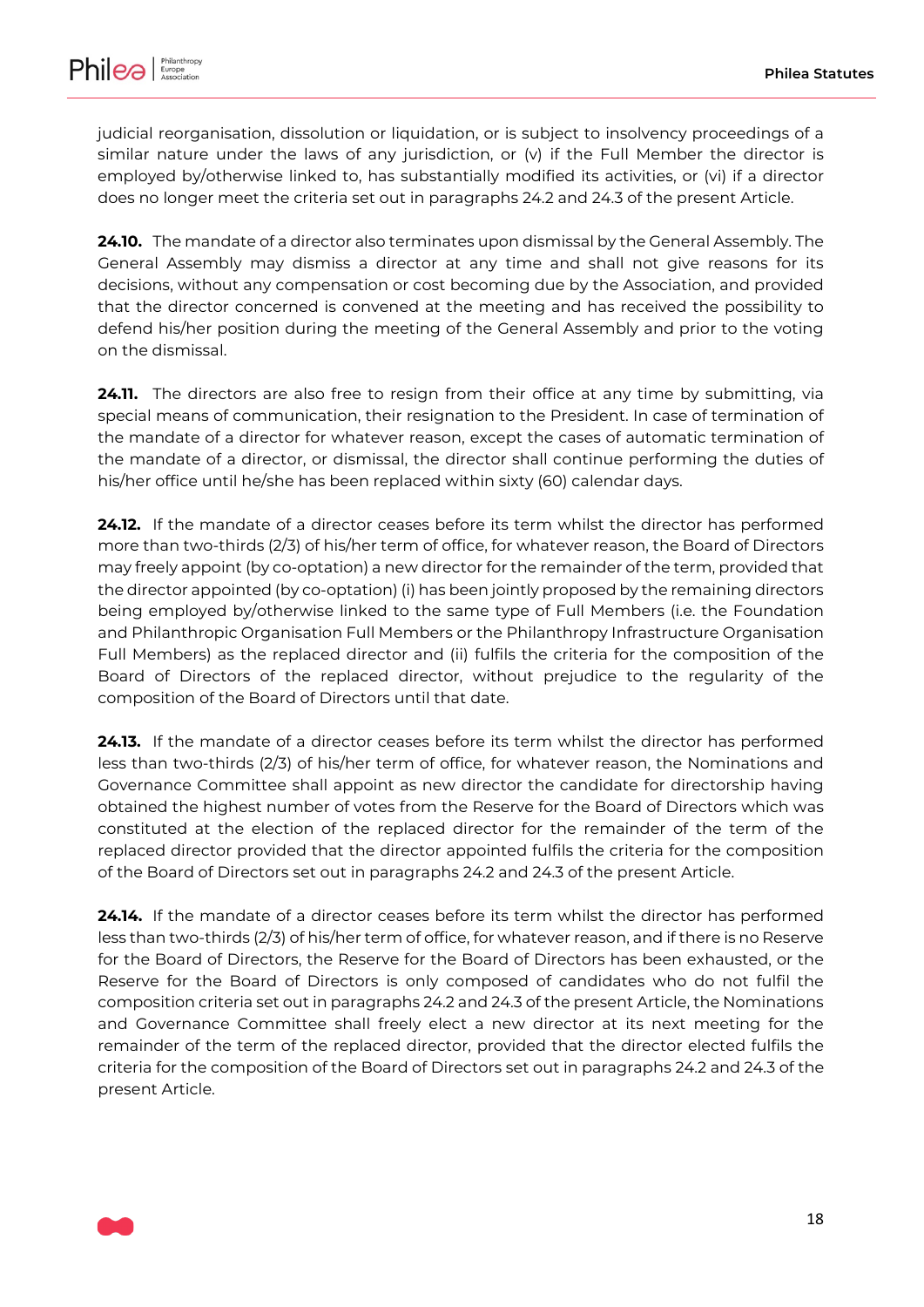

**24.15.** In case of termination of the mandate of a director for whatever reason, the director shall have no claims for compensation on the Association or for its assets, without prejudice to the mandatory labour law provisions and the services agreement provisions, if applicable.

**24.16.** The Board of Directors shall be chaired by the President. If the President is unable or unwilling to chair the Board of Directors, the Board of Directors shall be chaired by the Vice-President. If the President and the Vice-President are both unable or unwilling to chair the Board of Directors, the Board of Directors shall be chaired by the director designated in accordance with the list of directors established by the Board of Directors being present.

**24.17.** The Board of Directors may invite one or more third party(ies) to attend without voting rights one or more meeting(s) or part(s) of meeting(s) of the Board of Directors.

#### <span id="page-18-0"></span>**Article 25. Powers**

**25.1.** The Board of Directors shall have all powers necessary to accomplish the purpose of the Association, except for the powers that are specifically granted to other bodies of the Association by law or these Statutes. The Board of Directors shall act as a collegial body (in French: "*organe collégial*" / in Dutch: "*collegiaal orgaan*").

**25.2.** The Board of Directors shall in particular have the following powers:

- (a) The transfer of the Association's registered office when it does not imply a change of language of these Statutes according to the legal provisions governing the use of official languages in Belgium;
- (b) The determination of the Association's strategies and policies;
- (c) The general management and administration of the Association;
- (d) The monitoring of the budget expenditures and the allocation of the budget;
- (e) The execution of the decisions of the General Assembly;
- (f) The admission of new Members;
- (g) The acknowledgement of the resignation of a Member pursuant to Articles [10.1](#page-6-4) throug[h 10.3](#page-6-1) of these Statutes;
- (h) The proposal to the General Assembly of candidates to presidency and vicepresidency;
- (i) The election and dismissal of the Treasurer;
- (j) The appointment and dismissal of the CEO, including the discharge to be given;
- (k) The proposal of the amount of the membership fees and the calculation method of the membership fees to the General Assembly;
- (l) If applicable, the appointment and dismissal of an external accountant and the determination of his/her/its remuneration;
- (m) Upon receipt of the draft annual working plan, the draft annual accounts and the draft budget from the CEO, the finalisation and approval of these documents that must be submitted to the General Assembly for approval, with the exception of the annual working plan;
- (n) The adoption, the amendment and the revocation of the internal rules, if any;
- (o) The decisions to amend Article [51.2](#page-39-0) of these Statutes;
- (a) The adoption of propositions to be submitted to the General Assembly; and

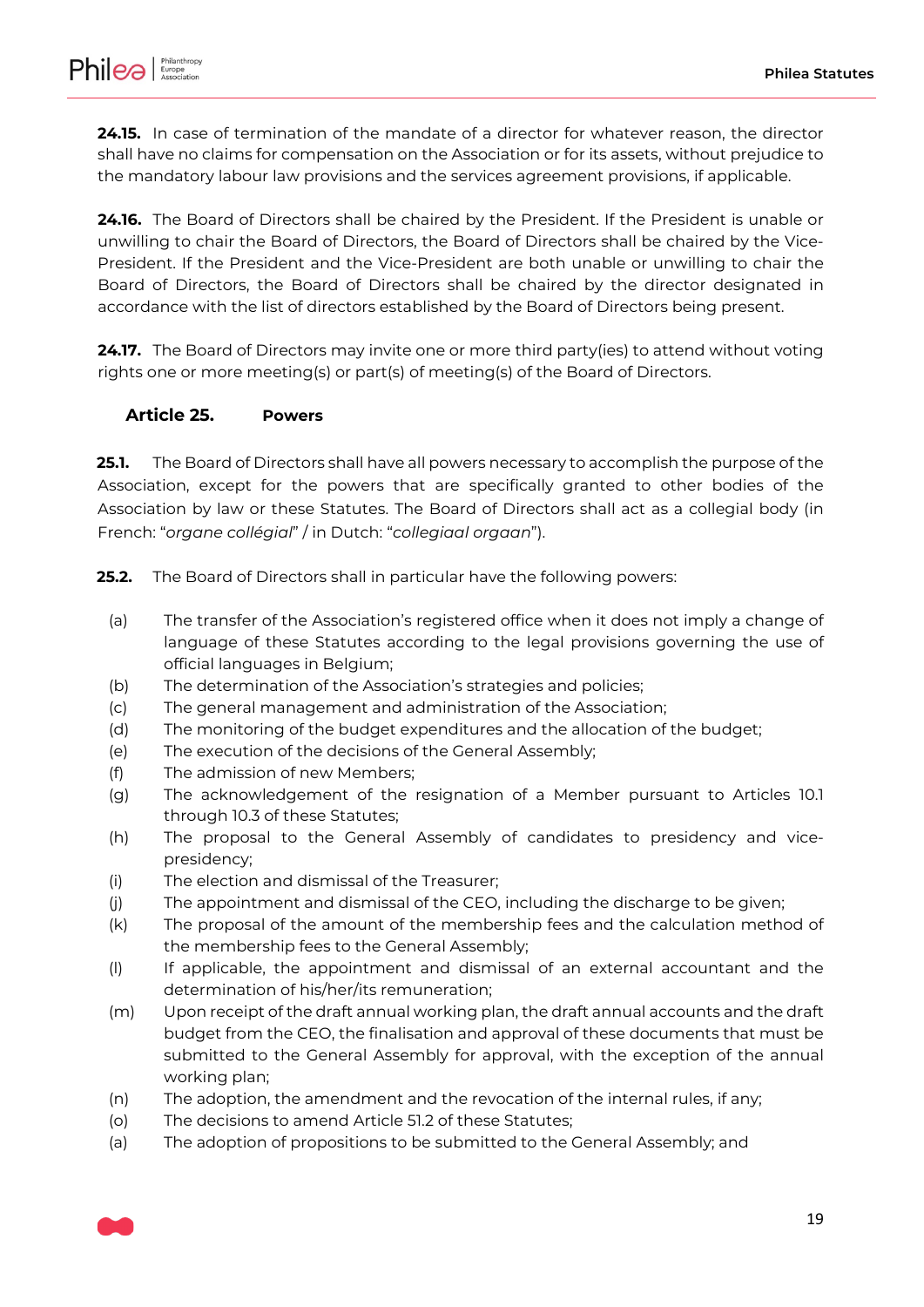

(b) The decisions to establish, dissolve and determine the working and governance rules of, and delegate tasks to one or more Working Group(s) and/or Committee(s) and the overseeing of this/these.

**25.3.** Each year, before the approval of the annual accounts by the Ordinary General Assembly, the Board of Directors shall report to the Ordinary General Assembly on the annual activity of the Association which includes at least information regarding (i) the use of the budget, (ii) the setting of the calculation method and the amount of the annual membership fees, and (iii) the activities of the Association.

**25.4.** At any time, the Board of Directors may delegate specific powers to one or more director(s) or other persons or bodies, with or without sub-delegation powers to the legal extent possible.

### <span id="page-19-1"></span>**Article 26. Meetings**

**26.1.** The Board of Directors shall meet every time the interests of the Association so require and at least four (4) times a year, upon convening by the President or at the request of two (2) directors, acting jointly, and at such time and place as determined in the convening notice. If the President is unable or unwilling to convene the Board of Directors, the Board of Directors shall be convened by the Vice-President. If the President and the Vice-President are both unable or unwilling to convene the Board of Directors, the Board of Directors shall be convened by the director designated in accordance with the list of directors established by the Board of Directors.

#### <span id="page-19-2"></span>**Article 27. Proxies**

**27.1.** Each director shall have the right, via regular means of communication, to give a proxy to another director, to be represented at a meeting of the Board of Directors. No director may hold more than one (1) proxy. No director shall grant a proxy more than twice a year.

### <span id="page-19-0"></span>**Article 28. Convening notices. Agenda**

**28.1.** Convening notices for the Board of Directors shall be notified to the directors by the CEO via regular means of communication at least seven (7) calendar days before the meeting of the Board of Directors. The convening notices shall mention the date, time and place of the meeting of the Board of Directors. In addition, the convening notices shall mention if the directors can vote electronically. The agenda and the material documents necessary for the discussion shall be attached to the convening notices. The agenda of the meetings of the Board of Directors shall be prepared by the CEO and adopted by the President. If the President is unable or unwilling to adopt the agenda, the agenda shall be adopted by the Vice-President. If the President and the Vice-President are both unable or unwilling to adopt the agenda, the agenda shall be adopted by the director designated in accordance with the list of directors established by the Board of Directors.

**28.2.** Each director shall have the right to propose additional item(s) to be included on the agenda of the Board of Directors, which shall be notified via regular means of communication to the President at least five (5) calendar days before the meeting. In such a case, the President

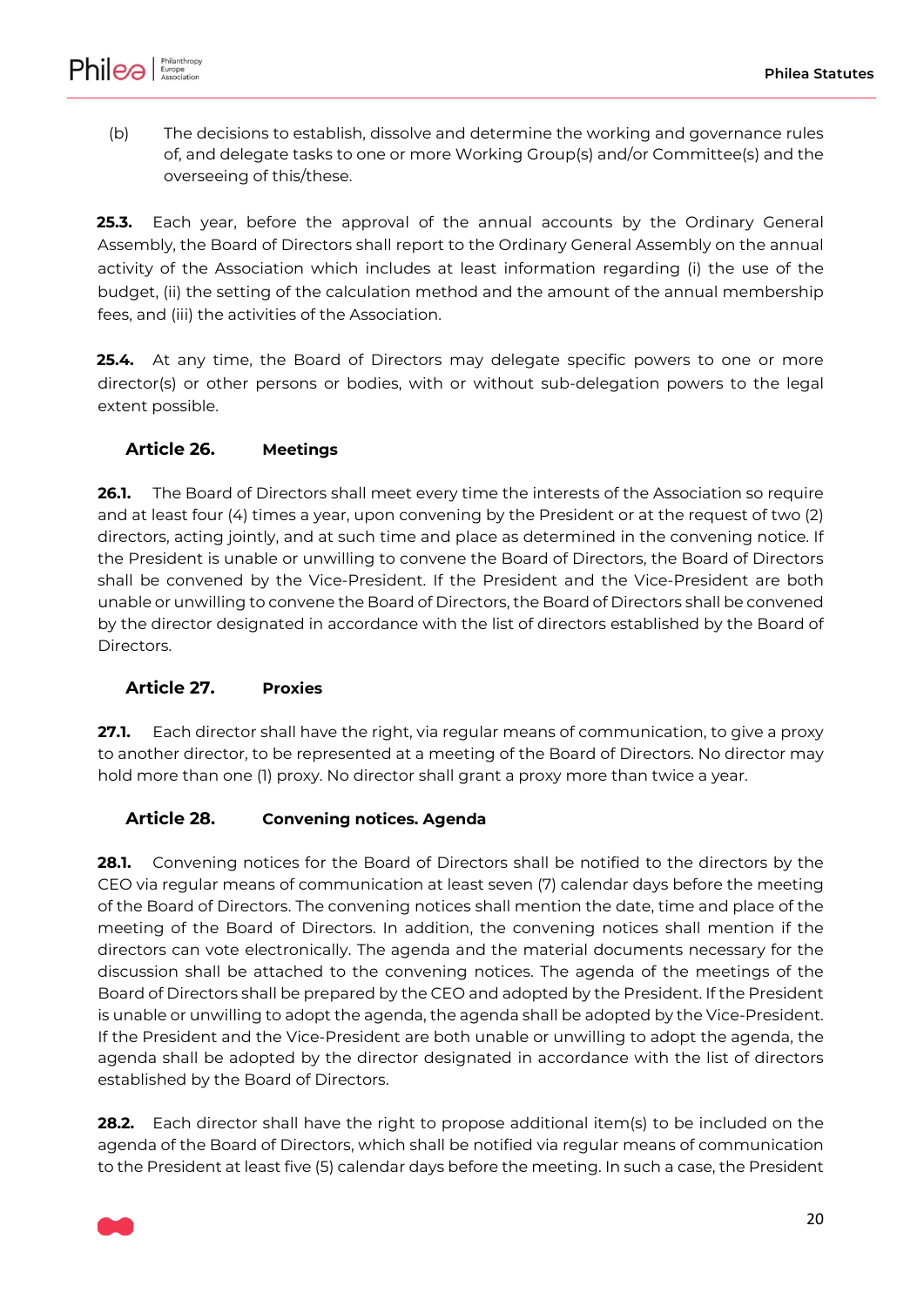

shall inform the directors of the additional item(s) on the agenda of the Board of Directors via regular means of communication at least three (3) calendar days before the meeting of the Board of Directors.

**28.3.** No vote shall be cast regarding an item that is not listed on the agenda, except if all the directors are present or represented at a meeting of the Board of Directors and vote to proceed with such vote.

**28.4.** Each director shall have the right, before, during or after a meeting of the Board of Directors, to waive the convening formalities and periods required by the present Article. Unless he/she disagrees, any director present or represented at a meeting of the Board of Directors shall be considered to have been regularly convened to this meeting.

# <span id="page-20-2"></span>**Article 29. Presence quorum. Voting majority. Votes**

**29.1.** Unless otherwise stipulated in these Statutes, the Board of Directors shall be validly constituted when at least half of the directors are present or represented.

**29.2.** If at least half of the directors are not present or represented at the first meeting, a second meeting of the Board of Directors may be convened pursuant to [Article 28](#page-19-0) of these Statutes, at least seven (7) calendar days after the first meeting of the Board of Directors. The second meeting of the Board of Directors shall validly deliberate irrespective of the number of directors present or represented, in accordance with the voting majority stipulated in paragraph [29.3](#page-20-0) of the present Article. In any case, the Board of Directors shall always be constituted of at least two (2) directors physically/virtually present.

<span id="page-20-0"></span>**29.3.** The first priority shall be to reach decisions by consensus. If consensus cannot be reached, or if the President decides to call a vote, decisions shall be taken in accordance with the voting majority stipulated in paragraph [29.4](#page-20-1) of the present Article.

<span id="page-20-1"></span>**29.4.** Unless otherwise stipulated in these Statutes, decisions of the Board of Directors shall be validly adopted if they obtain at least a majority of fifty percent (50%) plus one (1) vote of the votes cast by the directors present or represented. Each director shall have one (1) vote.

**29.5.** Blank votes, invalid votes and abstentions shall not be counted. In the event of a tie, the President shall have the decisive vote and in his/her absence (whether represented or not), the Vice-President. If the President and the Vice-President are both absent (whether represented or not), the director present designated in accordance with the list of directors established by the Board of Directors shall have the decisive vote.

**29.6.** A duly convened meeting of the Board of Directors shall be validly held even if all or some of the directors are not physically present or represented, but participate in the deliberations via any electronic means of communication that allow the directors to directly hear each other and directly speak to each other, such as a telephone, video or web conference. The CEO shall set up the procedures to organise this in practice. In such a case, the directors shall be deemed present.

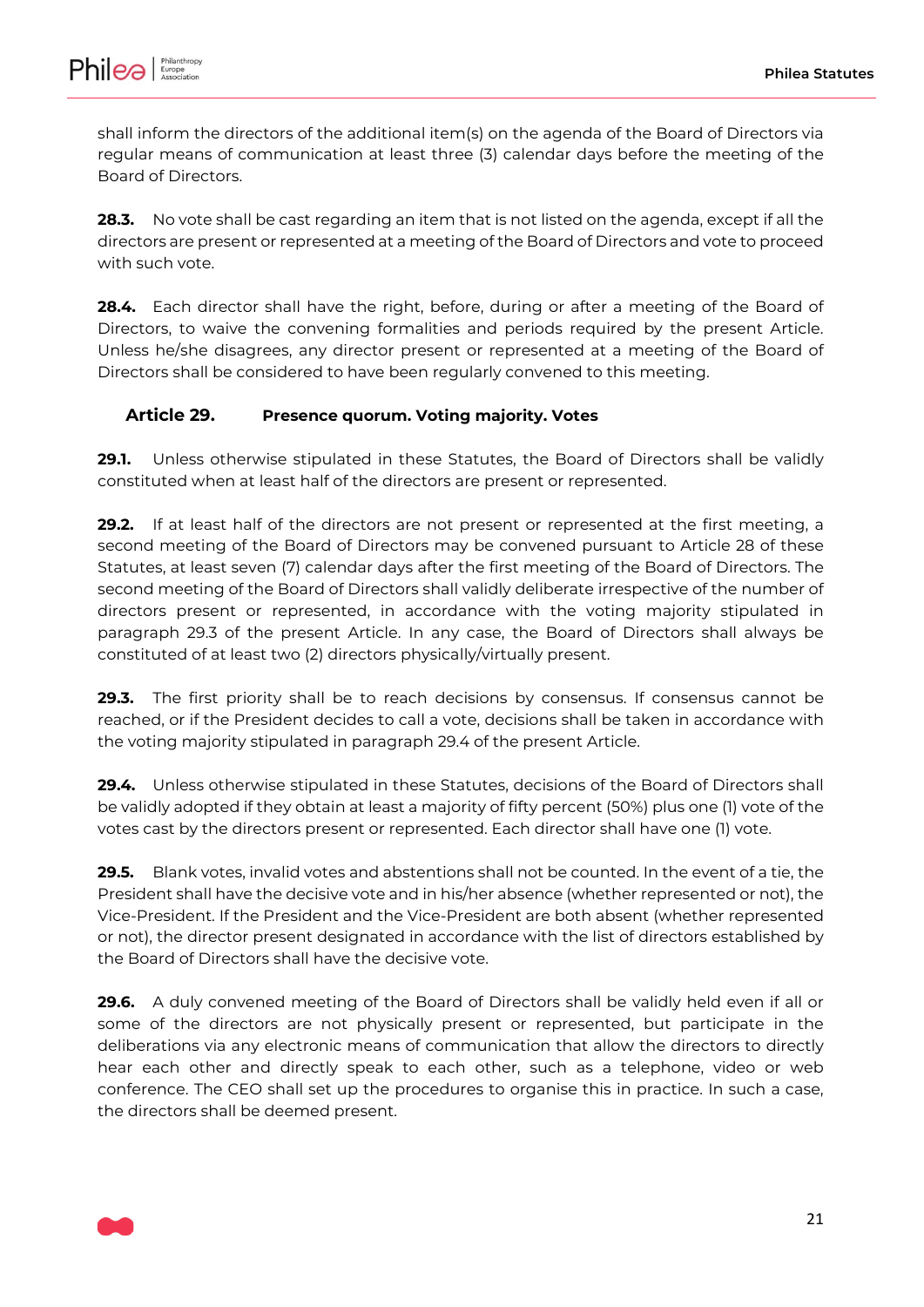**29.7.** Provided that the possibility to vote via electronic means is mentioned in the convening notice, the directors may vote via electronic means during a meeting of the Board of Directors. The CEO shall take the necessary steps allowing the directors to vote electronically. The CEO shall set up the procedures to organise this in practice, and shall ensure that the system for electronical voting used allows for (i) the identification of the directors having expressed their vote and (ii) the control of compliance with the prescribed time limit.

# <span id="page-21-0"></span>**Article 30. Register of minutes**

**30.1.** Minutes shall be drawn up at each meeting of the Board of Directors. They shall be approved and signed by the President and the Vice-President, acting jointly and kept in a register of minutes. Copies of resolutions shall be sent via regular means of communication by the CEO to the directors. The register of minutes shall be kept at the registered office of the Association where all directors may consult it, without, however, displacing it.

### <span id="page-21-1"></span>**Article 31. Written procedure**

**31.1.** The Board of Directors may take decisions via written procedure (which means regular/registered mail or any other means of written communication (including email, application or platform on a website)). In that case, the convening formalities referred to in [Article 28](#page-19-0) of these Statutes do not have to be complied with.

**31.2.** For this purpose, the CEO, upon request of the President or two (2) directors acting jointly, shall send a notice, including (i) the agenda and (ii) the proposals for the decisions to be taken via regular means of communication to all directors, with request to the directors to vote on the proposals and to send their vote(s) back via the mean of written communication designated by the CEO and within the time limit mentioned in the notice.

**31.3.** The decisions are deemed to have been taken if (i) at least fifty percent (50%) of the directors have sent their vote(s) back via the mean of written communication designated by the CEO, within the time limit, and (ii) if the items on the agenda have obtained at least a majority of fifty percent (50%) plus one (1) vote of the votes cast by the directors having sent their vote(s) back via the mean of written communication designated by the CEO. Blank votes, invalid votes and abstentions shall not be counted. In the event of a tie, the decisions are deemed not to be taken.

**31.4.** For the purpose of the present Article, directors are not allowed to grant proxies to other directors.

**31.5.** The decisions taken by written procedure are deemed to come into force on the date mentioned on the notice sent to the directors.

**31.6.** The decisions taken via written procedure shall be sent via regular means of communication by the CEO to the directors.



.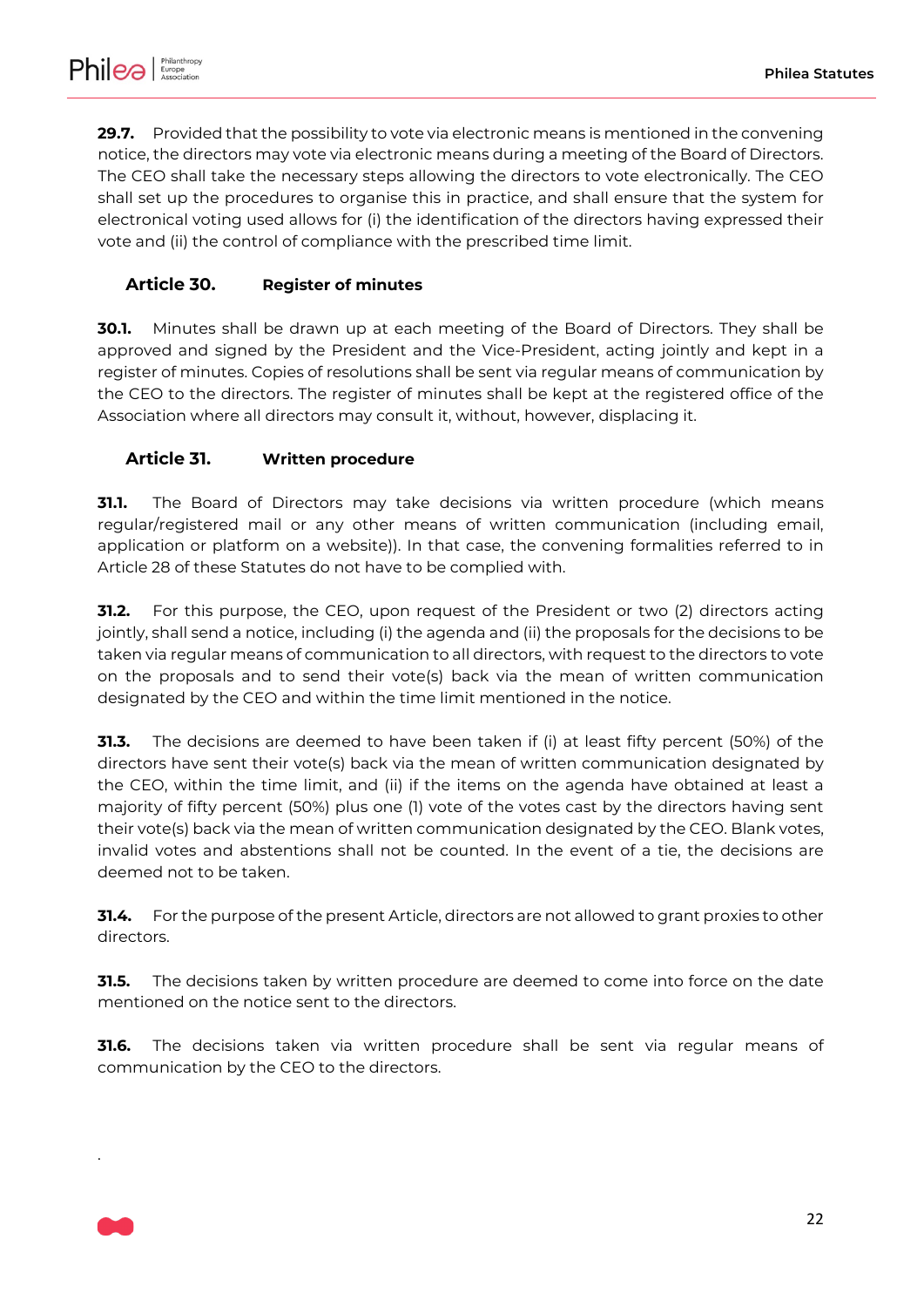

#### <span id="page-22-1"></span>**TITLE VII. PRESIDENT, VICE-PRESIDENT AND TREASURER**

#### <span id="page-22-0"></span>**Article 32. Election and function of the President, and the Vice-President**

**32.1.** The General Assembly, upon proposal of the Board of Directors shall elect a President and a Vice-President, amongst the directors. The election of the President and the Vice-President shall take place at the General Assembly during which the directors have been elected. The President and the Vice-President shall be directors employed by/otherwise linked to one (1) Foundation and Philanthropic Organisation Full Member and one (1) Philanthropy Infrastructure Organisation Full Member. Every two (2) years, the President shall be a director employed by/otherwise linked to a Foundation and Philanthropic Organisation Full Member and the Vice-President shall be a director employed by/otherwise linked to a Philanthropy Infrastructure Organisation Full Member and the next two (2) years the reverse. By derogation to the preceding sentence, there shall be no rotation if a President or a Vice-President is reelected for a second term. Moreover, the General Assembly shall endeavour, as far as possible, to elect a President who is a director employed by/otherwise linked to a Foundation and Philanthropic Organisation Full Member whilst the Chair of the Nominations and Governance Committee is a member of the Nominations and Governance Committee employed by/otherwise linked to a Philanthropy Infrastructure Organisation Full Member and vice-versa. The President, Vice-President and Treasurer shall be three (3) distinct directors. The term of office of the President and the Vice-President is a two year (2) years term, once renewable in a row. Therefore, the mandate performed by a President or a Vice-President pursuant to the paragraphs [32.5](#page-23-0) and [32.6](#page-23-1) of the present Article, shall not be taken into account for the computation of the number of terms of office. After a cool-off period of two (2) years, any director meeting the criteria set out in the present paragraph, can be re-elected as President or Vice-President.

**32.2.** The mandate of the President and the Vice-President terminates by expiry of the term of their mandate or, as of right and with immediate effect, by expiry of their directorship.

**32.3.** The mandate of the President and the Vice-President also terminates upon dismissal by the General Assembly. The General Assembly may dismiss the President and the Vice-President at any time and shall not give reasons for its decisions, without any compensation or cost becoming due by the Association, and provided that the President and the Vice-President concerned is convened at the meeting and has received the possibility to defend his/her position during the meeting of the General Assembly and prior to the voting on the dismissal.

**32.4.** The President and Vice-President are also free to resign from their office at any time by submitting, via special means of communication, their resignation to the Board of Directors. In case of the end of the mandate of the President or the Vice-President for whatever reason, except the cases of automatic termination of the directorship, or dismissal, the President or Vice-President, as the case may be shall continue performing the duties of his/her office until the Board of Directors has provided in his/her replacement within sixty (60) calendar days, without prejudice to the mandatory labour law provisions and services agreement provisions, if applicable.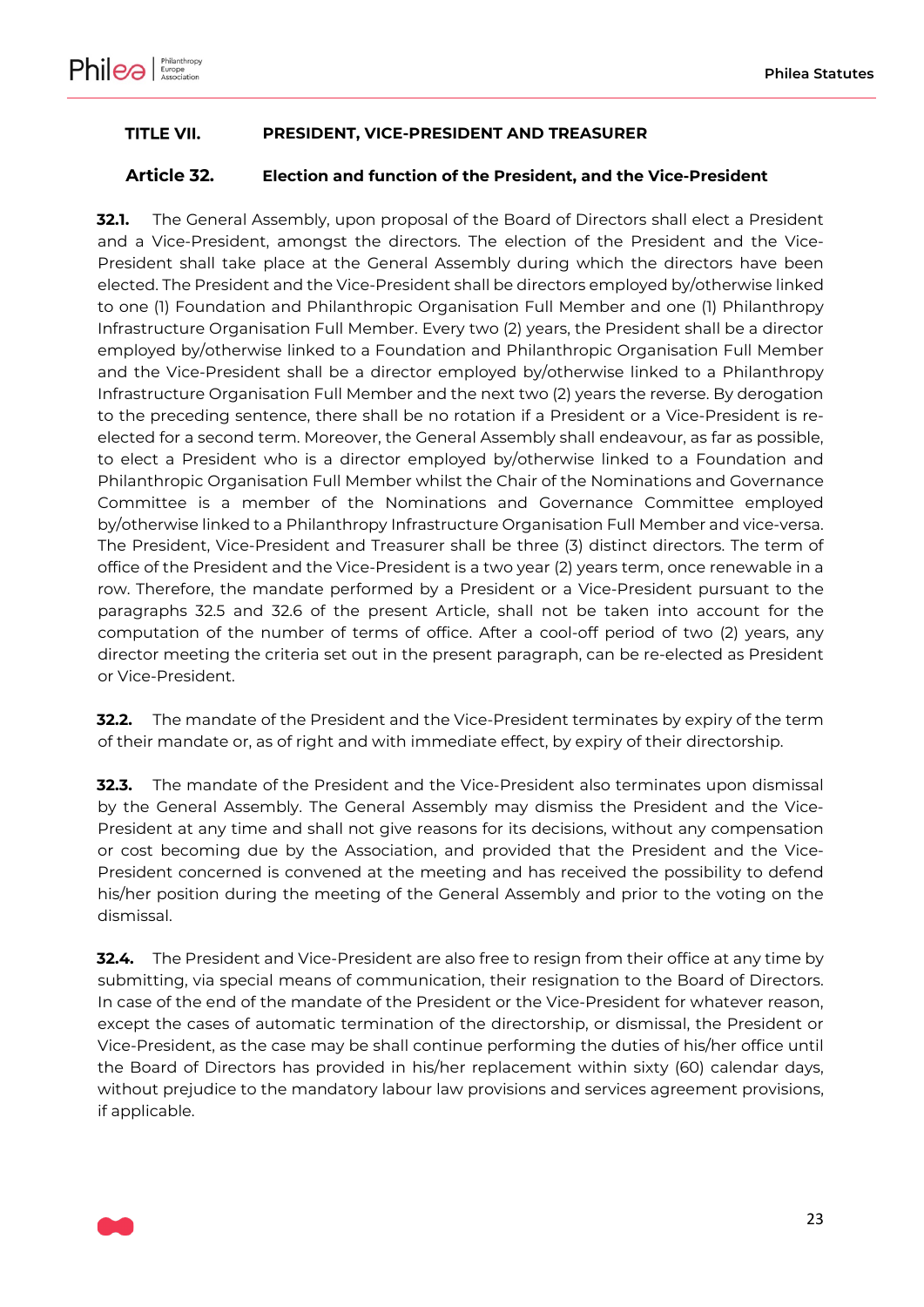

<span id="page-23-0"></span>**32.5.** If the mandate of the President or the Vice-President ceases before its term whilst the President or the Vice-President has performed more than two-thirds (2/3) of his/her term of office, for whatever reason, the Board of Directors may freely appoint (by co-optation) a new President or Vice-President for the remainder of the term, provided that the President or Vice-President appointed (by co-optation) (i) has been jointly proposed by the remaining directors employed by/otherwise linked to the same type of Full Members (i.e. the Foundation and Philanthropic Organisation Full Members or the Philanthropy Infrastructure Organisation Full Members) as the replaced President or Vice-President and (ii) fulfils the criteria for presidency or vice-presidency of the replaced President or Vice-President.

<span id="page-23-1"></span>**32.6.** If the mandate of the President or the Vice-President ceases before its term whilst the President or the Vice-President has performed less than two-thirds (2/3) of his/her term of office, for whatever reason, the Nominations and Governance Committee shall appoint a new President or Vice-President for the remainder of the term amongst the directors provided that the President or the Vice-President appointed by the Nominations and Governance Committee fulfils the criteria for presidency or vice-presidency of the replaced President or Vice-President.

**32.7.** In case of termination of the mandate of the President or the Vice-President whatever reason, the President or Vice-President as the case may be shall have no claims for compensation on the Association or for its assets, without prejudice to the mandatory labour law provisions and services agreement provisions, if applicable.

#### <span id="page-23-2"></span>**Article 33. Election and function of the Treasurer**

**33.1.** The Board of Directors shall elect a Treasurer amongst the directors. The President, Vice-President and Treasurer shall be three (3) distinct directors. His/her mandate shall be nonremunerated. His/her term of office is a two (2) years term, twice renewable in a row. After a cool-off period of two (2) years, any director meeting the criteria set out in the present paragraph, can be re-elected as Treasurer.

**33.2.** Each new Treasurer who is elected by the Board of Directors to replace a Treasurer, whose mandate has terminated before the expiry of its term, shall only be elected for the remainder of the term of the Treasurer being replaced.

**33.3.** The mandate of the Treasurer terminates by expiry of the term of his/her mandate or, as of right and with immediate effect, by expiry of his/her directorship.

**33.4.** The Board of Directors may further dismiss the Treasurer as Treasurer at any time and shall not give reasons for its decisions, without any compensation or cost becoming due by the Association, and provided that the Treasurer concerned is convened at the meeting and has received the possibility to defend his/her position during the meeting of the Board of Directors and prior to the voting on the dismissal. The concerned Treasurer shall not participate in the deliberation of the Board of Directors regarding such decision or action, and also not to the relevant voting.

**33.5.** The Treasurer is also free to resign from his/her office at any time by submitting, via special means of communication, their resignation to the Board of Directors. In case of the end

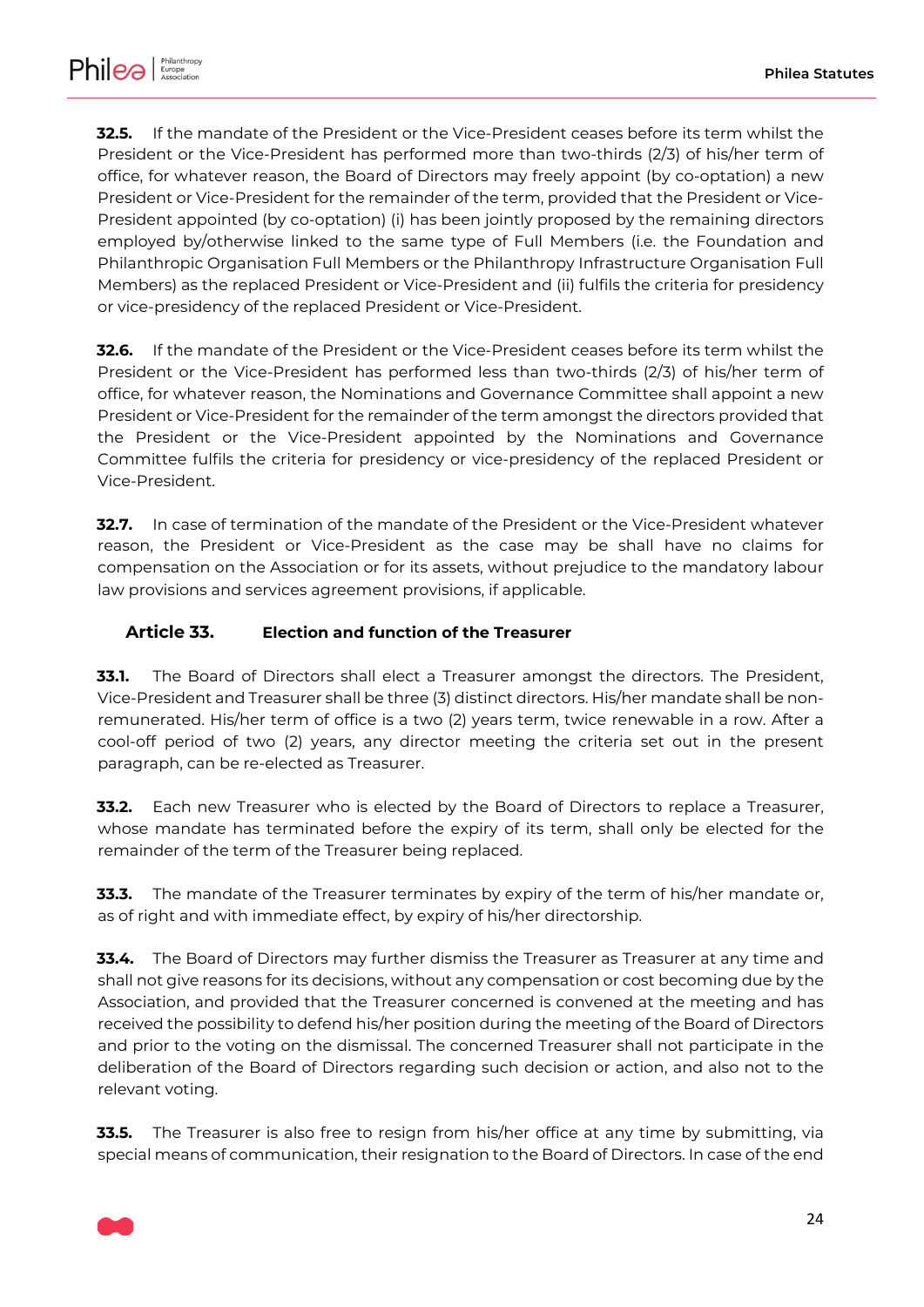

of the mandate of the Treasurer for whatever reason, except the cases of automatic termination of the directorship, or dismissal, the Treasurer shall continue performing the duties of his/her office until the Board of Directors has provided in his/her replacement within sixty (60) calendar days, without prejudice to the mandatory labour law provisions and services agreement provisions, if applicable.

**33.6.** In case of termination of the mandate of the Treasurer for whatever reason, the Treasurer shall have no claims for compensation on the Association or for its assets, without prejudice to the mandatory labour law provisions and services agreement provisions, if applicable.

### <span id="page-24-2"></span>**Article 34. Powers of the President, Vice-President and Treasurer**

**34.1.** The President shall have the powers specifically granted to him/her by these Statutes. In particular, the President shall have the following powers:

- (a) Adopting the agenda of the meetings of the General Assembly and the Board of Directors, after preparation by the CEO;
- (b) Presiding at the meetings of the General Assembly and the Board of Directors;
- (c) Together with the Vice-President, signing and approving the minutes of the meetings of the General Assembly and the Board of Directors;
- (d) Acting as a conciliator when differences of opinion occur, both within the Association and vis-à-vis third parties; and
- (e) In the event of a tie vote, having the casting vote within the Board of Directors.

**34.2.** The Vice-President shall have the powers specifically reserved for him/her by these Statutes. As a general rule, the Vice-President shall replace the President in his/her absence. In particular, the Vice-President shall have the following powers:

- (a) Adopting the agenda of the meetings of the General Assembly, after preparation by the CEO;
- (b) Together with the President, signing and approving the minutes of the meetings of the General Assembly and the Board of Directors; and
- (c) Acting as a conciliator within the Board of Directors.

**34.3.** The Treasurer shall have the powers specifically granted to him/her by these Statutes and by the Board of Directors. As a general rule, the Treasurer shall oversee the financial affairs of the Association and report in this respect to the Board of Directors.

#### <span id="page-24-3"></span>**TITLE VIII. NOMINATIONS AND GOVERNANCE COMMITTEE**

### <span id="page-24-1"></span>**Article 35. Composition**

**35.1.** The Nominations and Governance Committee shall be composed of seven (7) members

<span id="page-24-0"></span>**35.2.** Each member of the Nominations and Governance Committee shall be a natural person:

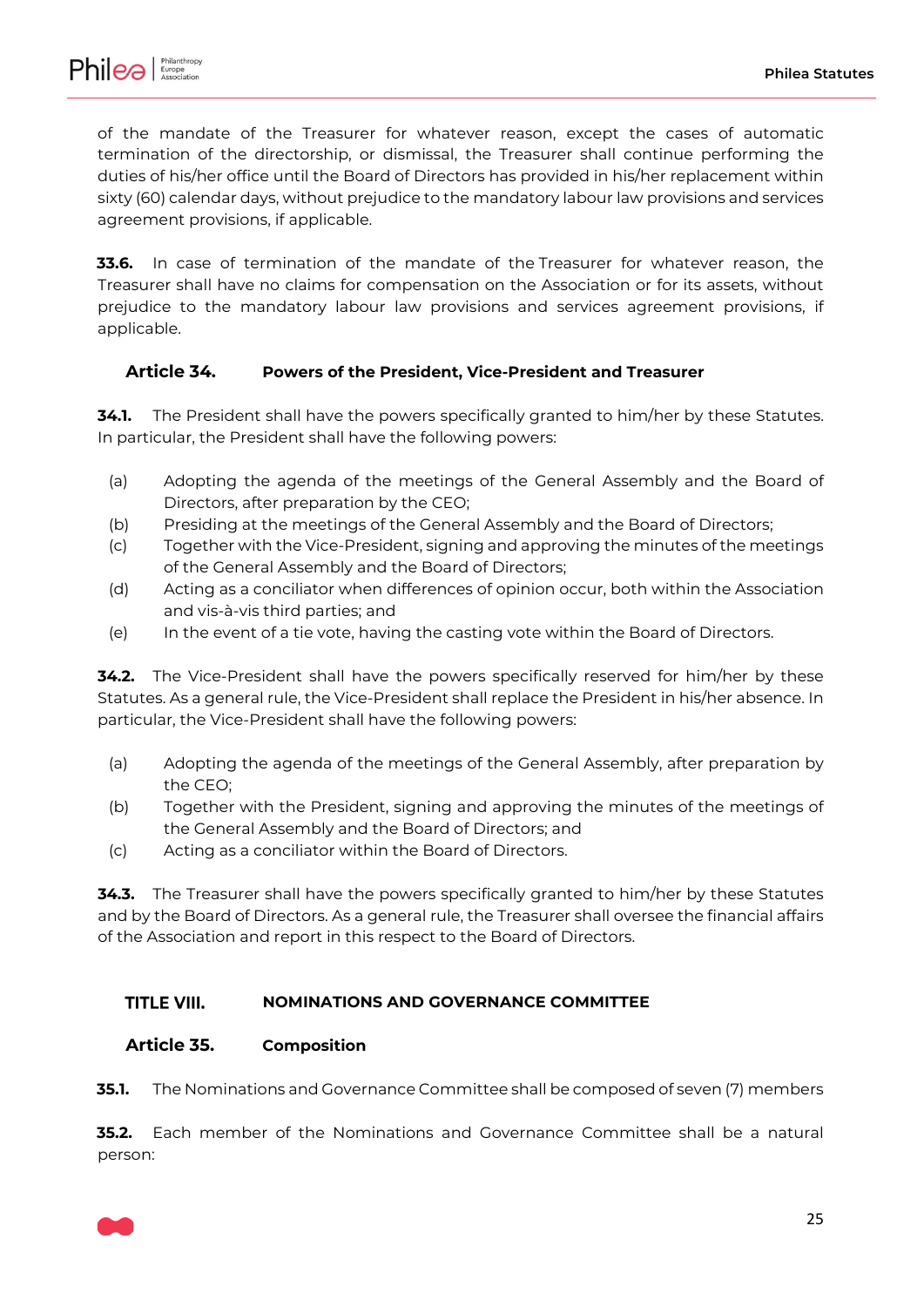



- (a) Employed by or otherwise linked to a Full Member which has not an employee or a natural person otherwise linked to it who has been elected as a director;
- (b) Holding a senior position within this Full Member;
- (c) Not being a director.
- <span id="page-25-0"></span>**35.3.** The Nominations and Governance Committee shall be composed as follows:
	- (a) Four (4) members of the Nominations and Governance Committee shall be employed by/otherwise linked to the Foundation and Philanthropic Organisation Full Members ; and
	- (b) Three (3) members of the Nominations and Governance Committee shall be employed by/otherwise linked to the Philanthropy Infrastructure Organisation Full Members.

**35.4.** The General Assembly shall elect the members of the Nominations and Governance Committee. The term of office of the members of the Nominations and Governance Committee is a two (2) years term, once renewable in a row. By derogation to the preceding sentence, a member of the Nominations and Governance Committee whose second mandate as members of the Nominations and Governance Committee expires whilst he/she is Chair of the Nominations and Governance Committee or Vice-Chair of the Nominations and Governance Committee may be re-elected for a third mandate in a row as member of the Nominations and Governance Committee. Therefore, the mandate performed by a member of the Nominations and Governance Committee pursuant to the paragraphs [35.12,](#page-27-0) [35.13](#page-28-0) and [35.14](#page-28-1) of the present Article, shall not be taken into account for the computation of the number of terms of office. After a cool-off period of two (2) years, any natural person meeting the criteria set out in paragraphs [35.2](#page-24-0) and [35.3](#page-25-0) of the present Article, can be re-elected as member of the Nominations and Governance Committee. Their mandate shall be non-remunerated. The Association shall cover all reasonable travel and accommodation expenses exposed by the members of the Nominations and Governance Committee to attend the meetings of the Nominations and Governance Committee.

<span id="page-25-1"></span>**35.5.** The CEO on behalf of the Nominations and Governance Committee shall inform the Full Members as soon as a new election by the General Assembly is necessary. Each Full Member may propose one (1) candidate member of the Nominations and Governance Committee to the Nominations and Governance Committee provided that the application to membership of the Nominations and Governance Committee is submitted to the Nominations and Governance Committee by the Full Member within the time limit mentioned in the notice sent by the CEO. A candidate member of the Nominations and Governance Committee shall not be a candidate to directorship for the next elections. Upon receipt of the applications, the Nominations and Governance Committee shall verify whether or not the candidate to membership of the Nominations and Governance Committee fulfils the criteria set out in paragraphs [35.2](#page-24-0) and [35.3](#page-25-0) of the present Article and establish (i) one (1) list for the candidates for membership of the Nominations and Governance Committee employed by/otherwise linked to the Foundation and Philanthropic Organisation Full Members and (ii) one (1) list for the candidates for membership of the Nominations and Governance Committee employed by/otherwise linked to the Philanthropy Infrastructure Organisation Full Members.

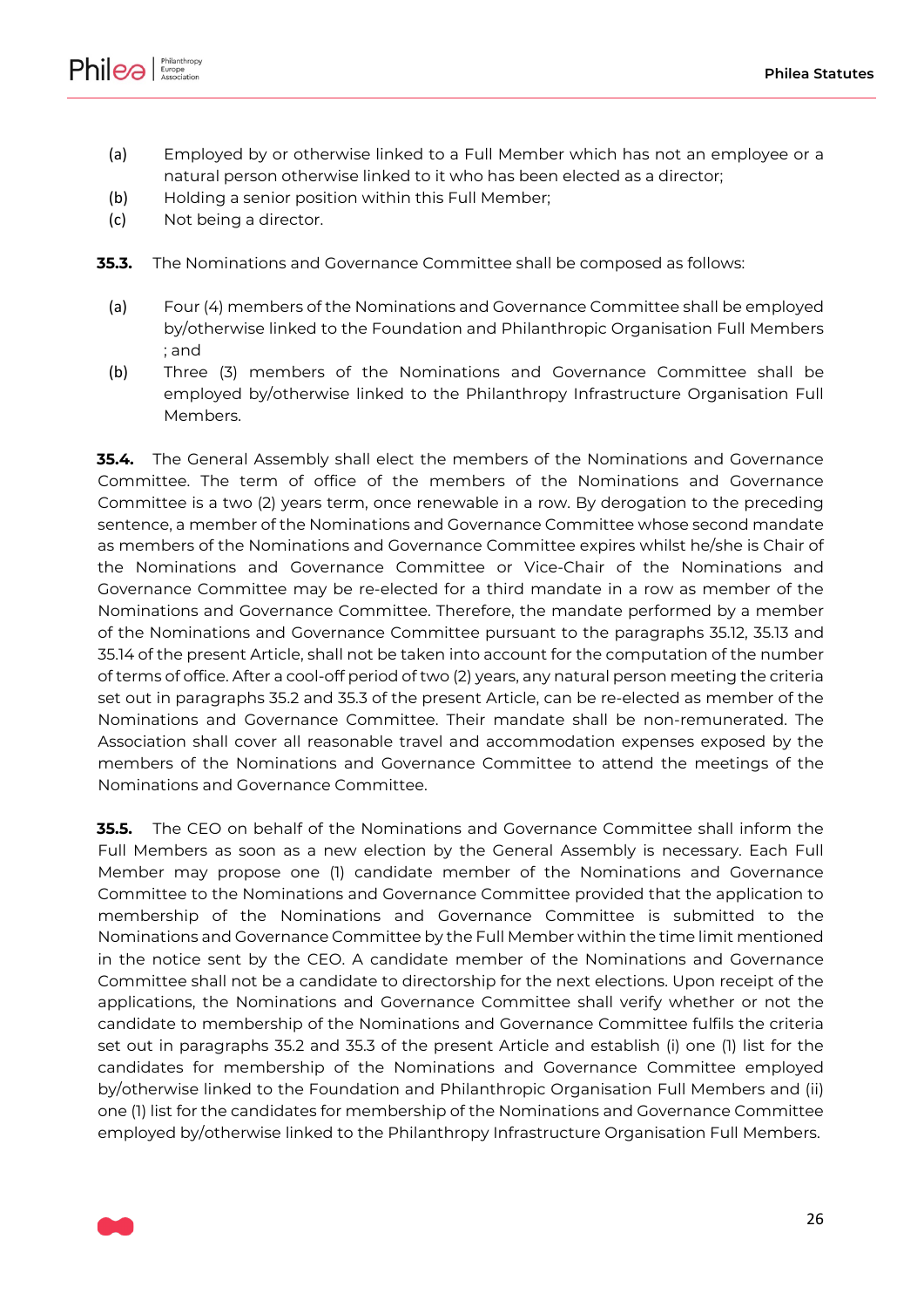

<span id="page-26-0"></span>**35.6.** The Nominations and Governance Committee, with the assistance of the CEO, shall subsequently submit the lists as referred to in paragrap[h 35.5](#page-25-1) of the present Article respectively to the Foundation and Philanthropic Organisation Full Members and the Philanthropy Infrastructure Organisation Full Members for consultation. Each Foundation and Philanthropic Organisation Full Member and each Philanthropy Infrastructure Organisation Full Member may indicate via an online voting system to the Nominations and Governance Committee on their respective list which candidates it wishes to be submitted by the Nominations and Governance Committee to the General Assembly for election purposes.

**35.7.** Based on the results of the consultation procedure of the Full Members as described in paragraph [35.6](#page-26-0) of the present Article:

- (a) The members of the Nominations and Governance Committee employed by/otherwise linked to the Foundation and Philanthropic Organisation Full Members shall select four (4) final candidates for membership of the Nominations and Governance Committee; and
- (b) The members of the Nominations and Governance Committee employed by/otherwise linked to the Philanthropy Infrastructure Organisation Full Members shall select three (3) final candidates for membership of the Nominations and Governance Committee.

Whilst selecting the final candidates for membership of the Nominations and Governance Committee the members of the Nominations and Governance Committee shall endeavour that the selected final candidates for membership of the Nominations and Governance Committee be as balanced and as representative as possible of the diversity of the Full Members. At the occasion of each selection of candidates for membership of the Nominations and Governance Committee respectively by the members of the Nominations and Governance Committee employed by/otherwise linked to the Foundation and Philanthropic Organisation Full Members and the members of the Nominations and Governance Committee employed by/otherwise linked the Philanthropy Infrastructure Organisation Full Members, the candidates for membership of the Nominations and Governance Committee who have not been selected shall constitute a reserve of candidates in case of application of paragraphs [35.13](#page-28-0) and [35.14](#page-28-1) of the present Article (hereafter: "**Reserve for the Nominations and Governance Committee**"). The candidates constituting the Reserve for the Nominations and Governance Committee shall be ranked according to the number of votes they have obtained during the consultation referred to in paragraph [35.6](#page-26-0) of the present Article.

**35.8.** The Nominations and Governance Committee shall subsequently decide as a whole to adopt a joint final and diverse list of seven (7) candidates for membership of the Nominations and Governance Committee, to be submitted to the General Assembly for election purposes. Said list of seven (7) candidates for membership of the Nominations and Governance Committee shall be attached to the agenda of the meeting of the General Assembly at which one or more member(s) of the Nominations and Governance Committee will be elected. The list shall indicate for each proposed candidate member of the Nominations and Governance Committee the criteria set out in paragraphs [35.2](#page-24-0) and [35.3](#page-25-0) of the present Article. If there is no list or an incomplete list of candidates member of the Nominations and Governance

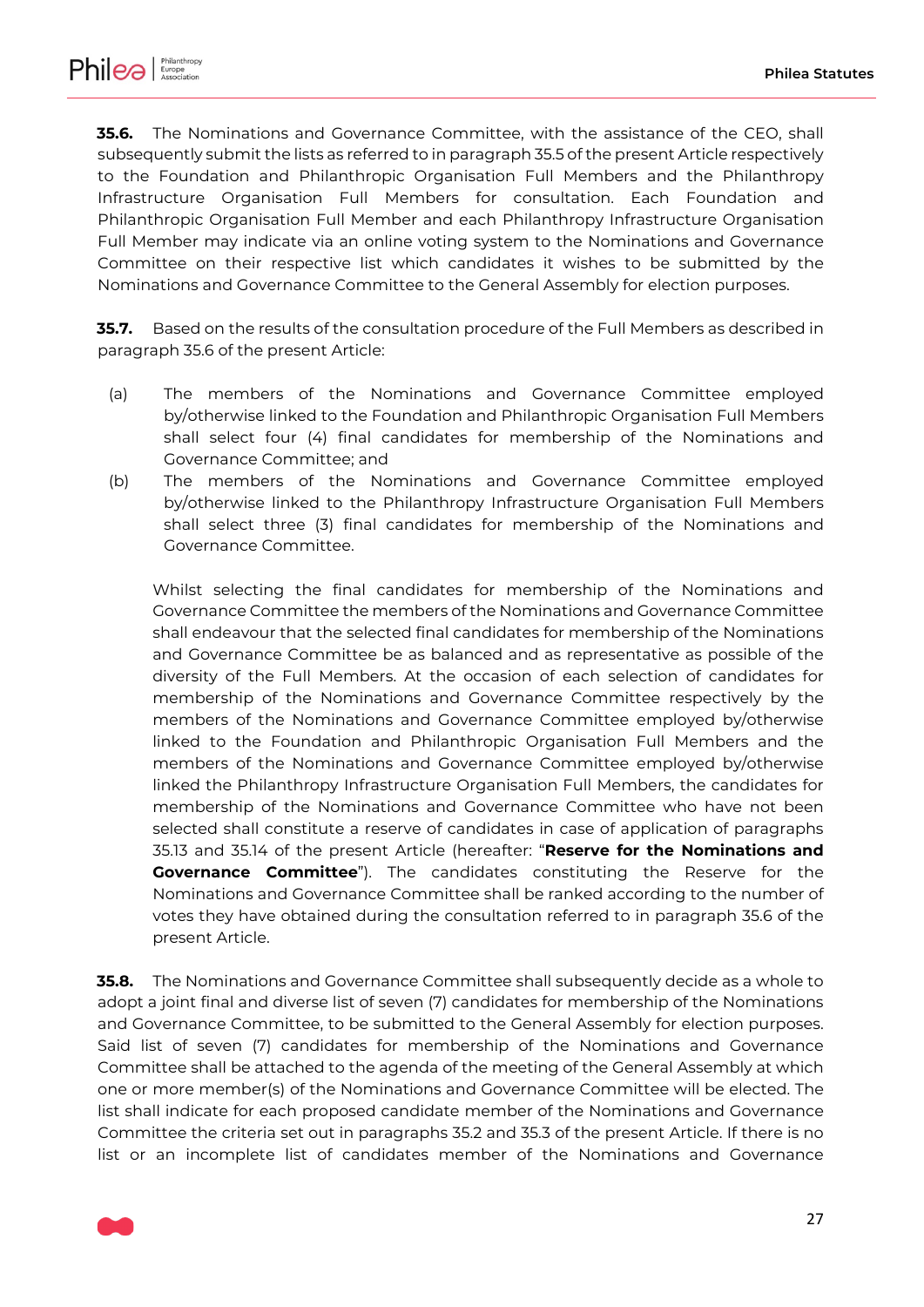

Committee, the General Assembly may freely elect without any formality one or more member(s) of the Nominations and Governance Committee out of the Representatives of the Full Members. The member(s) of the Nominations and Governance Committee shall be elected by the General Assembly via one (1) single vote on the entire list of candidates for members of the Nominations and Governance Committee. The detailed procedure for the election of the members of the Nominations and Governance Committee shall be determined in the internal rules, if any.

**35.9.** The mandate of a member of the Nominations and Governance Committee terminates by expiry of its term. The mandate of a member of the Nominations and Governance Committee terminates as of right and with immediate effect, (i) by death or incapacity, or (ii) if a member of the Nominations and Governance Committee ceases to be employed by or is no longer otherwise linked to the Full Member he/she is employed by/otherwise linked to, or (iii) if the Full Member the member of the Nominations and Governance Committee is employed by/otherwise linked to, for whatever reason, ceases to be a Full Member, or (iv) if the Full Member the member of the Nominations and Governance Committee is employed by/otherwise linked to, is in a situation of judicial administration, or bankruptcy, judicial reorganisation, dissolution or liquidation, or is subject to insolvency proceedings of a similar nature under the laws of any jurisdiction, or (v) if the Full Member the member of the Nominations and Governance Committee is employed by/otherwise linked to has substantially modified its activities, or (vi) if a member of the Nominations and Governance Committee does no longer meet the criteria set out in paragraphs [35.3](#page-25-0) and [35.2](#page-24-0) of the present Article.

**35.10.** The mandate of a member of the Nominations and Governance Committee also terminates upon dismissal by the General Assembly. The General Assembly may dismiss a member of the Nominations and Governance Committee at any time and shall not give reasons for its decisions, without any compensation or cost becoming due by the Association, and provided that the member of the Nominations and Governance Committee concerned is convened at the meeting and has received the possibility to defend his/her position during the meeting of the General Assembly and prior to the voting on the dismissal.

**35.11.** The members of the Nominations and Governance Committee are also free to resign from their office at any time by submitting, via special means of communication, their resignation to the Chair of the Nominations and Governance Committee. In case of termination of the mandate of a member of the Nominations and Governance Committee for whatever reason, except the cases of automatic termination of the mandate of a member of the Nominations and Governance Committee, or dismissal, the member of the Nominations and Governance Committee shall continue performing the duties of his/her office until he/she has been replaced within sixty (60) calendar days.

<span id="page-27-0"></span>**35.12.** If the mandate of a member of the Nominations and Governance Committee ceases before its term whilst the member of the Nominations and Governance Committee has performed more than two-thirds (2/3) of his/her term of office, for whatever reason, the Nominations and governance Committee may freely appoint (by co-optation) a new member of the Nominations and Governance Committee for the remainder of the term, provided that the member of the Nominations and Governance Committee appointed (by co-optation) (i) has been jointly proposed by the remaining members of the Nominations and Governance Committee employed by/otherwise linked to the same type of Full Members (i.e. the

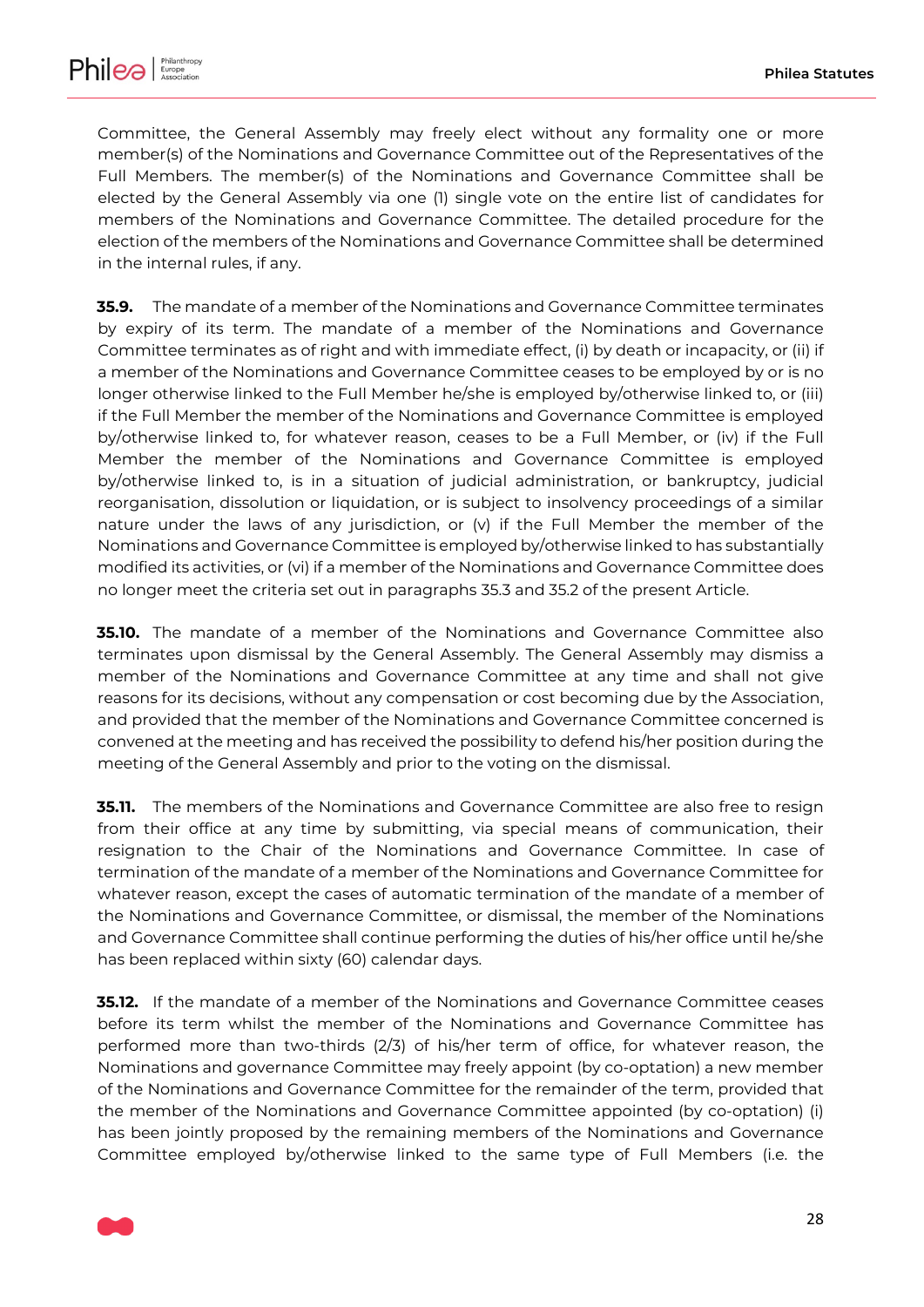Foundation and Philanthropic Organisation Full Members or the Philanthropy Infrastructure Organisation Full Members) as the replaced member of the Nominations and Governance Committee and (ii) fulfils the criteria for the composition of the Nominations and Governance Committee of the replaced member of the Nominations and Governance Committee, without prejudice to the regularity of the composition of the Nominations and Governance Committee until that date.

<span id="page-28-0"></span>**35.13.** If the mandate of a member of the Nominations and Governance Committee ceases before its term whilst the member of the Nominations and Governance Committee has performed less than two-thirds (2/3) of his/her term of office, for whatever reason, the Nominations and Governance Committee shall appoint as new member of the Nominations and Governance Committee the candidate for membership of the Nominations and governance Committee having obtained the highest number of votes from the Reserve for the Nominations and Governance Committee which was constituted at the election of the replaced member of the Nominations and Governance Committee for the remainder of the term of the replaced member of the Nominations and Governance Committee, provided that the member of the Nominations and Governance Committee appointed fulfils the criteria for the composition of the Nominations and Governance Committee set out in paragraphs [35.2](#page-24-0) and [35.3](#page-25-0) of the present Article.

<span id="page-28-1"></span>**35.14.** If the mandate of a member of the Nominations and Governance Committee ceases before its term whilst the member of the Nominations and Governance Committee has performed less than two-thirds (2/3) of his/her term of office, for whatever reason, and if there is no Reserve for the Nominations and Governance Committee, the Reserve for the Nominations and Governance Committee has been exhausted, or the Reserve for the Nominations and Governance Committee is only composed of candidates who do not fulfil the composition criteria set out in paragraphs [35.2](#page-24-0) and [35.3](#page-25-0) of the present Article, the Nominations and Governance Committee shall freely elect a new member of the Nominations and Governance Committee at its next meeting for the remainder of the term of the replaced member of the Nominations and Governance Committee, provided that the member of the Nominations and Governance Committee elected fulfils the criteria for the composition of the Nominations and Governance Committee set out in paragraphs [35.2](#page-24-0) and [35.3](#page-25-0) of the present Article.

**35.15.** In case of termination of the mandate of a member of the Nominations and Governance Committee for whatever reason, the members of the Nominations and Governance Committee shall have no claims for compensation on the Association or for its assets, without prejudice to the mandatory labour law provisions and the services agreement provisions, if applicable.

**35.16.** The Nominations and Governance Committee shall be chaired by the Chair of the Nominations and Governance Committee. If the Chair of the Nominations and Governance Committee is unable or unwilling to chair the Nominations and Governance Committee, the Nominations and Governance Committee shall be chaired by the Vice-Chair of the Nominations and Governance Committee. If the Chair of the Nominations and Governance Committee and the Vice-Chair of the Nominations and Governance Committee are both unable or unwilling to chair the Nominations and Governance Committee, the Nominations and Governance Committee shall be chaired by the member of Nominations and Governance

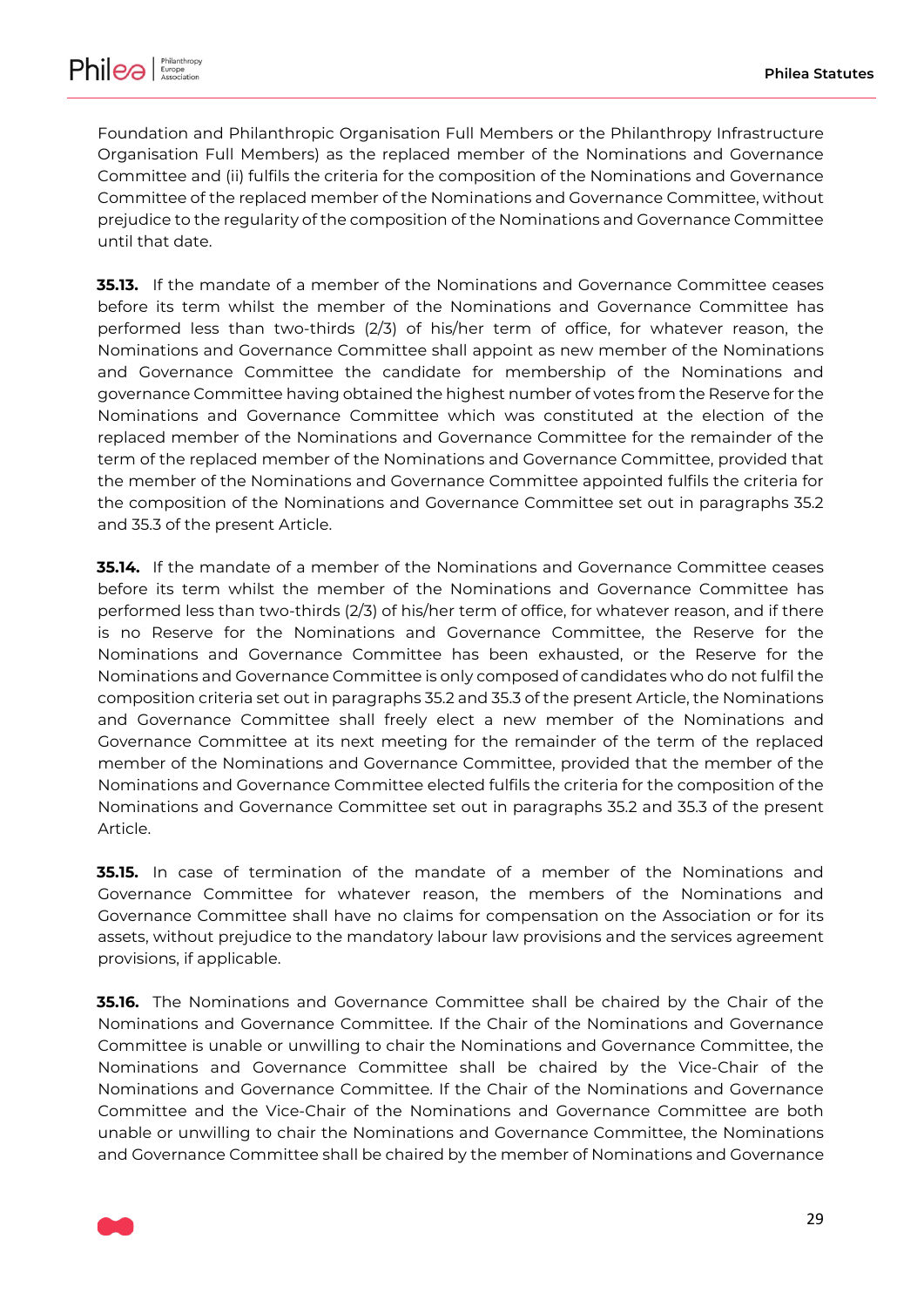

Committee designated in accordance with the list of members of Nominations and Governance Committee established by the Nominations and Governance Committee being present.

**35.17.** The Nominations and Governance Committee may invite one or more third party(ies) to attend without voting rights one or more meeting(s) or part(s) of meeting(s) of the Nominations and Governance Committee.

#### <span id="page-29-0"></span>**Article 36. Powers**

**36.1.** The Nominations and Governance Committee shall have the powers specifically granted to it by these Statutes Bylaws. In particular, the Nominations and Governance Committee shall have the following powers:

- (a) The insurance of the electoral process for the Board of Directors and the Nominations and Governance Committee;
- (b) The insurance of the good and transparent governance and compliance of the bodies of the Association with these Statutes, the Internal Rules and the Code of Conduct;
- (c) The reporting and the prevention of any (potential) conflict of interest within the Board of Directors or the Nominations and Governance Committee;
- (d) The submission of the applications to membership to the Board of Directors together with its recommendations to admit or not the applicants to membership;
- (e) The consultation of the Full Members regarding the candidates for directorship;
- (f) The selection and the establishment of the final list of candidates for directorship to be submitted to the General Assembly for election purposes;
- (g) The consultation of the Full Members regarding the candidates for membership of the Nominations and Governance Committee;
- (h) The selection and the establishment of the final list of candidates for membership of the Nominations and Governance Committee to be submitted to the General Assembly for election purposes;
- (i) The proposal of a candidate to chairmanship and vice-chairmanship to be elected by the General Assembly; and
- (j) The rendering of non-binding advices regarding governance issues to the Board of Directors and the General Assembly, either upon their request, or on its own initiative.

**36.2.** At any time, the Nominations and Governance Committee may delegate specific powers to one or more member(s) of the Nominations and Governance Committee or other persons or bodies, with or without sub-delegation powers to the legal extent possible.

### <span id="page-29-1"></span>**Article 37. Meetings**

**37.1.** The Nominations and Governance Committee shall meet every time the interests of the Association so require and at least two (2) times a year, upon convening by the Chair of the Nominations and Governance Committee or at the request of two (2) members of the Nominations and Governance Committee, acting jointly, and at such time and place as determined in the convening notice. If the Chair of the Nominations and Governance Committee is unable or unwilling to convene the Nominations and Governance Committee, the Chair of the Nominations and Governance Committee shall be convened by the Vice-Chair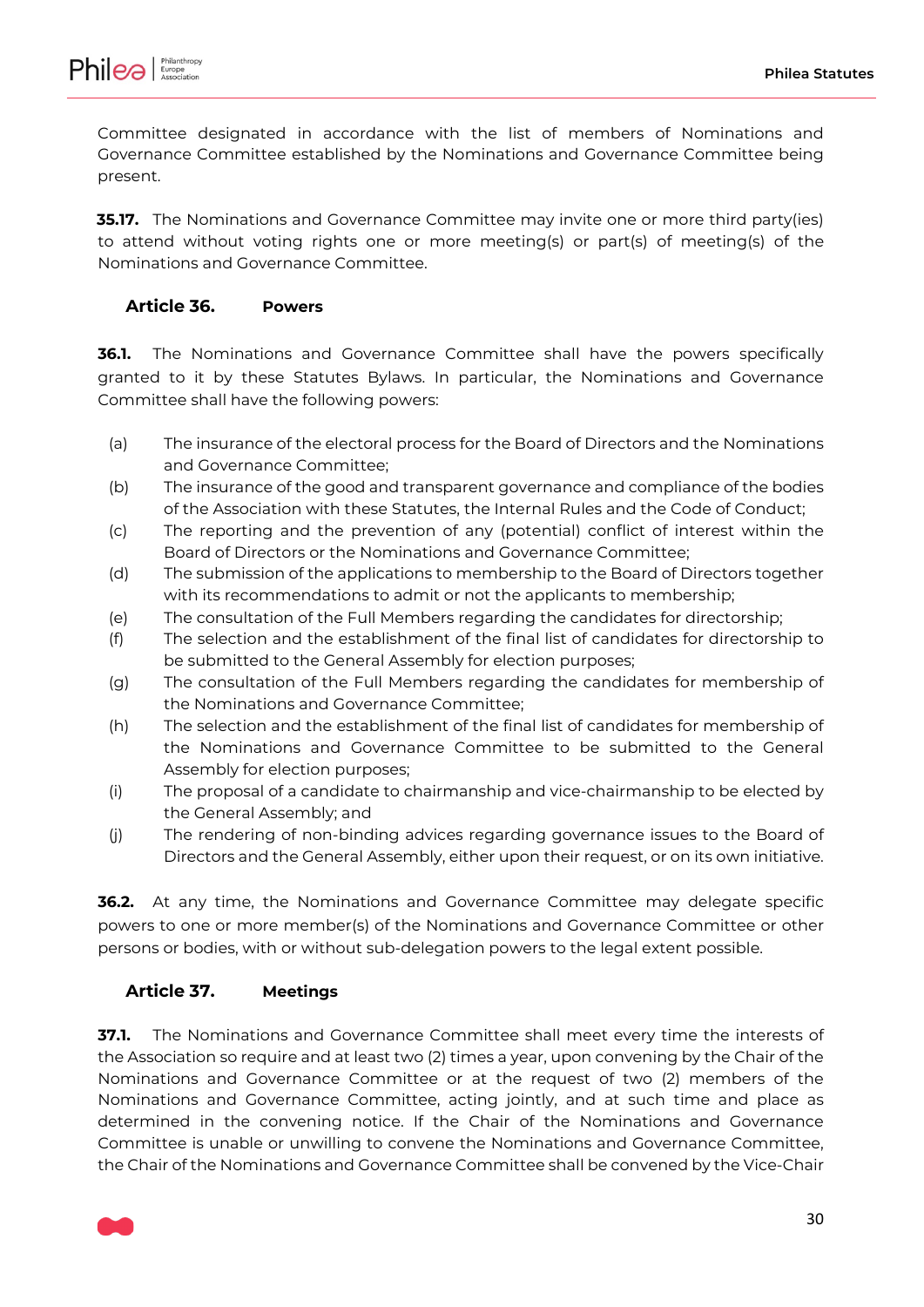

of the Nominations and Governance Committee. If the President and the Vice-Chair of the Nominations and Governance Committee are both unable or unwilling to convene the Nominations and Governance Committee, the Nominations and Governance Committee shall be convened by the member of the Nominations and Governance Committee designated in accordance with the list of members of Nominations and Governance Committee established by the Nominations and Governance Committee.

# <span id="page-30-1"></span>**Article 38. Proxies**

**38.1.** Each member of the Nominations and Governance Committee shall have the right, via regular means of communication, to give a proxy to another member of the Nominations and Governance Committee, to be represented at a meeting of the Nominations and Governance Committee. No member of the Nominations and Governance Committee may hold more than one (1) proxy. No member of the Nominations and Governance Committee shall grant a proxy more than twice a year.

# <span id="page-30-0"></span>**Article 39. Convening notices. Agenda**

**39.1.** Convening notices for the Nominations and Governance Committee shall be notified to the members of the Nominations and Governance Committee by the CEO via regular means of communication at least seven (7) calendar days before the meeting of the Nominations and Governance Committee. The convening notices shall mention the date, time and place of the meeting of the Nominations and Governance Committee. In addition, the convening notices shall mention if the members of the Nominations and Governance Committee can vote electronically. The agenda and the material documents necessary for the discussion shall be attached to the convening notices. The agenda of the meetings of the Nominations and Governance Committee shall be prepared by the CEO and adopted by the Chair of the Nominations and Governance Committee. If the Chair of the Nominations and Governance Committee is unable or unwilling to adopt the agenda, the agenda shall be adopted by the Vice-Chair of the Nominations and Governance Committee. If the Chair of the Nominations and Governance Committee and the Vice-Chair of the Nominations and Governance Committee are both unable or unwilling to adopt the agenda, the agenda shall be adopted by the member of the Nominations and Governance Committee designated in accordance with the list of members of Nominations and Governance Committee established by the Nominations and Governance Committee.

**39.2.** Each member of the Nominations and Governance Committee shall have the right to propose additional item(s) to be included on the agenda of the Nominations and Governance Committee, which shall be notified via regular means of communication to the Chair of the Nominations and Governance Committee at least five (5) calendar days before the meeting. In such a case, the Chair of the Nominations and Governance Committee shall inform the members of the Nominations and Governance Committee of the additional item(s) on the agenda of the Nominations and Governance Committee via regular means of communication at least three (3) calendar days before the meeting of the Nominations and Governance Committee.

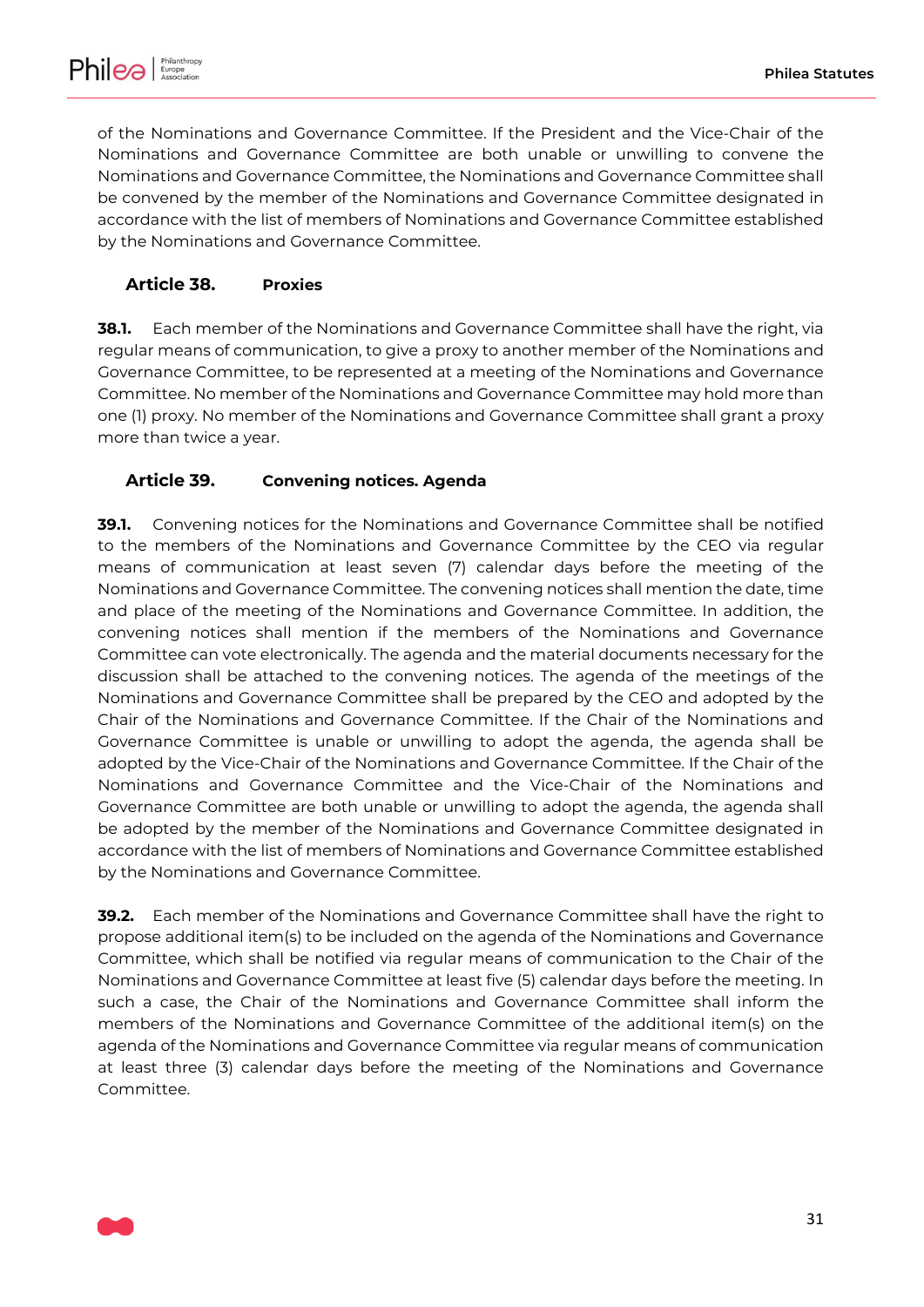

**39.3.** No vote shall be cast regarding an item that is not listed on the agenda, except if all the members of the Nominations and Governance Committee are present or represented at a meeting of the Nominations and Governance Committee and vote to proceed with such vote.

**39.4.** Each member of the Nominations and Governance Committee shall have the right, before, during or after a meeting of the Nominations and Governance Committee, to waive the convening formalities and periods required by the present Article. Unless he/she disagrees, any member of the Nominations and Governance Committee present or represented at a meeting of the Nominations and Governance Committee shall be considered to have been regularly convened to this meeting.

#### <span id="page-31-2"></span>**Article 40. Presence quorum. Voting majority. Votes**

**40.1.** Unless otherwise stipulated in these Statutes, the Nominations and Governance Committee shall be validly constituted when at least half of the members of the Nominations and Governance Committee are present or represented.

**40.2.** If at least half of the Nominations and Governance Committee are not present or represented at the first meeting, a second meeting of the Nominations and Governance Committee may be convened pursuant to [Article 39](#page-30-0) of these Statutes, at least seven (7) calendar days after the first meeting of the Nominations and Governance Committee. The second meeting of the Nominations and Governance Committee shall validly deliberate irrespective of the number of members of Nominations and Governance Committee present or represented, in accordance with the voting majority stipulated in paragraph [40.3](#page-31-0) of the present Article. In any case, the Nominations and Governance Committee shall always be constituted of at least two (2) members of the Nominations and Governance Committee physically/virtually present.

<span id="page-31-0"></span>**40.3.** The first priority shall be to reach decisions by consensus. If consensus cannot be reached, or if the Chair of the Nominations and Governance Committee decides to call a vote, decisions shall be taken in accordance with the voting majority stipulated in paragraph [40.4](#page-31-1) of the present Article.

<span id="page-31-1"></span>**40.4.** Unless otherwise stipulated in these Statutes, decisions of the Nominations and Governance Committee shall be validly adopted if they obtain at least a majority of fifty percent (50%) plus one (1) vote of the votes cast by the members of the Nominations and Governance Committee present or represented. Each member of the Nominations and Governance Committee shall have one (1) vote.

**40.5.** Blank votes, invalid votes and abstentions shall not be counted. In the event of a tie, the Chair of the Nominations and Governance Committee shall have the decisive vote and in his/her absence (whether represented or not), the Vice-Chair of the Nominations and Governance Committee. If the Chair of the Nominations and Governance Committee and the Vice-Chair of the Nominations and Governance Committee are both absent (whether represented or not), the member of the Nominations and Governance Committee present designated in accordance with the list of members of Nominations and Governance Committee established by the Nominations and Governance Committee shall have the decisive vote.

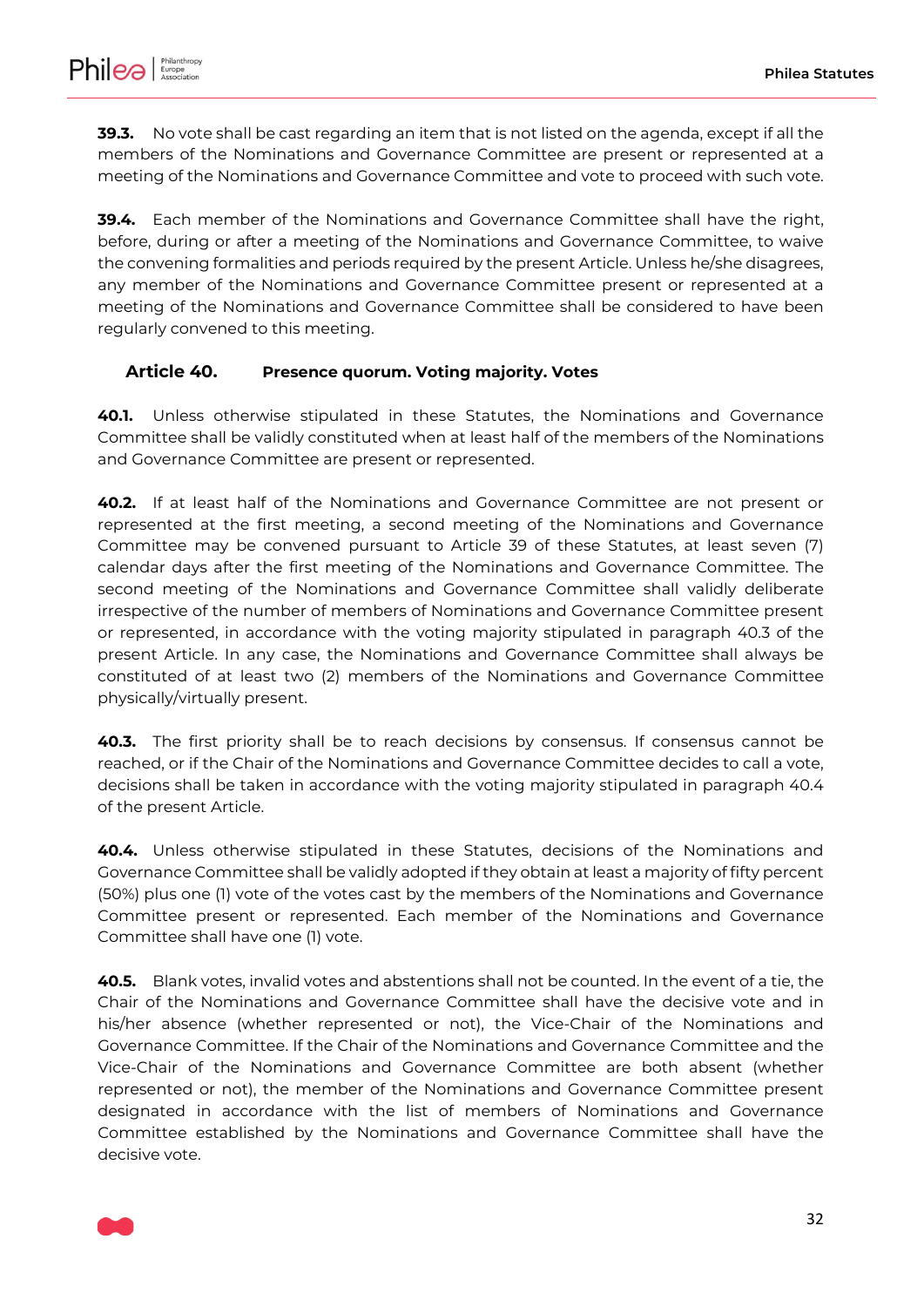

**40.6.** A duly convened meeting of the Nominations and Governance Committee shall be validly held even if all or some of the members of the Nominations and Governance Committee are not physically present or represented, but participate in the deliberations via any electronic means of communication that allow the members of the Nominations and Governance Committee to directly hear each other and directly speak to each other, such as a telephone, video or web conference. The CEO shall set up the procedures to organise this in practice. In such a case, the members of the Nominations and Governance Committee shall be deemed present.

**40.7.** Provided that the possibility to vote via electronic means is mentioned in the convening notice, the members of the Nominations and Governance Committee may vote via electronic means during a meeting of the Nominations and Governance Committee. The CEO shall take the necessary steps allowing the members of the Nominations and Governance Committee to vote electronically. The CEO shall set up the procedures to organise this in practice, and shall ensure that the system for electronical voting used allows for (i) the identification of the members of the Nominations and Governance Committee having expressed their vote and (ii) the control of compliance with the prescribed time limit.

### <span id="page-32-0"></span>**Article 41. Register of minutes**

**41.1.** Minutes shall be drawn up at each meeting of the Nominations and Governance Committee. They shall be approved and signed by the Chair of the Nominations and Governance Committee and the Vice-Chair of the Nominations and Governance Committee, acting jointly and kept in a register of minutes. Copies of resolutions shall be sent via regular means of communication by the CEO to the members of the Nominations and Governance Committee. The register of minutes shall be kept at the registered office of the Association where all members of the Nominations and Governance Committee may consult it, without, however, displacing it.

### <span id="page-32-1"></span>**Article 42. Written procedure**

**42.1.** The Nominations and Governance Committee may take decisions via written procedure (which means regular/registered mail or any other means of written communication (including email, application or platform on a webiste)). In that case, the convening formalities referred to in [Article 39](#page-30-0) of these Statutes do not have to be complied with.

**42.2.** For this purpose, the CEO, upon request of the Chair of the Nominations and Governance Committee or two (2) members of the Nominations and Governance Committee acting jointly, shall send a notice, including (i) the agenda and (ii) the proposals for the decisions to be taken via regular means of communication to all members of the Nominations and Governance Committee, with request to the members of the Nominations and Governance Committee to vote on the proposals and to send their vote(s) back via mean of written communication designated by the CEO, and within the time limit mentioned in the notice.

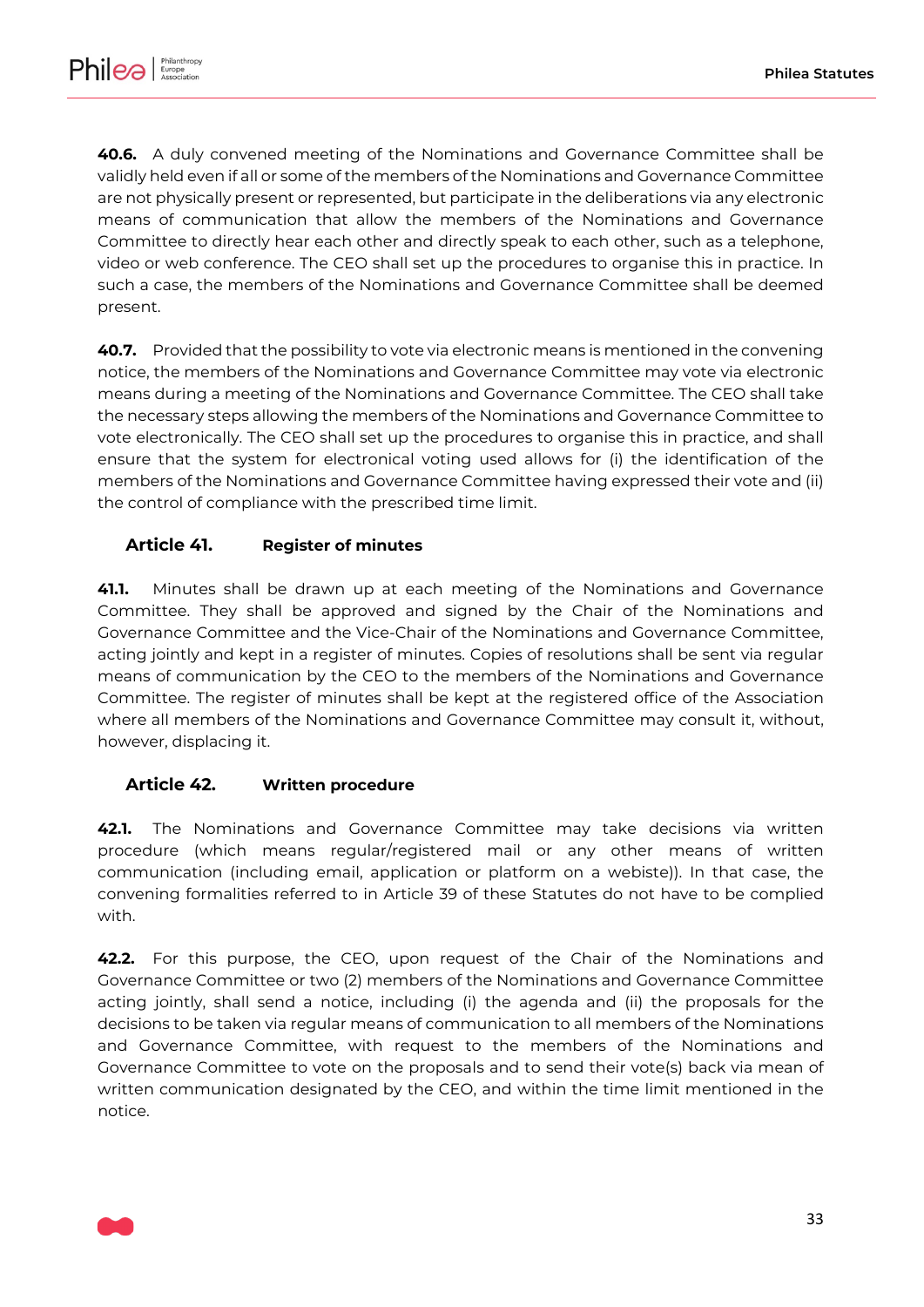

**42.3.** The decisions are deemed to have been taken if (i) at least fifty percent (50%) of the members of the Nominations and Governance Committee have sent their vote(s) back via the mean of written communication designated by the CEO within the time limit, and (ii) if the items on the agenda have obtained at least a majority of fifty percent (50%) plus one (1) vote of the votes cast by the members of the Nominations and Governance Committee having sent their vote(s) back via the mean of written communication designated by the CEO. Blank votes, invalid votes and abstentions shall not be counted. In the event of a tie, the decisions are deemed not to be taken.

**42.4.** For the purpose of the present Article, members of the Nominations and Governance Committee are not allowed to grant proxies to other members of the Nominations and Governance Committee.

**42.5.** The decisions taken by written procedure are deemed to come into force on the date mentioned on the notice sent to the members of the Nominations and Governance Committee.

**42.6.** The decisions taken via written procedure shall be sent via regular means of communication by the CEO to the members of the Nominations and Governance Committee.

#### <span id="page-33-1"></span>TITI F IX. **CHAIR OF THE NOMINATIONS AND GOVERNANCE COMMITTEE AND VICE-CHAIR OF THE NOMINATIONS AND GOVERNANCE COMMITTEE**

# <span id="page-33-0"></span>**Article 43. Election and function of the Chair of the Nominations and Governance Committee and the Vice-Chair of the Nominations and Governance Committee**

**43.1.** The General Assembly, upon proposal of the Nominations and Governance Committee shall elect a Chair of the Nominations and Governance Committee and a Vice-Chair of the Nominations and Governance Committee, amongst the members of the Nominations and Governance Committee. The election of the Chair of the Nominations and Governance Committee and the Vice-Chair of the Nominations and Governance Committee shall take place at the General Assembly during which the members of the Nominations and Governance Committee have been elected. The Chair of the Nominations and Governance Committee and the Vice-Chair of the Nominations and Governance Committee shall be members of the Nominations and Governance Committee employed by/otherwise linked to one (1) Foundation and Philanthropic Organisation Full Member and one (1) Philanthropy Infrastructure Organisation Full Member. Every two (2) years, the Chair of the Nominations and Governance Committee shall be a member of the Nominations and Governance Committee employed by/otherwise linked to a Foundation and Philanthropic Organisation Full Member and the Vice-Chair of the Nominations and Governance Committee shall be a member of the Nominations and Governance Committee employed by/otherwise linked to a Philanthropy Infrastructure Organisation Full Member and the next two (2) years the reverse. By derogation to the preceding sentence, there shall be no rotation if a Chair of the Nominations and Governance Committee and/or a Vice-Chair of the Nominations and Governance Committee is/are re-elected for a second term. Moreover, the General Assembly shall endeavour, as far as possible, to elect a Chair of the Nominations and Governance Committee who is a member of

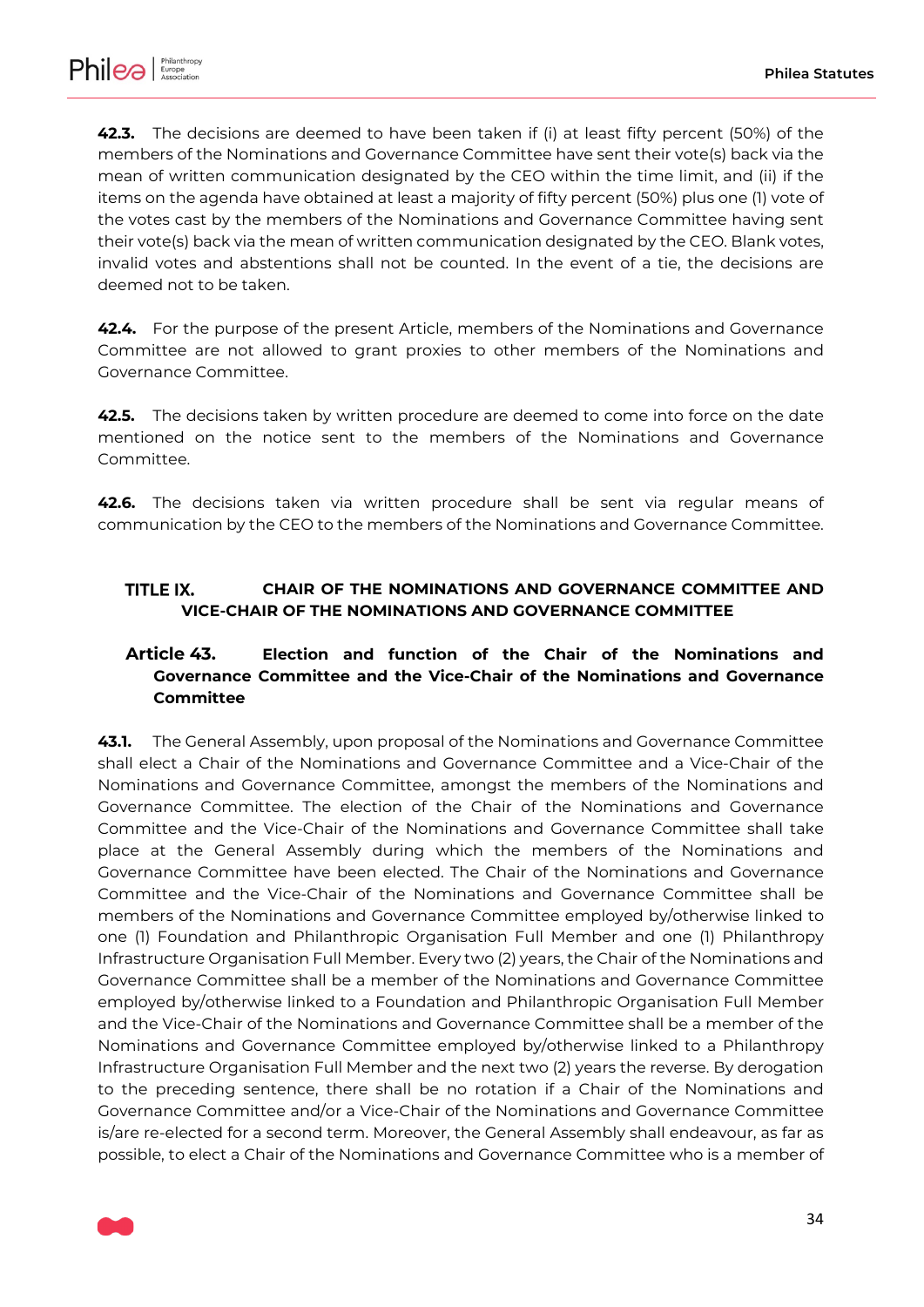

the Nominations and Governance Committee employed by/otherwise linked to a Foundation and Philanthropic Organisation Full Member whilst the President is a director employed by/otherwise linked to a Philanthropy Infrastructure Organisation Full Member and vice-versa. The Chair of the Nominations and Governance Committee and Vice-Chair of the Nominations and Governance Committee shall be two (2) distinct members of the Nominations and Governance. The term of office of the Chair of the Nominations and Governance Committee and the Vice-Chair of the Nominations and Governance Committee is a two year (2) years term, once renewable in a row. Therefore, the mandate performed by a Chair of the Nominations and Governance Committee or a Vice-Chair of the Nominations and Governance Committee pursuant to the paragraph[s 43.5](#page-34-0) an[d 43.6](#page-35-0) of the present Article, shall not be taken into account for the computation of the number of terms of office. After a cool-off period of two (2) years, any member of the Nominations and Governance Committee meeting the criteria set out in the present paragraph, can be re-elected as Chair of the Nominations and Governance Committee or Vice-Chair of the Nominations and Governance Committee.

**43.2.** The mandate of the Chair of the Nominations and Governance Committee and the Vice-Chair of the Nominations and Governance Committee terminates by expiry of the term of their mandate or, as of right and with immediate effect, by expiry of their membership of the Nominations and Governance.

**43.3.** The mandate of the Chair of the Nominations and Governance Committee and the Vice-Chair of the Nominations and Governance Committee also terminates upon dismissal by the General Assembly. The General Assembly may dismiss the Chair of the Nominations and Governance Committee and the Vice-Chair of the Nominations and Governance Committee at any time and shall not give reasons for its decisions, without any compensation or cost becoming due by the Association, and provided that the Chair of the Nominations and Governance Committee and the Vice-Chair of the Nominations and Governance Committee concerned is convened at the meeting and has received the possibility to defend his/her position during the meeting of the General Assembly and prior to the voting on the dismissal.

**43.4.** The Chair of the Nominations and Governance Committee and Vice-Chair of the Nominations and Governance Committee are also free to resign from their office at any time by submitting, via special means of communication, their resignation to the Nominations and Governance Committee. In case of the end of the mandate of the Chair of the Nominations and Governance Committee or the Vice-Chair of the Nominations and Governance Committee for whatever reason, except the cases of automatic termination of the membership of the Nominations and Governance Committee, or dismissal, the Chair of the Nominations and Governance Committee, or Vice-Chair of the Nominations and Governance Committee, as the case may be shall continue performing the duties of his/her office until the Nominations and Governance has provided in his/her replacement within sixty (60) calendar days, without prejudice to the mandatory labour law provisions and services agreement provisions, if applicable.

<span id="page-34-0"></span>**43.5.** If the mandate of the Chair of the Nominations and Governance Committee or the Vice-Chair of the Nominations and Governance Committee ceases before its term whilst the Chair of the Nominations and Governance Committee or the Vice-Chair of the Nominations and Governance Committee has performed more than two-thirds (2/3) of his/her term of office, for whatever reason, the Nominations and Governance may freely appoint (by co-optation) a new

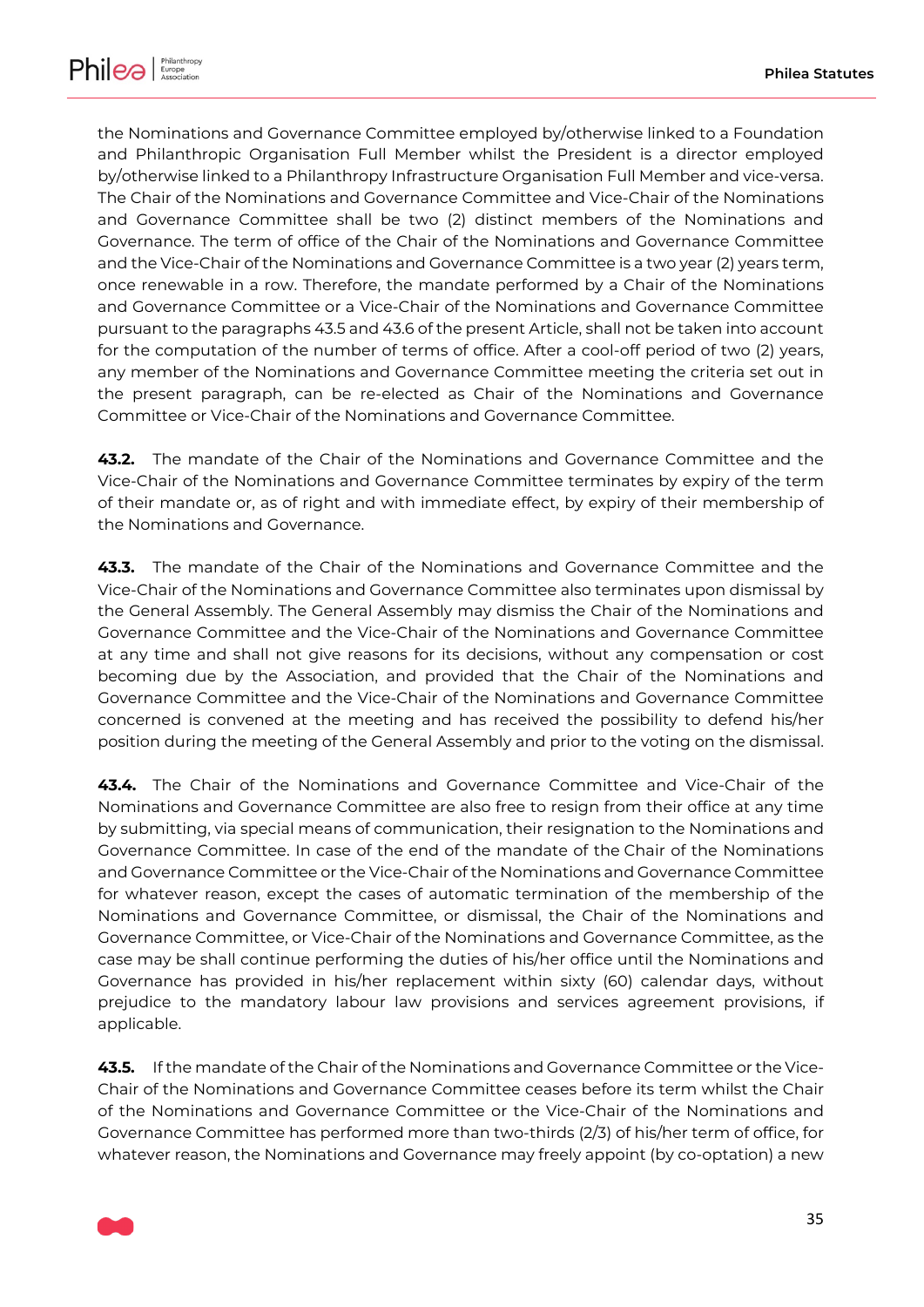

Chair of the Nominations and Governance Committee or Vice-Chair of the Nominations and Governance Committee for the remainder of the term, provided that the Chair of the Nominations and Governance Committee or Vice-Chair of the Nominations and Governance Committee appointed (by co-optation) (i) has been jointly proposed by the remaining members of the Nominations and Governance Committee employed by/otherwise linked to the same type of Full Members (i.e. the Foundation and Philanthropic Organisation Full Members or the Philanthropy Infrastructure Organisation Full Members) as the replaced Chair of the Nominations and Governance Committee or Vice-Chair of the Nominations and Governance Committee and (ii) fulfils the criteria for chairmanship or vice-chairmanship of the replaced Chair of the Nominations and Governance Committee or Vice-Chair of the Nominations and Governance Committee.

<span id="page-35-0"></span>**43.6.** If the mandate of the Chair of the Nominations and Governance Committee or the Vice-Chair of the Nominations and Governance Committee ceases before its term whilst the Chair of the Nominations and Governance Committee or the Vice-Chair of the Nominations and Governance Committee has performed less than two-thirds (2/3) of his/her term of office, for whatever reason, the Nominations and Governance Committee shall appoint a new Chair of the Nominations and Governance Committee or Vice-Chair of the Nominations and Governance Committee for the remainder of the term amongst the members of the Nominations and Governance Committee provided that the Chair of the Nominations and Governance Committee or the Vice-Chair of the Nominations and Governance Committee appointed by the Nominations and Governance Committee fulfils the criteria for chairmanship or vice-chairmanship of the replaced Chair of the Nominations and Governance Committee or Vice-Chair of the Nominations and Governance Committee.

**43.7.** In case of termination of the mandate of the Chair of the Nominations and Governance Committee or the Vice-Chair of the Nominations and Governance Committee whatever reason, the Chair of the Nominations and Governance Committee or Vice-Chair of the Nominations and Governance Committee as the case may be shall have no claims for compensation on the Association or for its assets, without prejudice to the mandatory labour law provisions and services agreement provisions, if applicable.

# <span id="page-35-1"></span>**Article 44. Powers of the Chair of the Nominations and Governance Committee and Vice-Chair of the Nominations and Governance Committee**

**44.1.** The Chair of the Nominations and Governance Committee shall have the powers specifically granted to him/her by these Statutes. In particular, the Chair of the Nominations and Governance Committee shall have the following powers:

- (a) Adopting the agenda of the meetings of the Nominations and Governance Committee, after preparation by the CEO;
- (b) Presiding the meetings of the Nominations and Governance Committee;
- (c) Together with the Vice-Chair of the Nominations and Governance Committee, signing and approving the minutes of the meetings of the Nominations and Governance;
- (d) In the event of a tie vote, having the casting vote within the Nominations and Governance Committee.

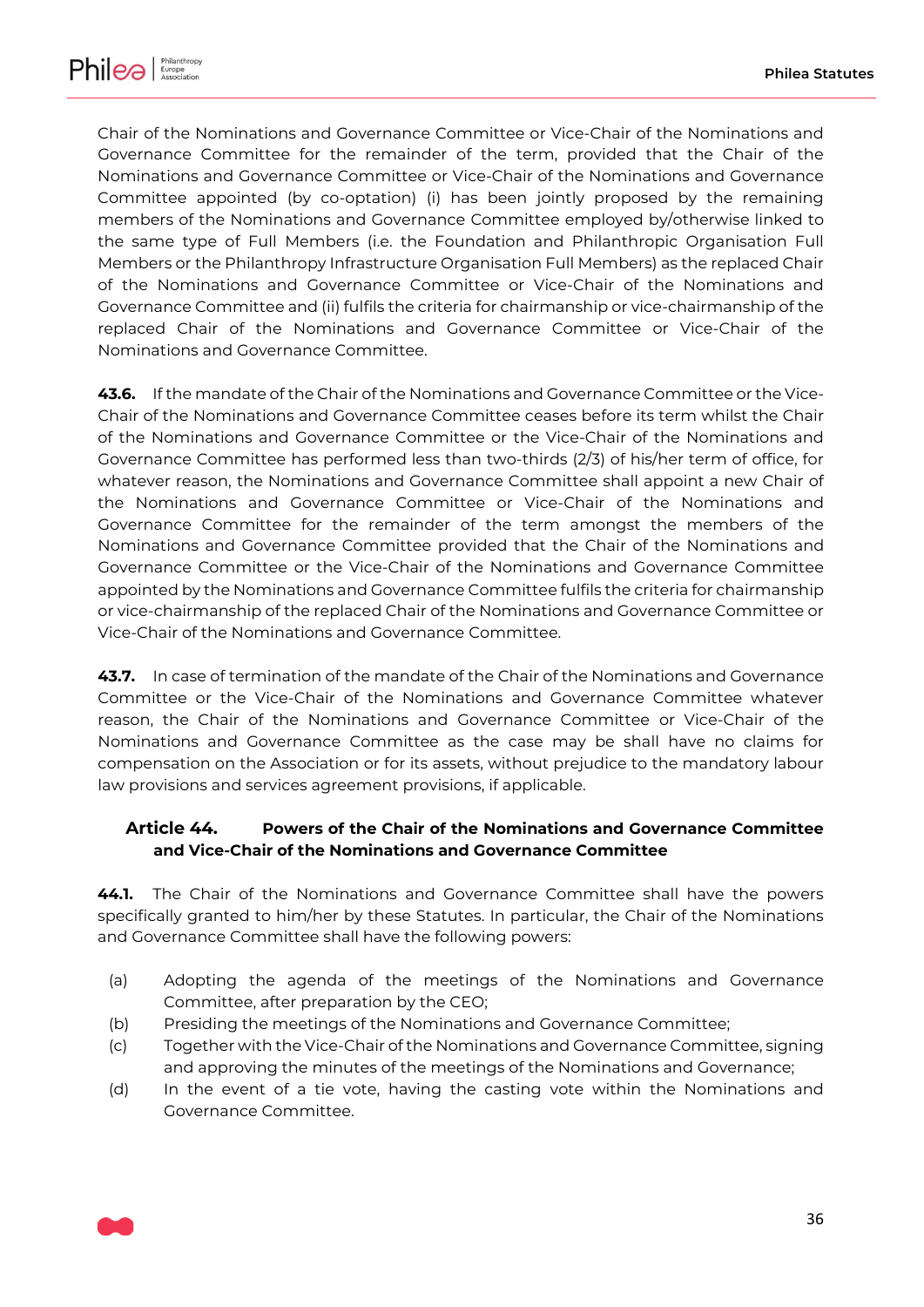

**44.2.** The Vice-Chair of the Nominations and Governance Committee shall have the powers specifically reserved for him/her by these Statutes. As a general rule, the Vice-Chair of the Nominations and Governance Committee shall replace the Chair of the Nominations and Governance Committee in his/her absence.

#### <span id="page-36-0"></span>TITLE X. **ADVISORY COMMITTEE**

#### <span id="page-36-1"></span>**Article 45. Advisory Committee**

**45.1.** The Advisory Committee is a consultative and a non-binding advisory body of the bodies and officers of the Association consisting of members elected by the General Assembly. The role of the Advisory Committee is to retain the history of the Association, the networks, the knowledge and allow for broader participation in the governance and activities of the Association. The Advisory Committee shall act as a sounding board and links to the wider membership.

**45.2.** The Board of Directors shall determine amongst others the mission, composition, powers, conduct of meetings and governance, convening modalities and drafting of agendas, presence quorum, voting majority and voting procedures, and drafting of minutes of the Advisory Committee.

**45.3.** The Advisory Committee shall not represent the Association vis-à-vis third parties.

**45.4.** The Advisory Committee shall always act under the responsibility of the Board of Directors and shall report periodically to Board of Directors on its activities, and/or at the request of the Board of Directors.

#### <span id="page-36-2"></span>TITLE XI. **WORKING GROUP(S) AND COMMITTEE(S)**

#### <span id="page-36-3"></span>**Article 46. Working Group(s) and Committee(s)**

**46.1.** The Board of Directors may establish, dissolve and delegate tasks to one or more Working Group(s) and/or Committee(s). The Working Group(s) and the Committee(s) shall have a supporting role to the Board of Directors on specific issues. The Board of Directors shall determine amongst others the mission, composition, powers, conduct of meetings and governance, convening modalities and drafting of agendas, presence quorum, voting majority and voting procedures, and drafting of minutes of the Working Group(s) and Committee(s).

**46.2.** The Working Group(s) and Committee(s) shall not represent the Association vis-à-vis third parties.

**46.3.** The Working Group(s) and Committee(s) shall always act under the responsibility of the Board of Directors and shall report periodically to Board of Directors on its/their activities, and/or at the request of the Board of Directors.

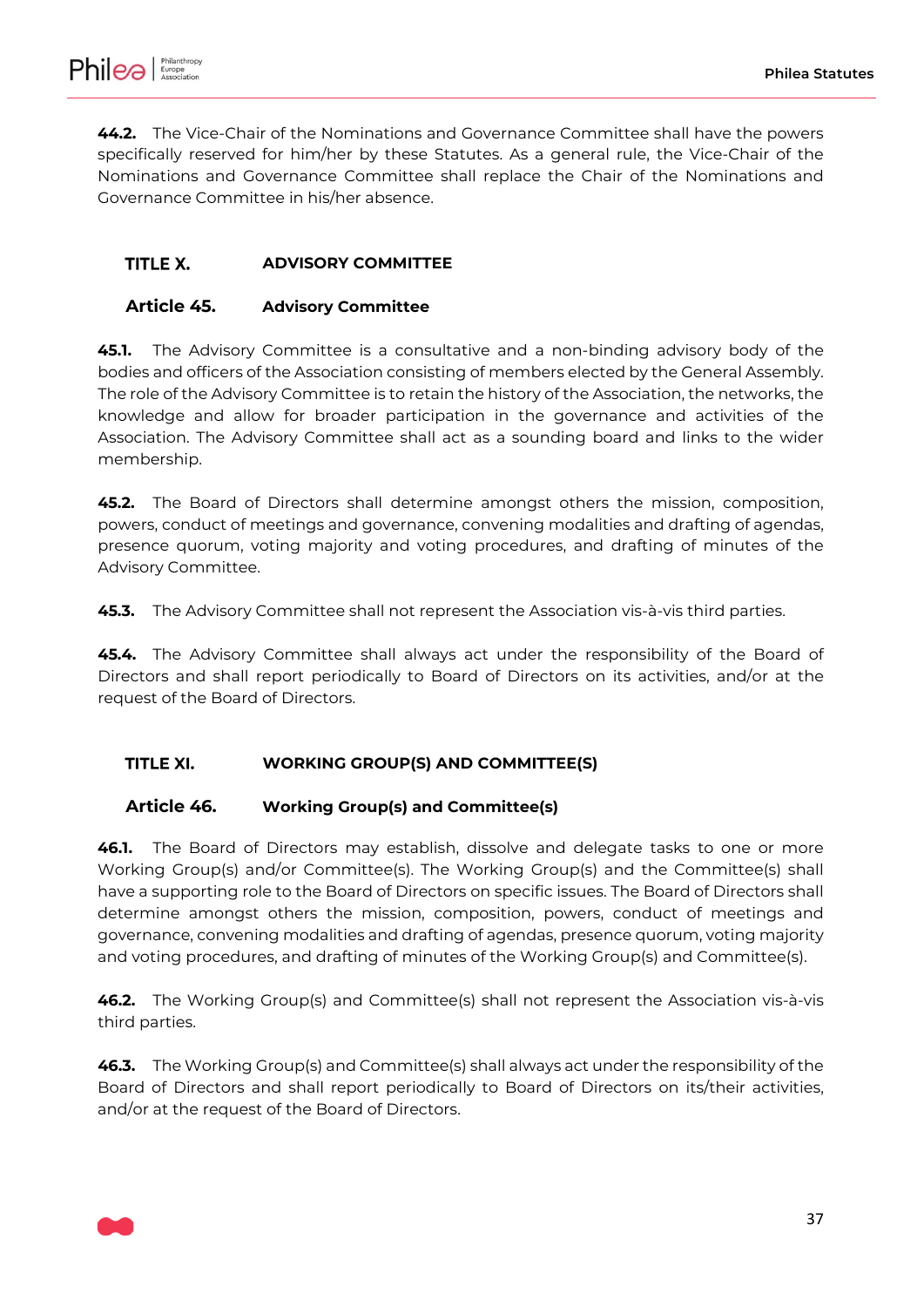

**46.4.** The Working Group(s) and Committee(s) may invite one or more third party(ies) to attend without voting rights one or more meeting(s) or part(s) of meeting(s) of the Working Group(s) and Committee(s).

#### <span id="page-37-1"></span>TITLE XII. **CHIEF EXECUTIVE OFFICER**

# <span id="page-37-0"></span>**Article 47. Appointment and function of the CEO**

**47.1.** The Board of Directors shall appoint a natural person or legal entity, not being a director, as CEO. His/her/its office may be remunerated. When a legal entity is appointed as CEO, the latter shall appoint a permanent representative, being a natural person, in charge of the execution of the mission of CEO in the name and on behalf of the legal entity. The Association shall cover all reasonable expenses exposed by the CEO. The CEO's mandate may be of a definite or indefinite duration. The terms and conditions of his/her/its office shall be determined by the Board of Directors.

**47.2.** The mandate of the CEO terminates as of right and with immediate effect, (i) by death or incapacity, or (ii) if the CEO is under judicial administration, in bankruptcy, in judicial reorganisation, in dissolution or in liquidation, or is subject to insolvency proceedings of a similar nature under the laws of any jurisdiction.

**47.3.** Unless otherwise agreed, the Board of Directors may dismiss the CEO at any time and possibly with immediate effect, without (i) having to give reasons to its decision, (ii) any compensation or cost becoming due by the Association, and (iii) prejudice to the mandatory labour law provisions and services agreement provisions, if applicable.

**47.4.** The CEO is free to resign from his/her/its office at any time by submitting, via special means of communication, his/her/its resignation to the Board of Directors, without prejudice to the mandatory labour law provisions and services agreement provisions, if applicable. In case of termination of the mandate of the CEO for whatever reason, except the cases of automatic termination of the mandate of the CEO or dismissal, the CEO shall continue performing the duties of his/her/its office until the Board of Directors has provided in his/her/its replacement within sixty (60) calendar days, without prejudice to the mandatory labour law provisions and services agreement provisions, if applicable.

**47.5.** In case of the end of the mandate of the CEO for whatever reason, the CEO shall have no claims for compensation on the Association or for its assets, without prejudice to the mandatory labour law provisions and services agreement provisions, if applicable.

**47.6.** The CEO shall be a permanent observer at all the bodies of the Association, and shall have the right to attend all meetings of the aforementioned bodies, without voting rights and with the right to be heard. All convening notices to all meetings of the aforementioned bodies shall simultaneously be notified to the CEO.

**47.7.** Notwithstanding the above paragraph, the President may decide that the CEO cannot attend one or more meeting(s) or part(s) of a meeting(s) of the Board of Directors.

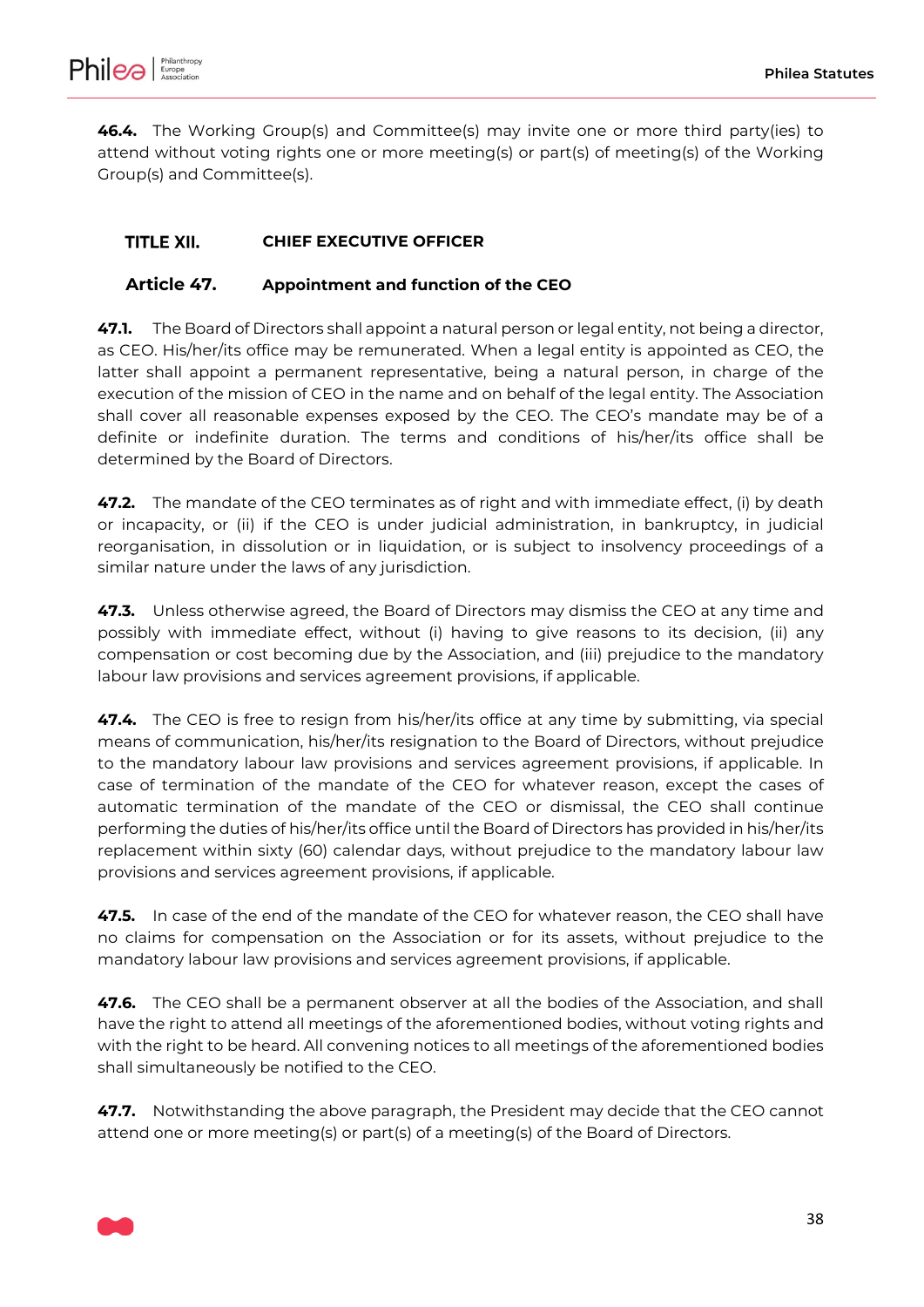

### <span id="page-38-0"></span>**Article 48. Powers of the CEO**

**48.1.** The CEO shall have the powers specifically granted to him/her/it by these Statutes. In particular, the CEO shall have the following powers:

- (a) The daily management of the Association, within the approved budget;
- (b) The hiring and the dismissal of the employees of the secretariat of the Association;
- (c) The recruitment of new Members;
- (d) In cooperation with the President, the coordination and the organisation of the meetings of the General Assembly;
- (e) In cooperation with the President, the coordination and the organisation of the meetings of the Board of Directors;
- (f) In cooperation with the Chair of the Nominations and Governance Committee, the coordination and the organisation of the meetings of the Nominations and Governance Committee;
- (g) The delegation of tasks to the secretariat of the Association and the overseeing of it;
- (h) Submitting the applications for admission to membership to the Board of Directors;
- (i) Executing the decisions of the Board of Directors and the Nominations and Governance Committee;
- (j) Sending the convening notices of the General Assembly, the Board of Directors and the Nominations and Governance Committee;
- (k) After consultation with the Treasurer, the preparation of the draft annual working plan, the draft annual accounts and the draft budget that must be submitted to the Board of Directors for finalisation and approval;
- (l) The supervision of the financial affairs of the Association, under the supervision of the Treasurer; and
- (m) Ensuring the public relations of the Association, particularly regarding communication with third parties.

**48.2.** The CEO shall always act under the responsibility of the Board of Directors and within the approved budget. The CEO shall report periodically to the Board of Directors on his/her/its actions and activities, and/or at the request of the Board of Directors.

#### <span id="page-38-1"></span>TITLE XIII. **LIABILITY**

### <span id="page-38-2"></span>**Article 49. Liability**

**49.1.** The directors, the President, the Vice-President, the Treasurer, the members of the Nominations and Governance Committee, the Chair of the Nominations and Governance Committee, the Vice-Chair of the Nominations and Governance Committee and the CEO are not personally bound by the commitments of the Association. Their liability shall be limited to the execution of their assigned tasks and the faults committed in the (non-) performance of their duties and tasks.

**49.2.** The Members, in their capacity of Members, shall not be held liable for the commitments taken on by the Association.

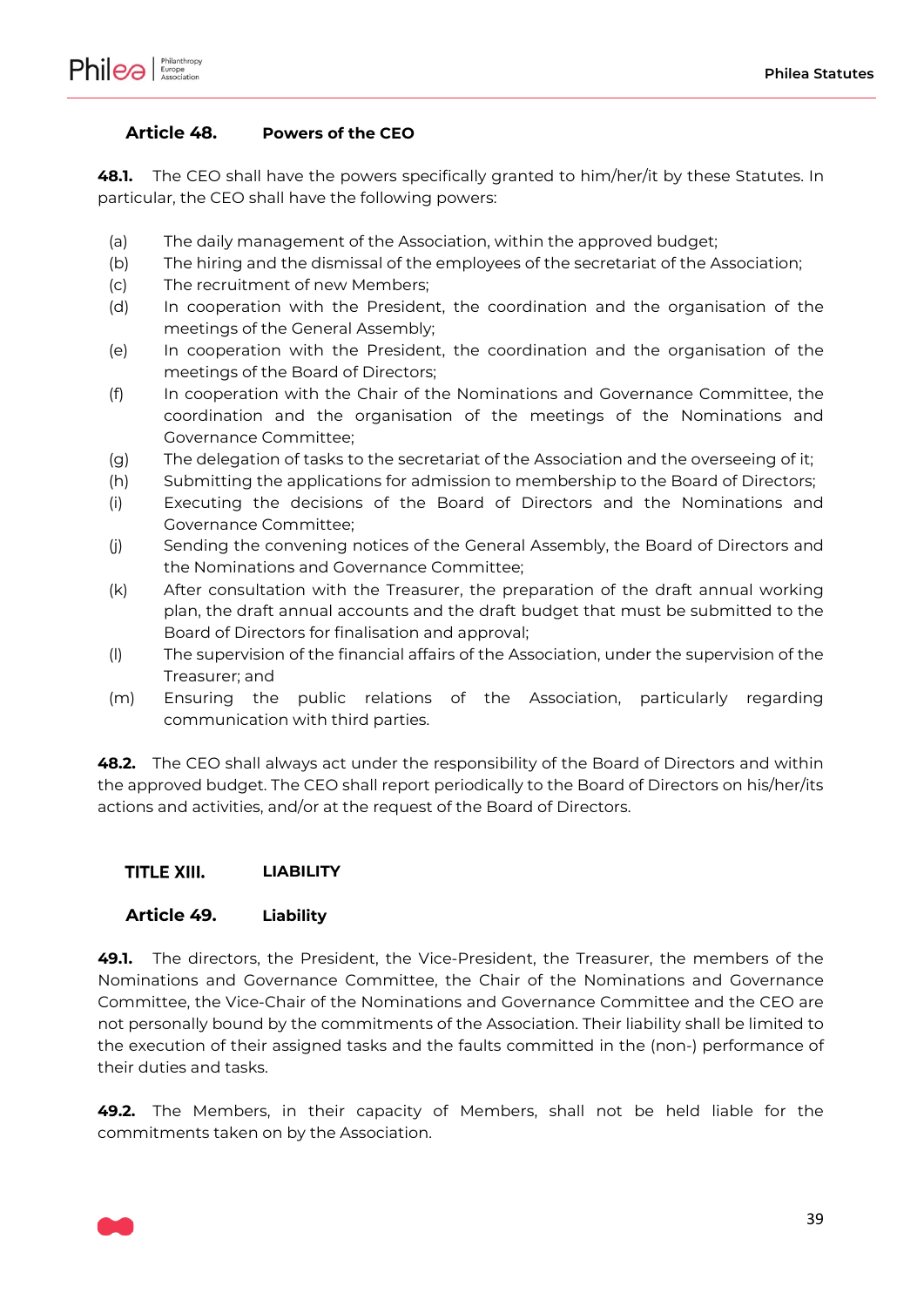

#### <span id="page-39-1"></span>TITLE XIV. **EXTERNAL REPRESENTATION OF THE ASSOCIATION**

#### <span id="page-39-2"></span>**Article 50. External representation of the Association**

**50.1.** The Association shall be validly represented vis-à-vis third parties and with regard to all judicial and extra-judicial deeds by the President acting alone, or by two (2) directors, acting jointly.

**50.2.** Within the framework of daily management, the Association shall also be validly represented vis-à-vis third parties and with regard to all judicial and extra-judicial deeds by the CEO, acting alone.

**50.3.** None of the aforementioned persons must justify his/her/its powers vis-à-vis third parties.

**50.4.** In addition, the Association shall also be validly represented vis-à-vis third parties, within the framework of their mandates, by one or more proxy-holder(s) duly mandated by the Board of Directors, the President acting alone, or two (2) directors, acting jointly, or, within the framework of daily management, by the CEO, acting alone.

#### <span id="page-39-3"></span>TITLE XV. **INTERNAL RULES AND PROCEDURES**

#### <span id="page-39-4"></span>**Article 51. Internal rules and procedures**

- **51.1.** To detail and complete the provisions of these Statutes, the Board of Directors may adopt, amend and/or revoke internal rules.
- <span id="page-39-0"></span>**51.2.** On the date of the last amendments to these Statutes, no internal rules have been adopted.
- **51.3.** The Board of Directors is further entitled to adopt Board of Directors internal procedures and any other kind of statement that falls within the scope of its powers.

#### <span id="page-39-5"></span>**FINANCIAL YEAR. ANNUAL ACCOUNTS. BUDGET. AUDITING OF THE TITLE XVI. ANNUAL ACCOUNTS**

#### <span id="page-39-6"></span>**Article 52. Financial year**

**52.1.** The financial year of the Association shall run from 1 January to 31 December.

#### <span id="page-39-7"></span>**Article 53. Annual Accounts. Budget**

**53.1.** The Board of Directors shall establish each year the draft annual accounts of the past financial year, as well as the draft budget for the next financial year. The currency of the Association shall be the euro for the annual accounts and all other official accounting, tax and legal documents.

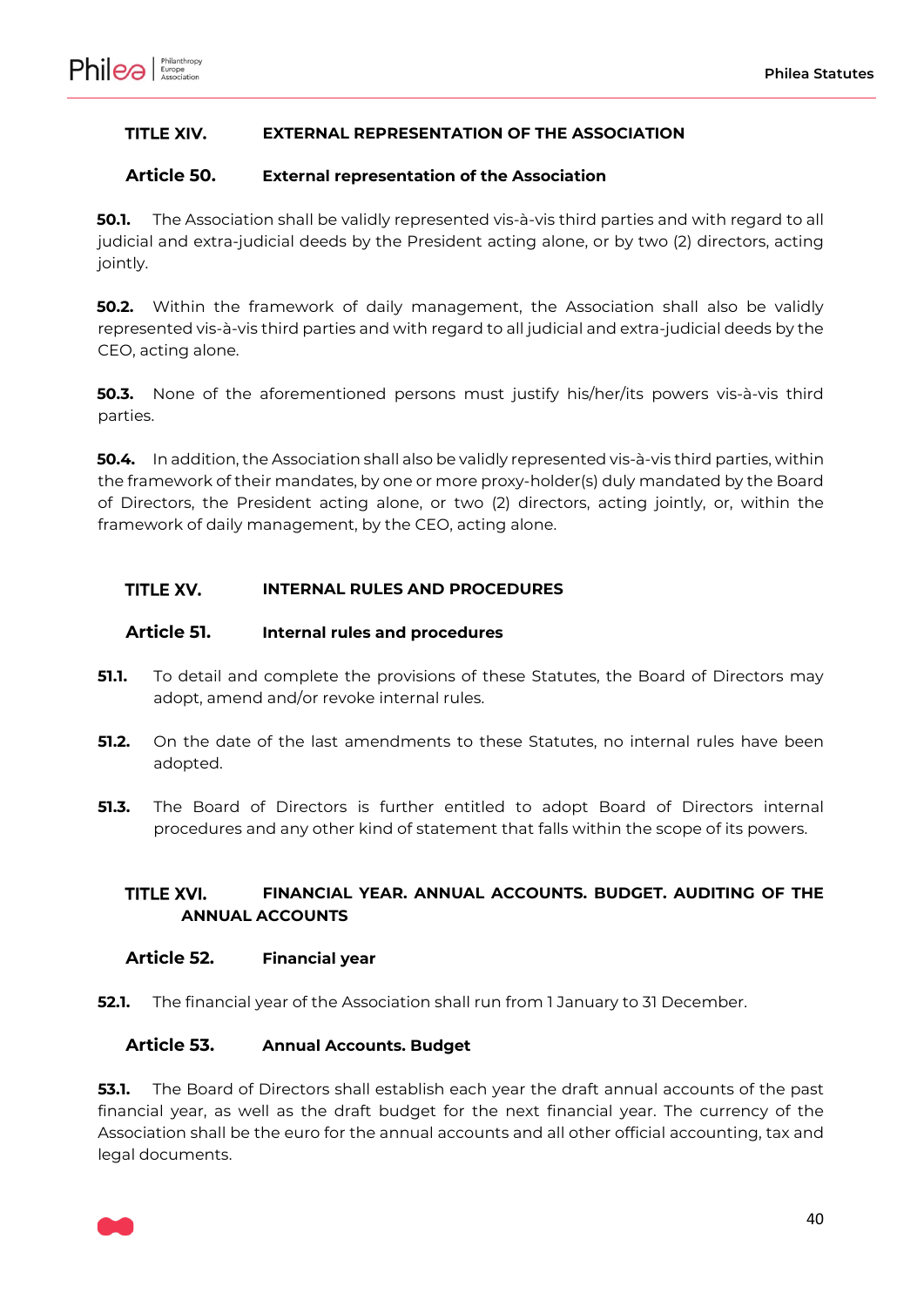

**53.2.** Each year, within six (6) months following the end of the financial year, the Board of Directors shall submit the draft annual accounts and the draft budget to the Ordinary General Assembly for approval.

**53.3.** The draft annual accounts and the draft budget shall be circulated amongst all Members at least fourteen (14) calendar days before the Ordinary General Assembly.

#### <span id="page-40-2"></span>**Article 54. Auditing of the annual accounts**

**54.1.** If the law requires so, the General Assembly shall appoint a statutory auditor, chosen between the members of the Belgian "*Institut des Réviseurs d'Entreprise / Instituut der Bedrijfsrevisoren*", for a three (3) years term.

**54.2.** If the Association is not required by law to appoint a statutory auditor, the General Assembly may still appoint a statutory auditor or an external accountant to audit the annual accounts.

**54.3.** The statutory auditor or the external accountant, as the case may be, shall draw up an annual report on the annual accounts of the Association. This report shall be submitted to the Ordinary General Assembly before the approval of the annual accounts.

#### <span id="page-40-3"></span>**TITLE XVII. AMENDMENTS TO THESE STATUTES**

#### <span id="page-40-0"></span>**Article 55. Amendments to these Statutes**

<span id="page-40-1"></span>**55.1.** The General Assembly can validly decide on amendments to these Statutes only if (i) at least (aa) two-thirds (2/3) of the Foundation and Philanthropic Organisation Full Members and (bb) two-thirds (2/3) of the Philanthropy Infrastructure Organisation Full Members are present or represented and (ii) the decisions to amend obtain at least (aa) a majority of two-thirds (2/3) of the votes cast by all the Full Members present or represented and (bb) a majority of fifty percent (50%) plus one (1) vote of the votes cast by the Philanthropy Infrastructure Organisation Full Members present or represented. Blank votes, invalid votes and abstentions shall not be counted.

**55.2.** If at least (i) two-thirds (2/3) of the Foundation and Philanthropic Organisation Full Members and (ii) two-thirds (2/3) of the Philanthropy Infrastructure Organisation Full Members are not present or represented at the first meeting, a second meeting of the General Assembly may be convened pursuant to [Article 19](#page-11-0) of these Statutes, at least fourteen (14) calendar days after the first meeting of the General Assembly. The second meeting of the General Assembly shall validly deliberate, irrespective of the number of Full Members present or represented, in accordance with the voting majority stipulated in the paragraph [55.1](#page-40-1) of the present Article, and decide on the amendments. However, the General Assembly shall always be composed of at least two (2) natural persons physically/virtually present.

**55.3.** By derogation to paragraph [55.1](#page-40-1) of the present Article, the Board of Directors can also validly decide on amendments to Article [51.2](#page-39-0) of these Statutes.

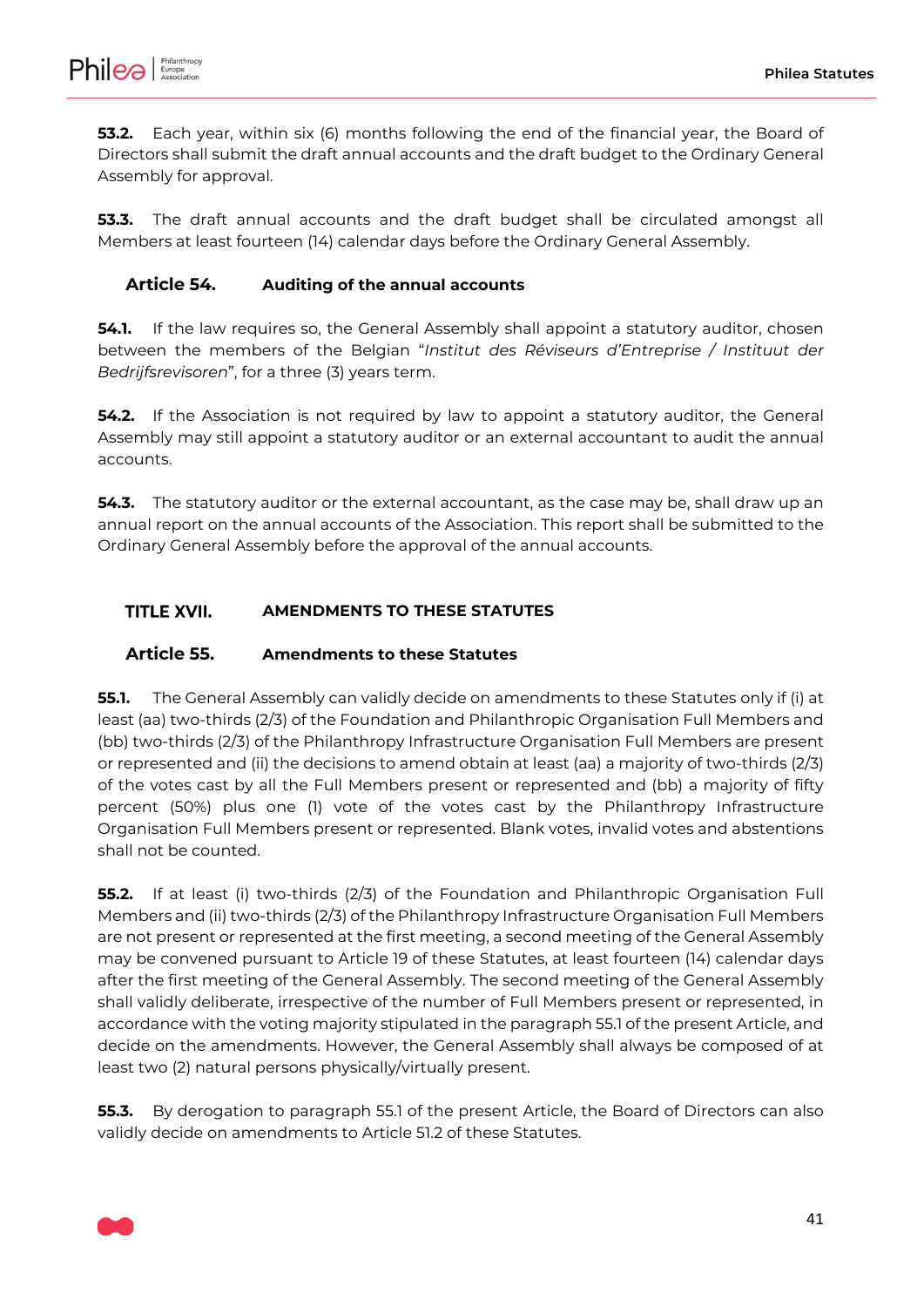

**55.4.** The main terms of any proposal to amend these Statutes shall be explicitly mentioned in the agenda or a separate document both included in or attached to the convening notice to the Members and the directors.

**55.5.** The date on which the amendments to these Statutes shall enter into force shall be determined in the internal rules, if any, or by the decision of the General Assembly regarding the amendments to these Statutes.

**55.6.** Any decision of the General Assembly relating to the amendments of these Statutes is subject to the additional requirements imposed by applicable law. In particular, when the law requires it, the amendments to these Statutes must be acknowledged by a Royal Decree or recorded in a notarial deed.

#### <span id="page-41-1"></span>**TITLE XVIII. DISSOLUTION. LIQUIDATION**

### <span id="page-41-2"></span>**Article 56. Dissolution. Liquidation**

<span id="page-41-0"></span>**56.1.** The General Assembly can validly decide on the dissolution of the Association only if (i) at least (aa) two-thirds (2/3) of the Foundation and Philanthropic Organisation Full Members and (bb) two-thirds (2/3) of the Philanthropy Infrastructure Organisation Full Members are present or represented and (ii) the decisions to dissolve obtains at least (aa) a majority of twothirds (2/3) of the votes cast by all the Full Members present or represented and (bb) a majority of fifty percent (50%) plus one (1) vote of the votes cast by the Philanthropy Infrastructure Organisation Full Members is present or represented. Blank votes, invalid votes and abstentions shall not be counted.

**56.2.** If at least (i) two-thirds (2/3) of the Foundation and Philanthropic Organisation Full Members and (ii) two-thirds (2/3) of the Philanthropy Infrastructure Organisation Full Members are not present or represented at the first meeting, a second meeting of the General Assembly may be convened pursuant to [Article 19](#page-11-0) of these Statutes, at least fourteen (14) calendar days after the first meeting of the General Assembly. The second meeting of the General Assembly shall validly deliberate, irrespective of the number of Full Members present or represented, in accordance with the voting majority stipulated in the paragrap[h 56.1](#page-41-0) of the present Article, and decide on the dissolution. However, the General Assembly shall always be composed of at least two (2) natural persons physically/virtually present.

**56.3.** Any proposition to dissolve the Association shall be explicitly mentioned in the agenda included in or attached to the convening notice to the Members and the directors.

**56.4.** Except in case of a dissolution and liquidation of the Association in a single notarial deed, the General Assembly shall decide upon: the appointment of one or more liquidator(s), the decision-making process of the liquidators if several liquidators are appointed, and the scope of his/her/its/their powers. Failing the appointment of one or more liquidator(s), all the directors shall be deemed to be jointly in charge of the Association's liquidation.

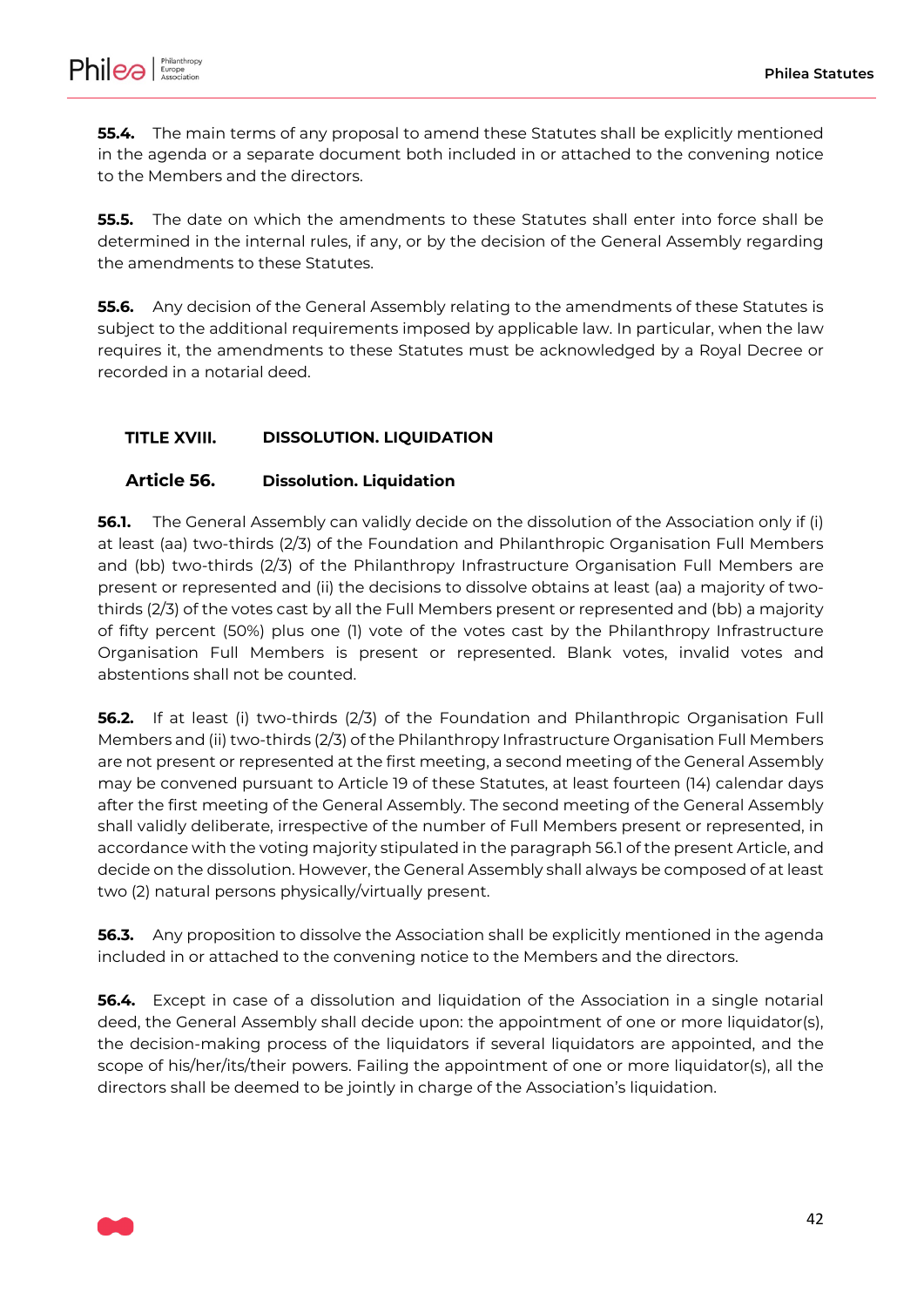

**56.5.** The General Assembly shall also decide upon the allocation of the liquidation balance of the Association, provided however that the liquidation balance of the Association may only be allocated to another non-profit entity with a disinterested (i.e. non-profit/charitable) purpose similar or identical to the one of the Association as provided for in [Article 3](#page-2-0) of these Statutes.

#### <span id="page-42-0"></span>TITLE XIX. **VARIA**

### <span id="page-42-1"></span>**Article 57. Notifications**

**57.1.** Any notice or other communication under or in connection with these Statutes shall be written in English, subject to compliance with the legal provisions governing the use of official languages in Belgium. Additionally, with respect of the sending of any notice or communication under or in connection with these Statutes, the terms below shall be defined as follows:

- "Regular means of communication" means regular mail or any other means of written communication (including email); and
- "Special means of communication" means registered mail or any other means of written communication (including email), with acknowledgment of receipt.

### <span id="page-42-2"></span>**Article 58. Computation of time**

**58.1.** For the use of the computation of time limits set out in these Statutes, the terms below shall be defined as follows:

- "Month(s)" mean(s) (a) calendar month(s); and
- "Calendar day(s)" mean(s) that when calculating a period of notice, this period excludes the calendar day when the notice is given or deemed to be given and the calendar day for which it is given or on which it is to take effect.

### <span id="page-42-3"></span>**Article 59. Abstentions**

**59.1.** For the determination of the voting majorities set out in these Statutes, "abstentions shall not be counted" means that (i) the person having abstained shall not be taken into account in the number of persons present or represented on the basis of which the voting majority shall be calculated and (ii) the abstention shall neither be considered as a vote "in favour" nor a vote "against" the proposed decision.

### <span id="page-42-4"></span>**Article 60. Secret ballot**

**60.1.** For the voting regulated in these Article of Association, the term "secret ballot" means a voting method in which the voters' (i.e. the Full Members, the directors, etc.) votes are anonymous. However, such a voting method shall not ensure anonymity of the votes vis-à-vis the bureau of the concerned meeting, the CEO and the staff of the Association.

### <span id="page-42-5"></span>**Article 61. Varia**

**61.1.** Anything that is not provided for in these Statutes or the internal rules, if any, shall be governed by the provisions of Book 10 and any other provisions applicable to international non-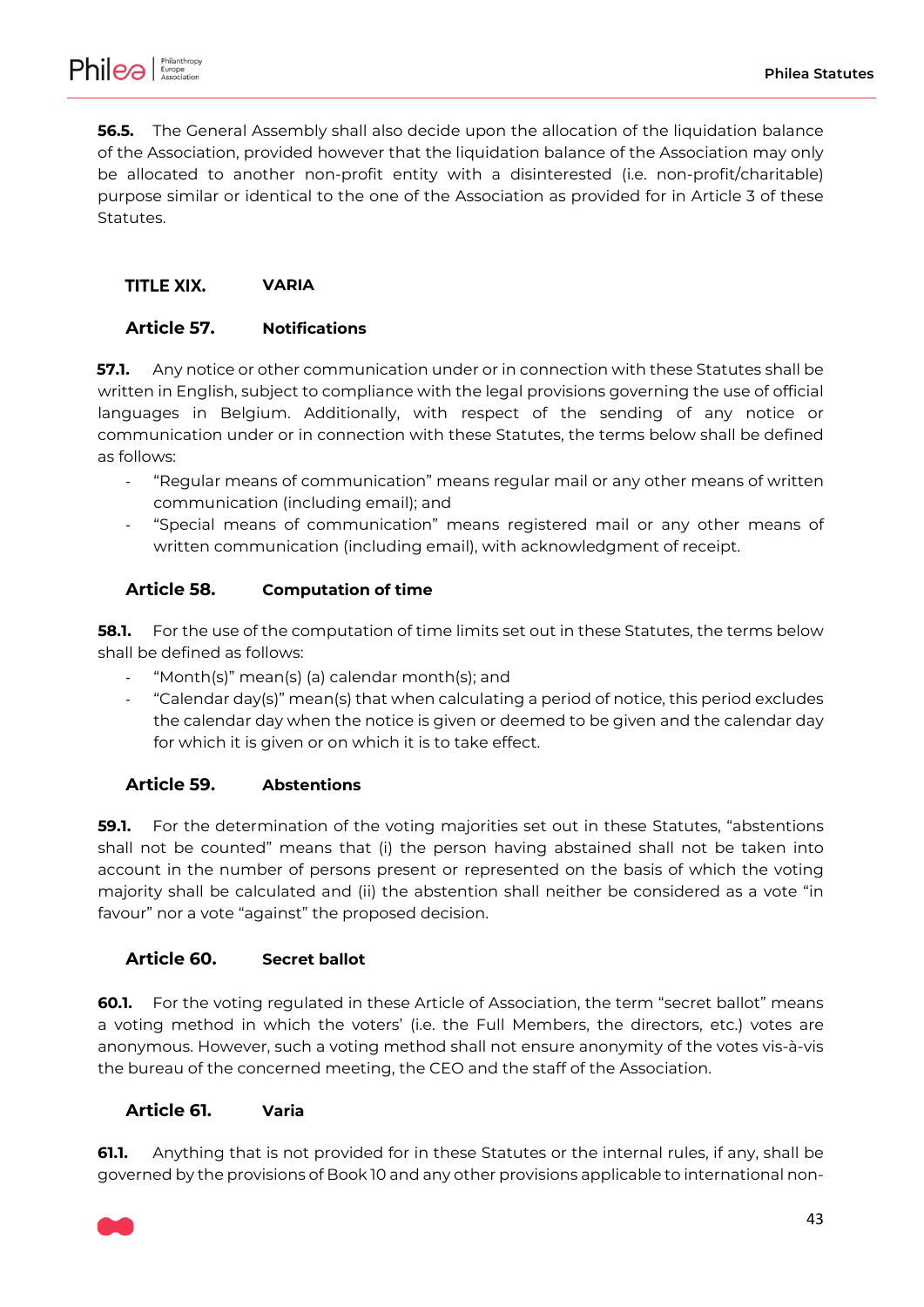

profit associations of the companies and associations Code of March 23, 2019. In the event there is a conflict between these Statutes and the internal rules, if any, internal procedures, or any other kind of rules of the Association, these Statutes shall prevail.

**61.2.** Membership of the Association does not imply or represent any endorsement by the Association of a Member or of an activity undertaken by a Member. Members shall not use the Association's name and logo(s) in any manner unless they received a prior and written authorisation from the Board of Directors to do so. Members shall have no claim on the Association's assets.

**61.3.** For the performance of their duties, directors may elect domicile at the registered office of the Association.

**61.4.** The business of the Association shall be conducted in English, without prejudice to applicable legal obligations. These Statutes are written in French and English, but only the French version shall be the official text.

# <span id="page-43-0"></span>**Article 62. Transitional provision**

**62.1.** Without prejudice to [Article 24,](#page-14-0) [Article 32,](#page-22-0) [Article 33,](#page-23-2) [Article 35,](#page-24-1) [Article 43](#page-33-0) and [Article 47](#page-37-0) of these Statutes, the Extraordinary General Assembly which will decide to approve and adopt these Statutes shall be entitled to appoint (i) the directors, (ii) the President, (iii) the Vice-President, (iv) the Treasurer, (v) the members of the Nominations and Governance Committee, (vi) the Chair of the Nominations and Governance Committee, (vii) the Vice-Chair of the Nominations and Governance Committee and (viii) the CEO, and to decide on their term of office.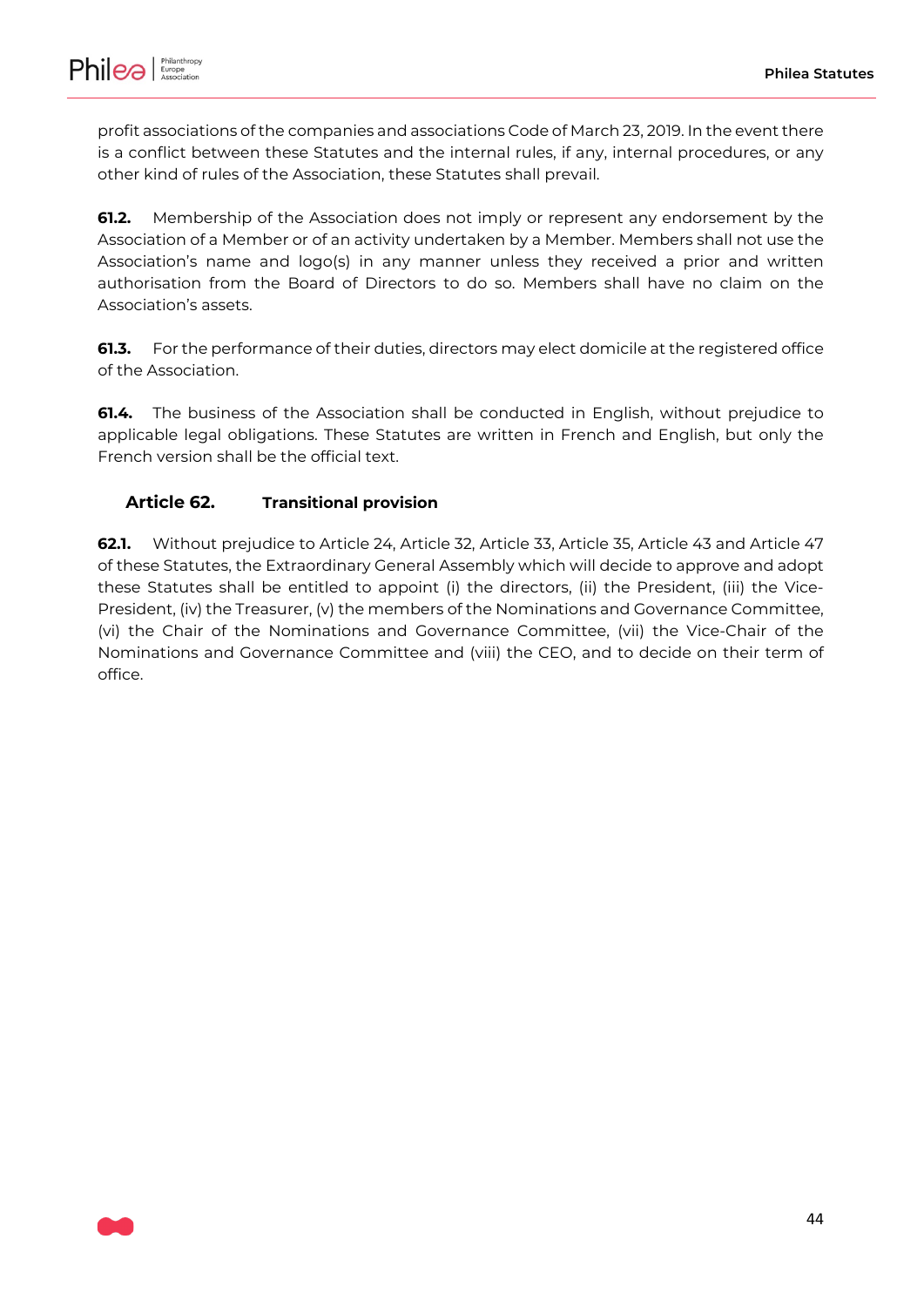

## **Table of Contents**

| TITLE I.    |                                                                           |  |
|-------------|---------------------------------------------------------------------------|--|
| Article 1.  |                                                                           |  |
| TITLE II.   |                                                                           |  |
| Article 3.  |                                                                           |  |
| Article 4.  |                                                                           |  |
| TITLE III.  |                                                                           |  |
| Article 5.  |                                                                           |  |
| Article 6.  |                                                                           |  |
| Article 7.  |                                                                           |  |
| Article 8.  |                                                                           |  |
| Article 9.  |                                                                           |  |
| Article 10. |                                                                           |  |
| Article 11. |                                                                           |  |
| Article 12. | Compliance with the Statutes, the internal rules and the Code of Conduct9 |  |
| Article 13. |                                                                           |  |
| TITLE IV.   |                                                                           |  |
| Article 14. |                                                                           |  |
| TITLE V.    |                                                                           |  |
| Article 15. |                                                                           |  |
| Article 16. |                                                                           |  |
| Article 17. |                                                                           |  |
| Article 18. |                                                                           |  |
| Article 19. |                                                                           |  |
| Article 20. |                                                                           |  |
| Article 21. |                                                                           |  |
| Article 22. |                                                                           |  |
| Article 23. |                                                                           |  |
| TITLE VI.   |                                                                           |  |
| Article 24. |                                                                           |  |
| Article 25. |                                                                           |  |
| Article 26. |                                                                           |  |
| Article 27. |                                                                           |  |
| Article 28. |                                                                           |  |
| Article 29. |                                                                           |  |
| Article 30. |                                                                           |  |
| Article 31. |                                                                           |  |
| TITLE VII.  |                                                                           |  |
| Article 32. |                                                                           |  |
| Article 33. |                                                                           |  |
| Article 34. |                                                                           |  |
| TITLE VIII. |                                                                           |  |
| Article 35. |                                                                           |  |
| Article 36. |                                                                           |  |
| Article 37. |                                                                           |  |
| Article 38. |                                                                           |  |
| Article 39. |                                                                           |  |
| Article 40. |                                                                           |  |